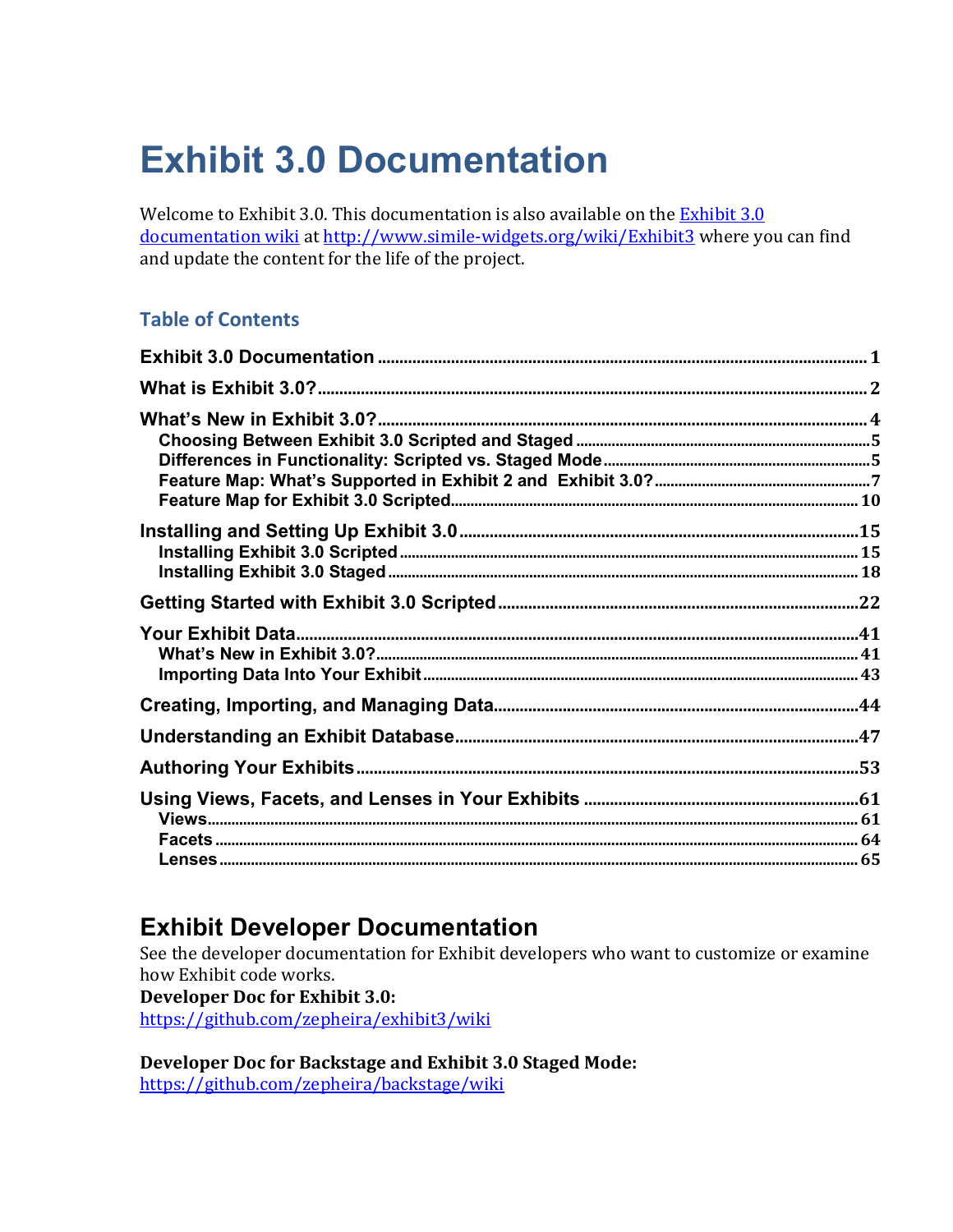# **Exhibit 3.0**

**Publishing Framework for Large-Scale Data-Rich Interactive Web Pages**

Exhibit 3.0 is a powerful yet easy-to-use open source publishing framework for large-scale data-rich interactive web pages.

Building on the success of the [original Exhibit,](http://www.simile-widgets.org/exhibit/) version 3.0 lets you easily create web pages to publish and visualize data collections ranging from small personal collections in Scripted mode, up to large data sets in the server-based Staged mode.

- **Exhibit 3.0 Scripted (rc1):** With Exhibit 3.0 Scripted mode, you can visualize data in a Web browser with a simple HTML-based configuration. No programming or server-side set up required.
- **Exhibit 3.0 Staged (beta2):** Staged mode requires the use of server software to publish bigger data sets.

# **What is Exhibit 3.0?**

#### **Exhibit 3.0 lets you publish data-rich web pages without complicated programming:**

- Free, no cost
- $\blacksquare$  Easy to use No programming skills required
- Open source platform Get involved, share your expertise, write code or add a demo
- Scalability Staged mode scales to hundreds of thousands of items
- Lightweight publishing framework for building interactive web pages of linked data
- Supports search (Scripted mode), faceted navigation, interactive displays
- Easy to reconfigure and extend
- **Supports customized data display**

### **Scripted Mode for Publishing Smaller Data Sets in the Browser**

Exhibit 3.0 Scripted is designed for smaller data sets – for publishing rich interactive exhibits, with thousands of items, right in your Web browser.

[Download + Install](https://github.com/zepheira/exhibit3/) | [User Documentation and Tutorial](http://simile-widgets.org/wiki/Exhibit3) | [Developer Documentation](https://github.com/zepheira/exhibit3/wiki)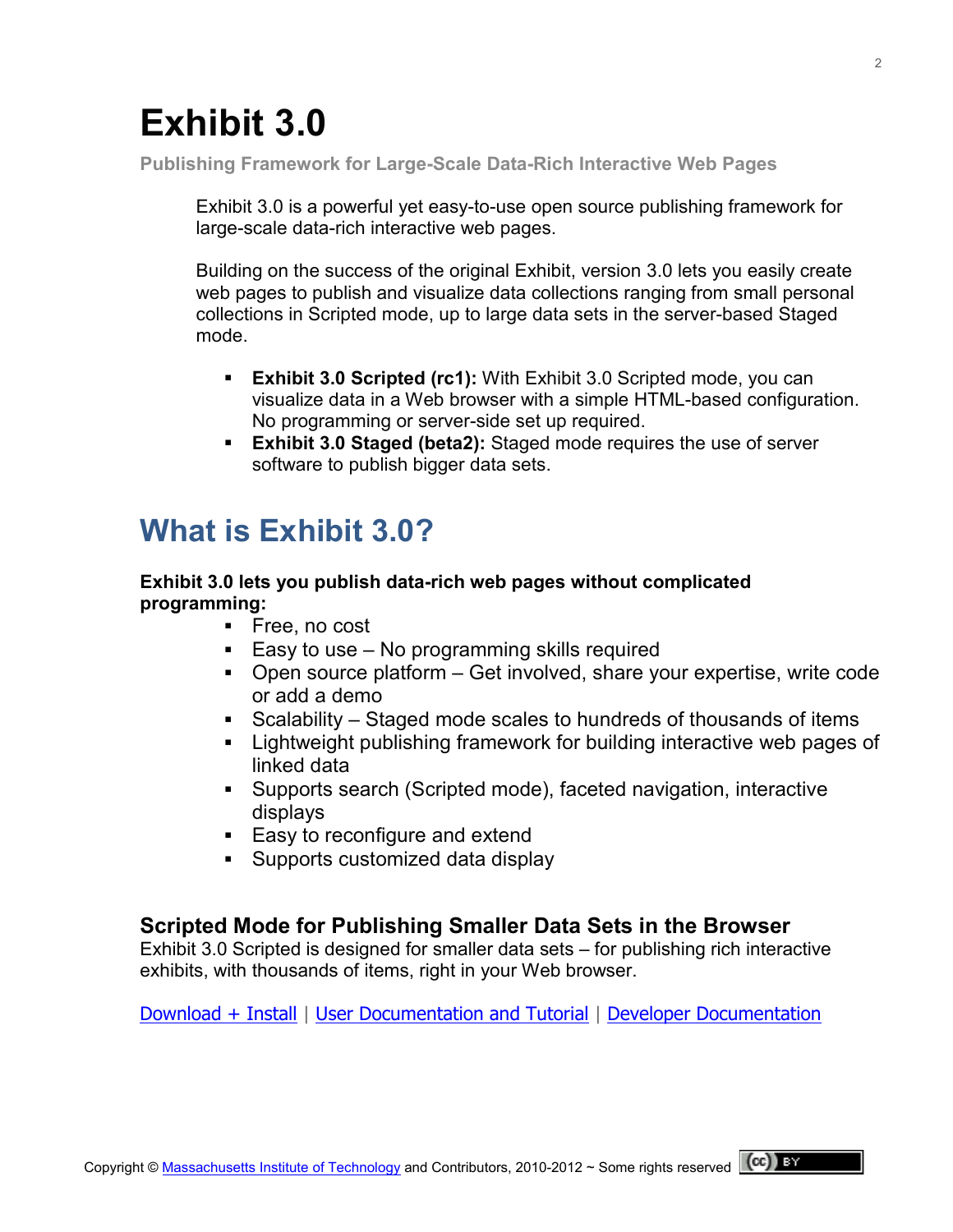### **Staged Mode Offers Scalability with Simplicity**

Exhibit 3.0 Staged mode extends the capacity of Exhibit by combining the in-browser software with greater capacity of a server-based component. The server stores and indexes data, and handles browser queries.

[Download + Install](https://github.com/zepheira/backstage/) | [Developer Documentation](https://github.com/zepheira/backstage/wiki)

## **Getting Involved in the Exhibit Community**

As an open source project, Exhibit relies on code and ideas from the community. Meet other exhibit users and developers on IRC on [freenode,](irc://irc.freenode:6667/#exhibit3) or browse the [SIMILE Widgets](http://groups.google.com/group/simile-widgets)  [mailing list](http://groups.google.com/group/simile-widgets) archives to ask or answer questions with other Exhibit users. Chances are others may have similar questions, and the list is a great place to share answers.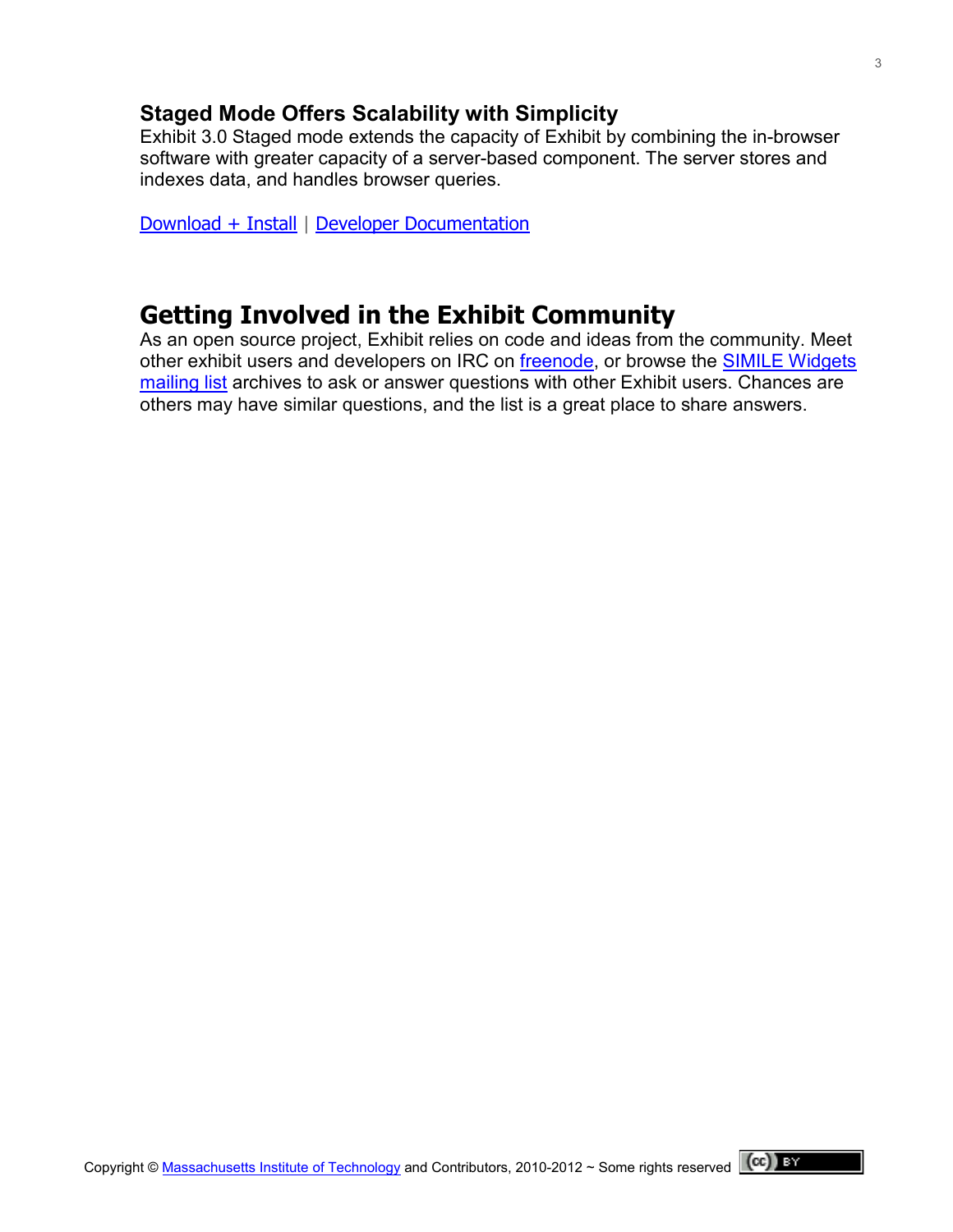# **What's New in Exhibit 3.0?**

Exhibit 3.0 offers a powerful, easy-to-use publishing framework for building large-scale. data-rich, interactive web pages.

Building on the success of Exhibit 2, the new version offers two modes:

**Exhibit 3.0 Scripted (rc1)** for smaller in-browser data sets

**Exhibit 3.0 Staged (beta)** built on Backstage, for much bigger server-based data sets

Exhibit remains free, open source software that's easy to use. Highlights of the new release include:

## **Exhibit 3.0 Scripted (rc1):**

- $\blacksquare$  Browse thousands of items
- New HTML5 configuration language, with backwards compatibility for prior configuration language
- New localization system (no more  $404's$ )
- New history system (no more history .html)
- $\blacksquare$  Updated libraries, including jQuery
- Removal of external or unconfigurable service dependencies within the core
- Implements most core views and facets and some popular extension views
- More developer friendly, including a new event-driven API, basic tests, and documentation
- **Persistence: Pick up where you left off browsing an Exhibit**
- Bookmarks: Share exactly what you see with others

## **Exhibit 3.0 Staged (beta2):**

- Scalability: Browse hundreds of thousands of items
- **Persistence: Pick up where you left off browsing an Exhibit**
- Export data in  $HTML + RDFa$  format

This section explains how to choose which mode of Exhibit 3.0 is right for you and maps feature differences between Exhibit 2 and Exhibit 3.0.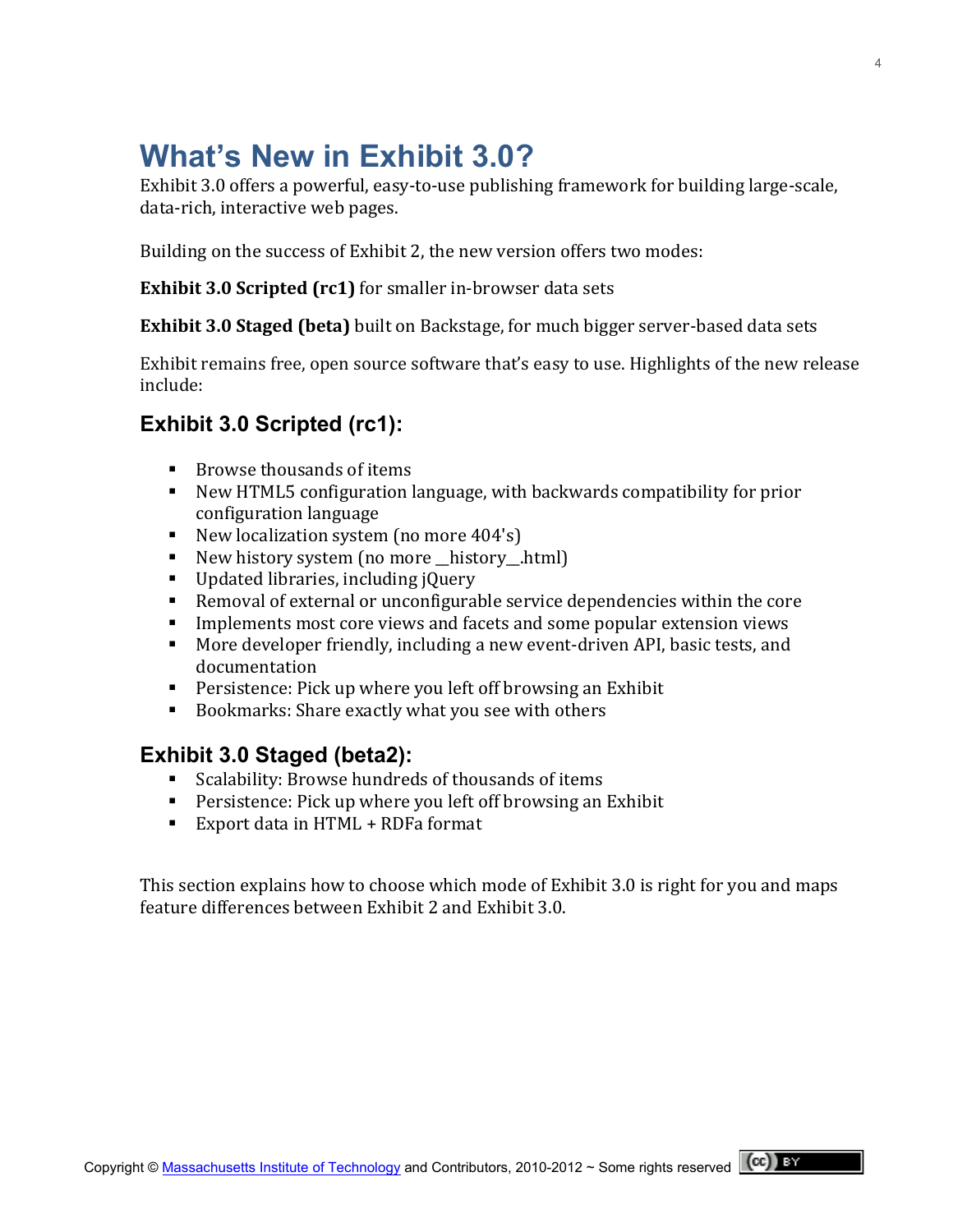# **Choosing Between Exhibit 3.0 Scripted and Staged**

This section explains some of the differences between the Scripted and Staged modes of Exhibit to help you choose which is right for you.

Generally speaking, the size of your data set will determine whether you choose to use the **Scripted** or **Staged** mode of Exhibit 3.0.

#### **Exhibit 3.0 Scripted: In-Browser Scripts**

Smaller data sets numbering a few dozen, a few hundred, or up to a thousand items can run in the browser using the Scripted mode of Exhibit. There is no set item limit for Scripted mode. If your data set has smaller items with few properties and short values, you may find Scripted mode handles a few thousand smaller items.

No programming is required beyond the basic HTML you use to author an Exhibit page.

#### **Exhibit 3.0 Staged: Server-Based**

Larger data sets – up to hundreds of thousands of items – are better suited to Staged mode.

Running Staged mode requires that you host the server software yourself or locate a provider who can host it for you.

## **Differences in Functionality: Scripted vs. Staged Mode**

The Scripted and Staged modes share some of the same features. Differences in functionality are listed below. Differences in functionality between Scripted and Staged mode may affect your choice of which mode is best for your application.

**Note**: Features not listed here do not carry over from Scripted to Staged.

#### **Views**

Exhibit 3.0 Staged includes the Tile View, but it will only show the first twenty items at a time. None of the controls for sorting fields, sort order, or grouping are available. A pagination feature is expected to be developed soon.

#### **Facets**

Exhibit 3.0 Staged implements the List Facet, but any facet value with a count of one will be omitted.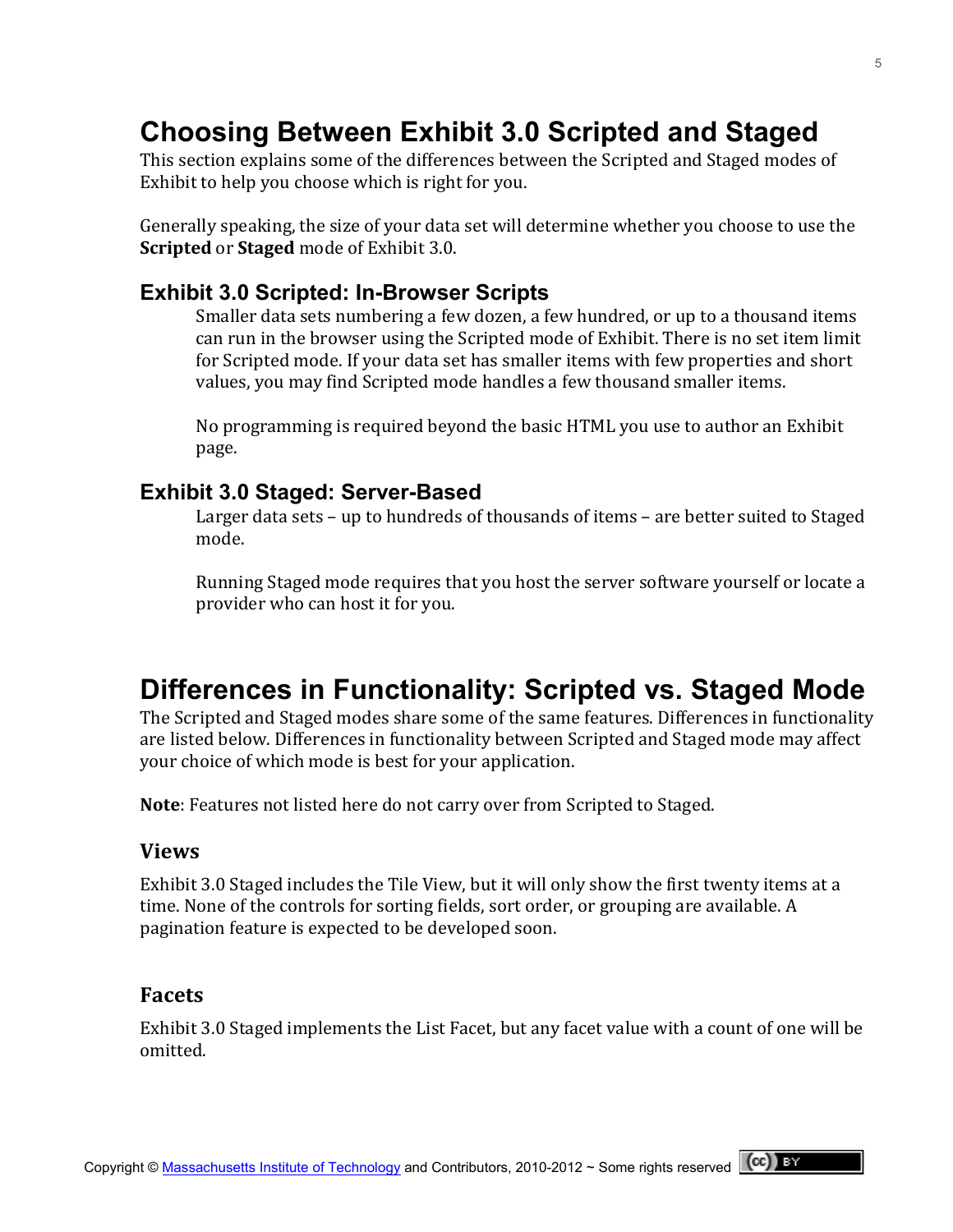### Lens Language

Exhibit 3.0 Staged implements a subset of the lens language and recognizes the following lens attributes:

- if-exists
- \*-content
- \*-subcontent
- \*-style-content
- \*-style-subcontent

## **Expression Language**

Some of the Exhibit expression language is implemented in Exhibit 3.0 Staged:

- Forward segments (.)
- Backward segments (!)
- if
- if-exists

## **Collections**

Exhibit 3.0 Staged allows for subsets of the contents of its database to be grouped into collections, based on the following divisions:

- All items (default)
- Only items of one certain rdf: type

To learn more about Exhibit 3.0 Staged, see the Exhibit developer documentation on GitHub.

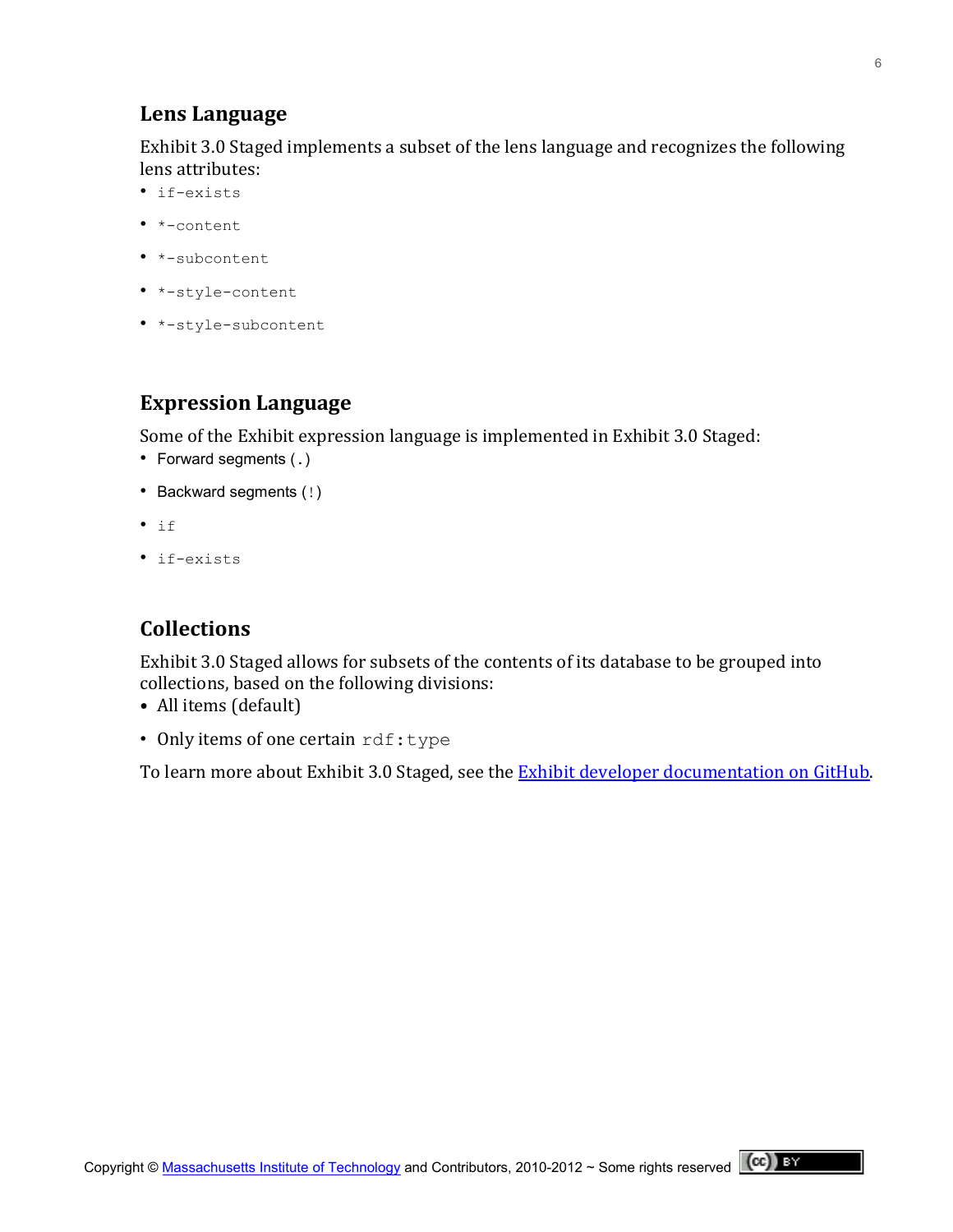# **Feature Map: What's Supported in Exhibit 2 and Exhibit 3.0?**

For existing Exhibit users and developers, the following table compares the features supported in Exhibit 3.0 and the previous release, Exhibit 2.2.0. This list will be updated as new features are developed.

Some of the features are marked as "no plans to implement" which suggests members of the Exhibit community may want to develop and deploy them as Exhibit 3.0 extensions. They are not likely to be included in the core of Exhibit 3.0, but discussion is welcome. Join the conversation on the **SIMILE Widgets mailing list**.

## **General Notes for Exhibit 2 Users**

The expression language remains the same between Exhibit 2 and Exhibit 3.0.

Once you've installed and set up the new Exhibit 3.0 scripts on your Web server, your existing exhibits should display without modification. See the notes below for some special considerations to keep in mind when you start using Exhibit 3.0.

### **Note About Exhibit 3.0 Staged (beta)**

Exhibit 3.0 Staged allows for much larger data sets but does not support all the features from Exhibit 2 or even all the features from Exhibit 3.0 Scripted mode. See the list of differences in functionality between Scripted and Staged modes for more details.

## **New Exhibit 3.0 Release URL**

With Exhibit 2, you did not have to install a local set of Exhibit files if you called Exhibit from the simile-widgets.org site. The URL has been updated for Exhibit 3.0 Scripted: http://api.simile-widgets.org/exhibit/3.0.0rc1/exhibit-api.js.

Alternatively, you can download and set up Exhibit 3.0 Scripted on your Web server instead. See the install instructions.

### **Validate Your JSON Data First**

Exhibit 3.0 uses native browser JSON libraries that implement a much stricter implementation of the JSON specification. A one-off extension to upgrade JSON was added to the selection of Exhibit extensions.

Otherwise, you may need to run your existing Exhibit JSON through **JSON interally** it it for use with Exhibit 3.0

## **Change Your Exhibit Data Link Format**

Change <link rel="exhibit/data"/> to <link rel="exhibit-data"/>. The former use, with  $($  /), is deprecated and will cease to work in future versions.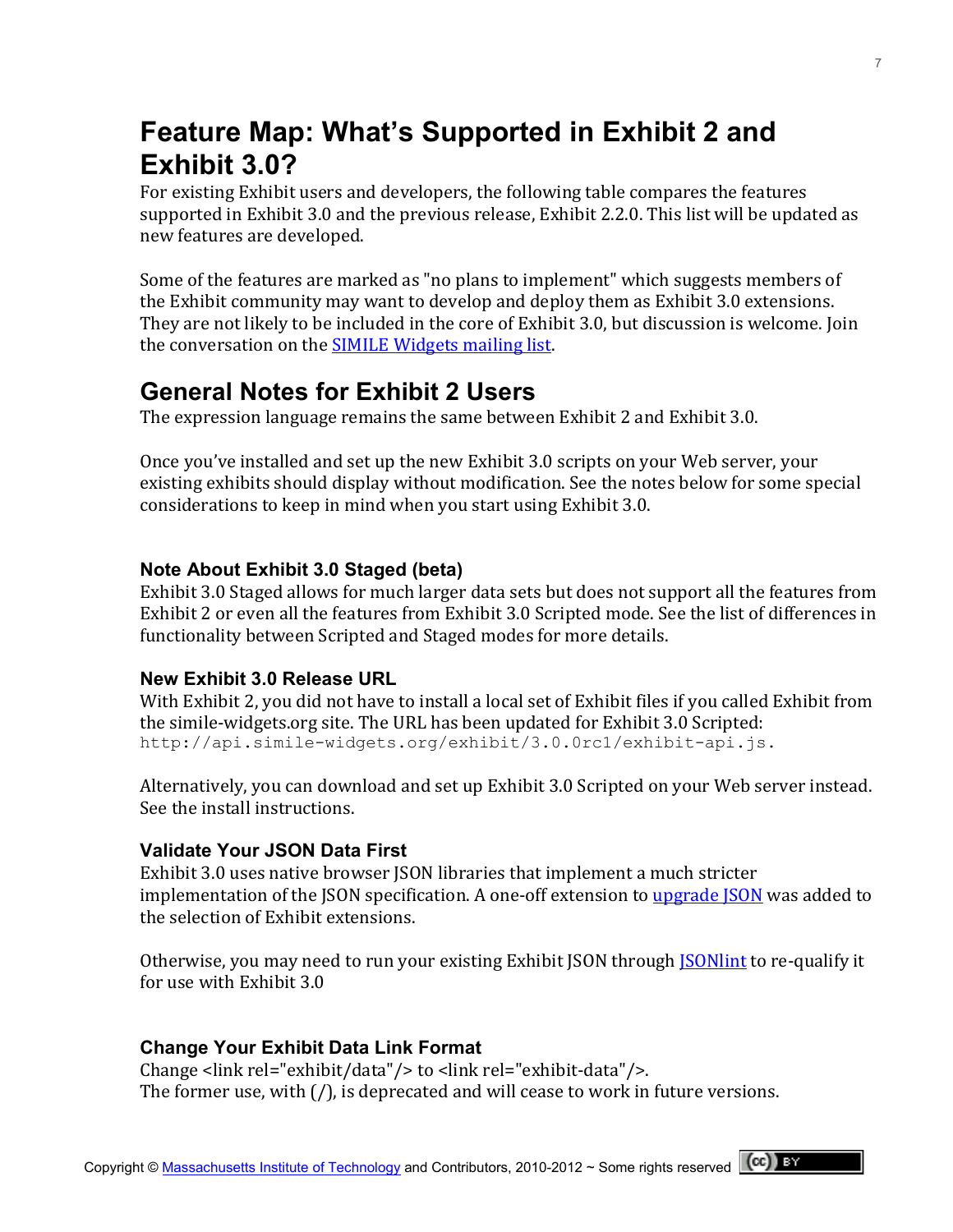#### **Using Babel**

Babel is a data translation service. There are some important changes in this release to how Exhibit works with Babel.

**Supply a URL**: If you use Babel for data translation, you must supply a URL to Babel by appending "babel=<url>" to your exhibit-api.js script tag.

**Babel Usage Note (Optional):** If you rely on Babel (RDF/XML, N3, Excel, an Exhibit page, KML, JPEG, TSV importers), consider running Babel yourself, or download the transformed data if you don't need to actively transform the original data. Or you may want to consider maintaining the data in a format that doesn't depend on Babel. Babel may not be provided as a public service in the future.

#### **Using jQuery**

If you are using jQuery, you may not need to load it separately. Exhibit loads jQuery 1.7.1. It will not load it if jQuery is detected.

#### **HTML5**

If you are using HTML5 with Exhibit, you should update your configuration language to the HTML5-compatible version in order to maintain valid HTML5.

The Exhibit attribute-based configuration has changed for HTML5. A compatibility mode remains for Exhibits in XHTML files. HTML5 does not support XML namespaces, providing a new custom attribute mode in its stead. Moving from Exhibit 2.2.0 in XHTML to Exhibit 3.0 in HTML5 requires changing all attributes prefixed with ex: to be prefixed with data-exinstead.

In addition, all capital letters within the attribute name should be converted to a hyphen and lower case, e.g.,  $ex:$ itemTypes becomes data-ex-item-types. The HTML5 data attribute API treats capitalization differently during document processing and when attribute access occurs, necessitating the change to hyphenation.

See the Authoring section for more info on using Exhibit with HTML5.

8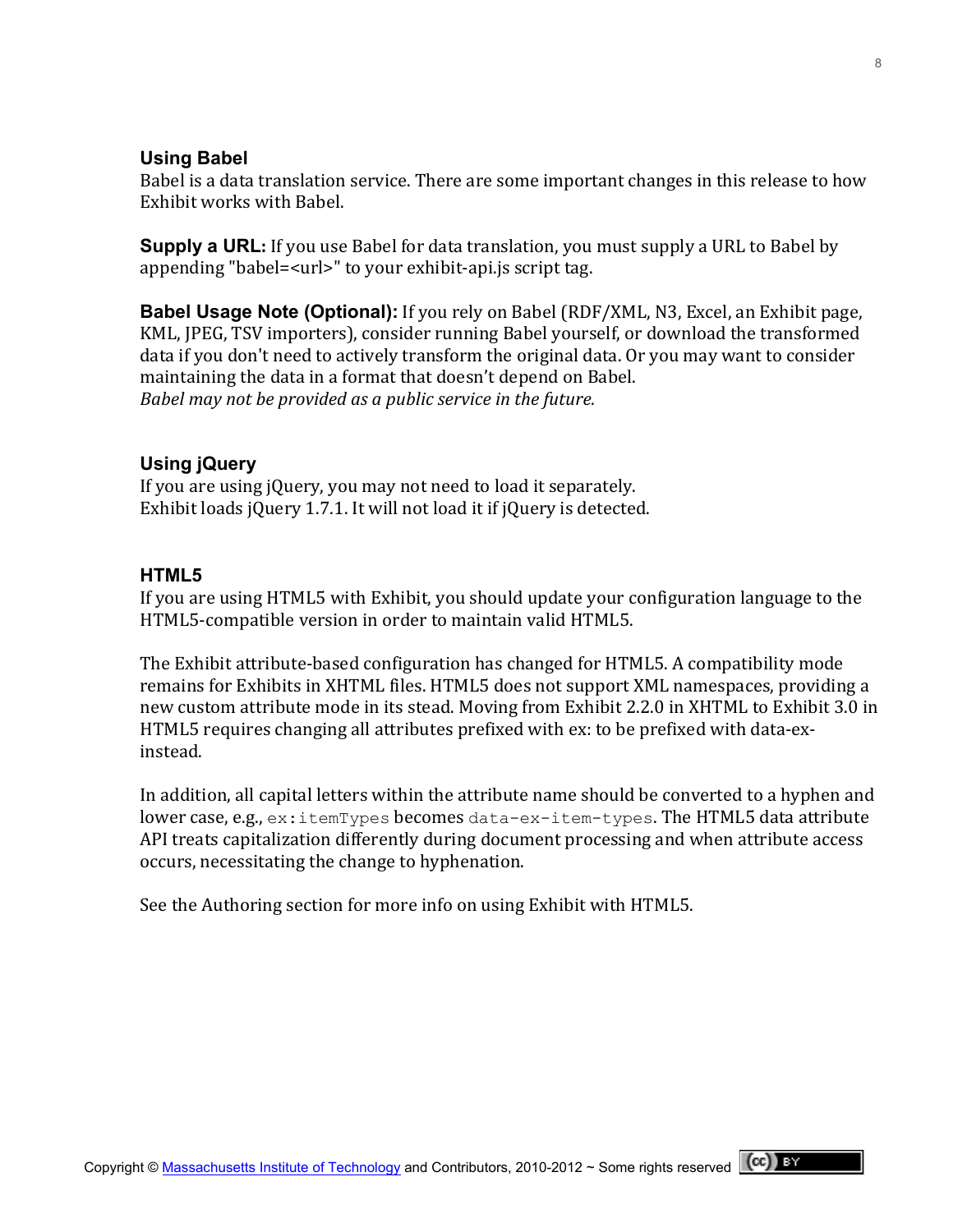## **Views: Toolbox Parameter**

In Exhibit 3.0, the semantics of the toolbox parameter for views (ex:showToolbox, or data-exshow-toolbox for HTML5) have been unified. All views now have ex:showToolbox, a boolean, set to true by default. The toolbox is displayed by default, so you don't need to hover with the mouse to reveal it.

A new parameter (ex:toolboxHoverReveal), a boolean, set to false by default, will restore the old behavior of hovering to see the toolbox. See the section on Views for more information.

#### **New!Control!Panel**

A new component, the control panel, was added to Exhibit 3.0 to contain Exhibit-wide widgets, like the new Bookmarking widget.

#### **History File**

You no longer need a history .html file to accompany your Exhibit files.

#### **Your Exhibit Code Customizations**

If you wrote your own code to extend, augment, or supplant Exhibit 2 code, you almost certainly will have to re-examine how it operates for Exhibit 3.0. See the developer documentation for more information on customizing and extending Exhibit 3.0.

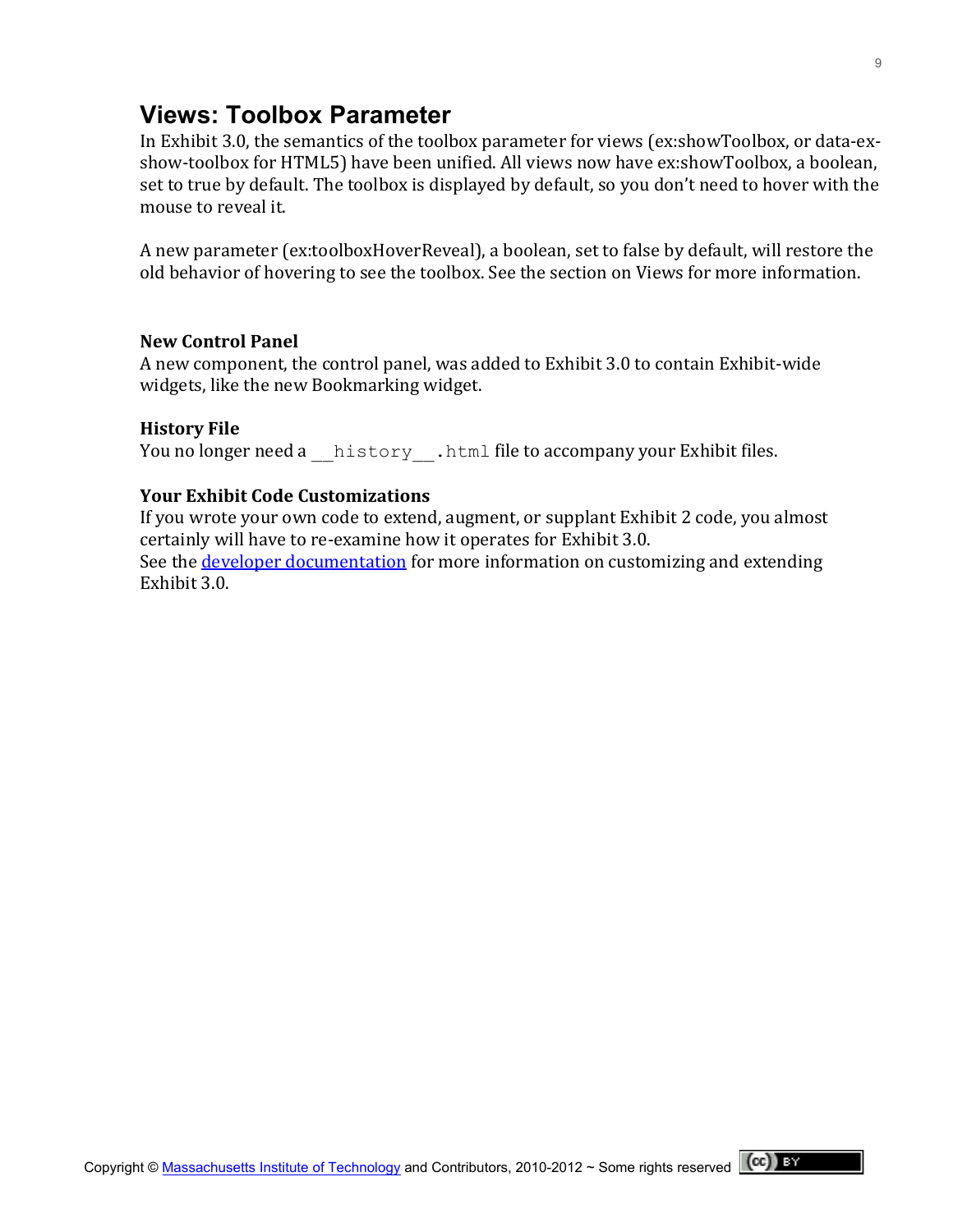# **Feature Map for Exhibit 3.0 Scripted**

Examine these lists of Exhibit features to make sure the features you currently use in Exhibit 2.x have been adapted for Exhibit 3.0. This list will change over time, as more features are rewritten for Exhibit 3.0, so check back often.

## **Views**

Some Exhibit 2.x views are not (yet) available in Exhibit 3.0. This table shows which Views are implemented in Exhibit 3.0.

| <b>Exhibit 2.2.0 feature</b> | <b>Exhibit 3.0 status</b>                |  |
|------------------------------|------------------------------------------|--|
| Tile                         | <b>Fully implemented</b>                 |  |
| Tabular                      | Fully implemented                        |  |
| Thumbnail                    | <b>Fully implemented</b>                 |  |
| <b>Timeline Extension</b>    | <b>Fully implemented</b>                 |  |
| Map Extension                | In progress                              |  |
| <b>Chart Extension</b>       | Not yet implemented                      |  |
| <b>Timeplot Extension</b>    | Not yet implemented                      |  |
| <b>Calendar Extension</b>    | Not yet implemented                      |  |
| Editing                      | Hooks provided, view not yet implemented |  |

See the Views documentation for more information on Exhibit views.

## **Facets**

Some Facets available in Exhibit 2.x are not (yet) implemented in Exhibit 3.0.

| <b>Exhibit 2.2.0 feature</b> | <b>Exhibit 3.0 status</b> |
|------------------------------|---------------------------|
| List                         | <b>Fully implemented</b>  |
| Cloud                        | <b>Fully implemented</b>  |
| <b>Text Search</b>           | <b>Fully implemented</b>  |

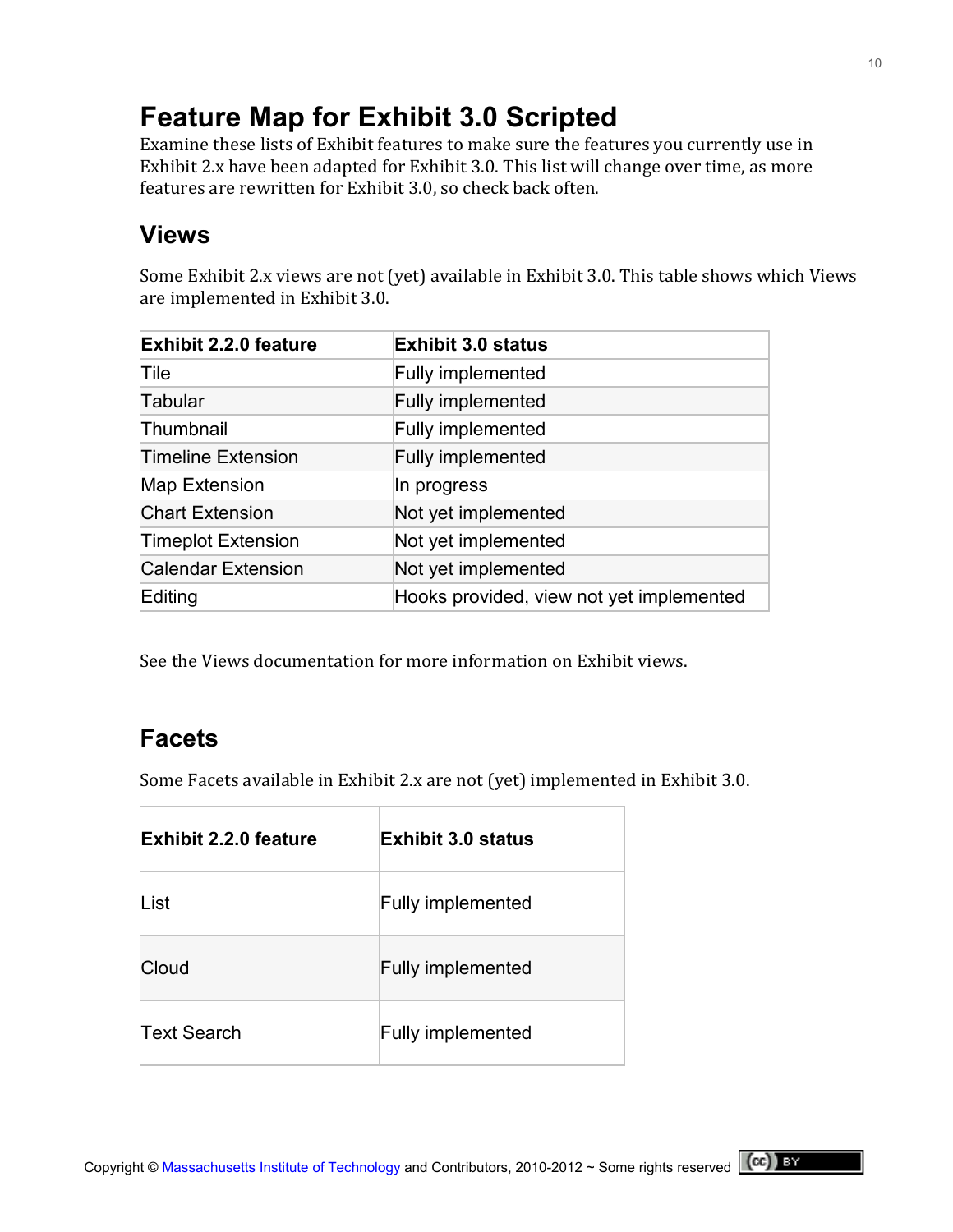| Numeric Range       | <b>Fully implemented</b> |
|---------------------|--------------------------|
| Alphabetic Range    | <b>Fully implemented</b> |
| <b>Hierarchical</b> | <b>Fully implemented</b> |
| Slider              | See below <sup>1</sup>   |
| Image               | No plans to implement    |

(1) The Slider Facet can probably be better implemented using new elements available in HTML5. The pre-HTML5 version may be made available as a backwards compatibility headed towards deprecation. This will not take place during the initial phases of Exhibit 3.0 development.

See the Facets documentation for information on sorting, filtering, and searching data with facets.

| <b>Exhibit 2.2.0 feature</b> | <b>Exhibit 3.0 status</b>                  |
|------------------------------|--------------------------------------------|
| <b>Exhibit JSON</b>          | <b>Fully implemented</b>                   |
| RDF/XML                      | <b>Fully implemented</b>                   |
| Semantic MediaWiki           | <b>Fully implemented</b>                   |
| <b>Tab-Separated Values</b>  | <b>Fully implemented</b>                   |
| <b>BibTeX</b>                | <b>Fully implemented</b>                   |
| <b>Facet Selection URL</b>   | Made obsolete by new bookmarking<br>system |

## **Exporters**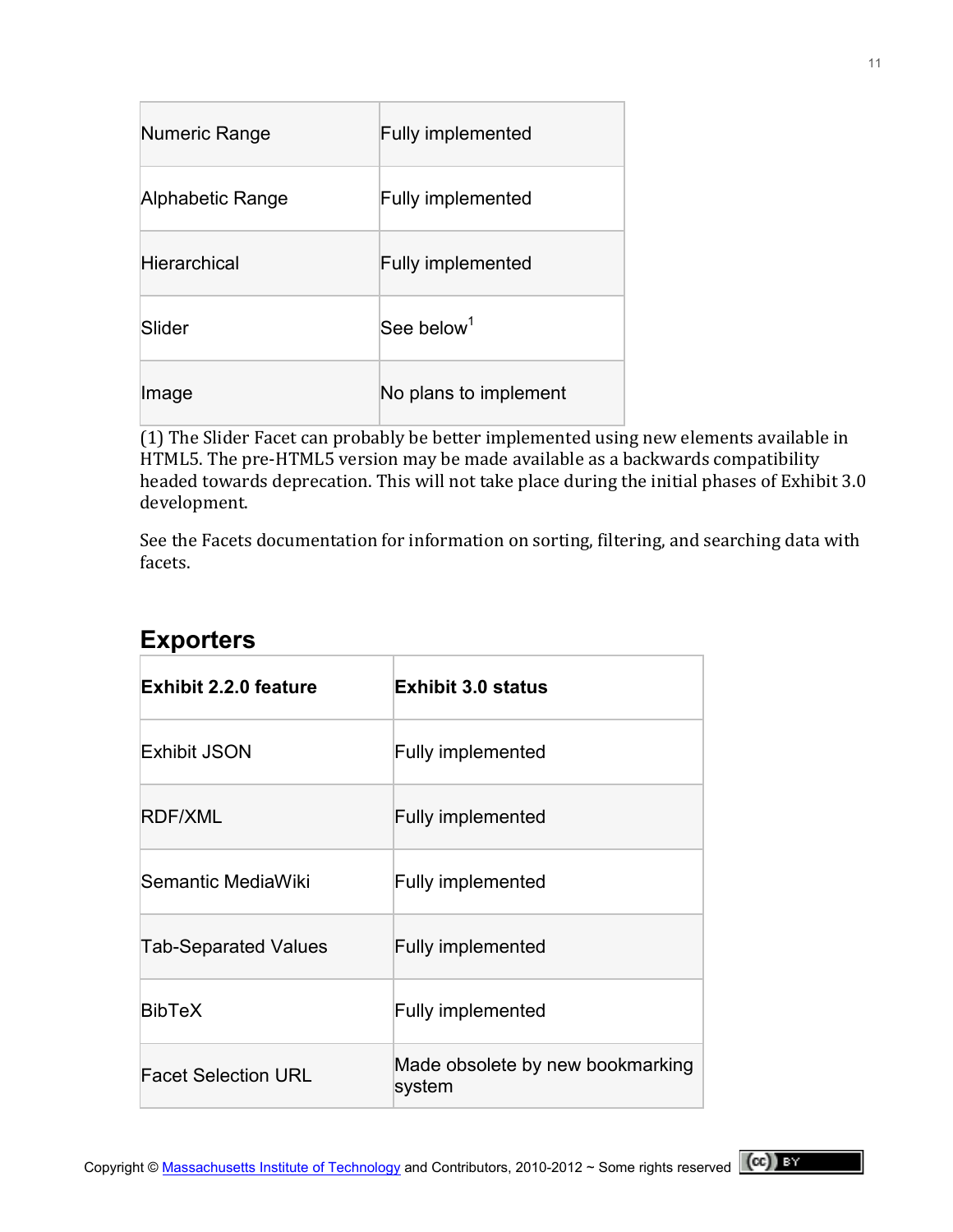## **Importers**

| <b>Exhibit 2.2.0 feature</b>        | <b>Exhibit 3.0 status</b>          |
|-------------------------------------|------------------------------------|
| <b>Exhibit JSON</b>                 | <b>Fully implemented</b>           |
| Google Spreadsheet                  | <b>Fully implemented</b>           |
| <b>Generic JSONP Framework</b>      | <b>Fully implemented</b>           |
| $Babel-based1$                      | Fully implemented <sup>2</sup>     |
| <b>Generic JSON Framework</b>       | No plans to implement              |
| <b>Generic XML Framework</b>        | No plans to implement              |
| <b>Generic HTML Table Framework</b> | No plans to implement <sup>3</sup> |
| RDFa                                | No plans to implement <sup>4</sup> |

(1) Babel-based importers include BibTeX, Excel spreadsheet, Exhibit JSON, Exhibit page, JPEG, N3, RDF/XML, Tab-Separated Values.

(2) While Babel-based importers are fully implemented, users must now supply a Babel installation URL to their Exhibit in order to take advantage of Babel's import Web service. Note that the public Babel services formerly provided by previous SIMILE project member organizations may be turned off in the future.

(3) The Exhibit 2.2.0 Generic HTML Table Framework for importing relied on an XPath content extractor built into Babel and faces the same Babel caveats for running it successfully.

(4) The RDFa importer loaded an externally-hosted script from within itself. This qualifies it for being an extension instead.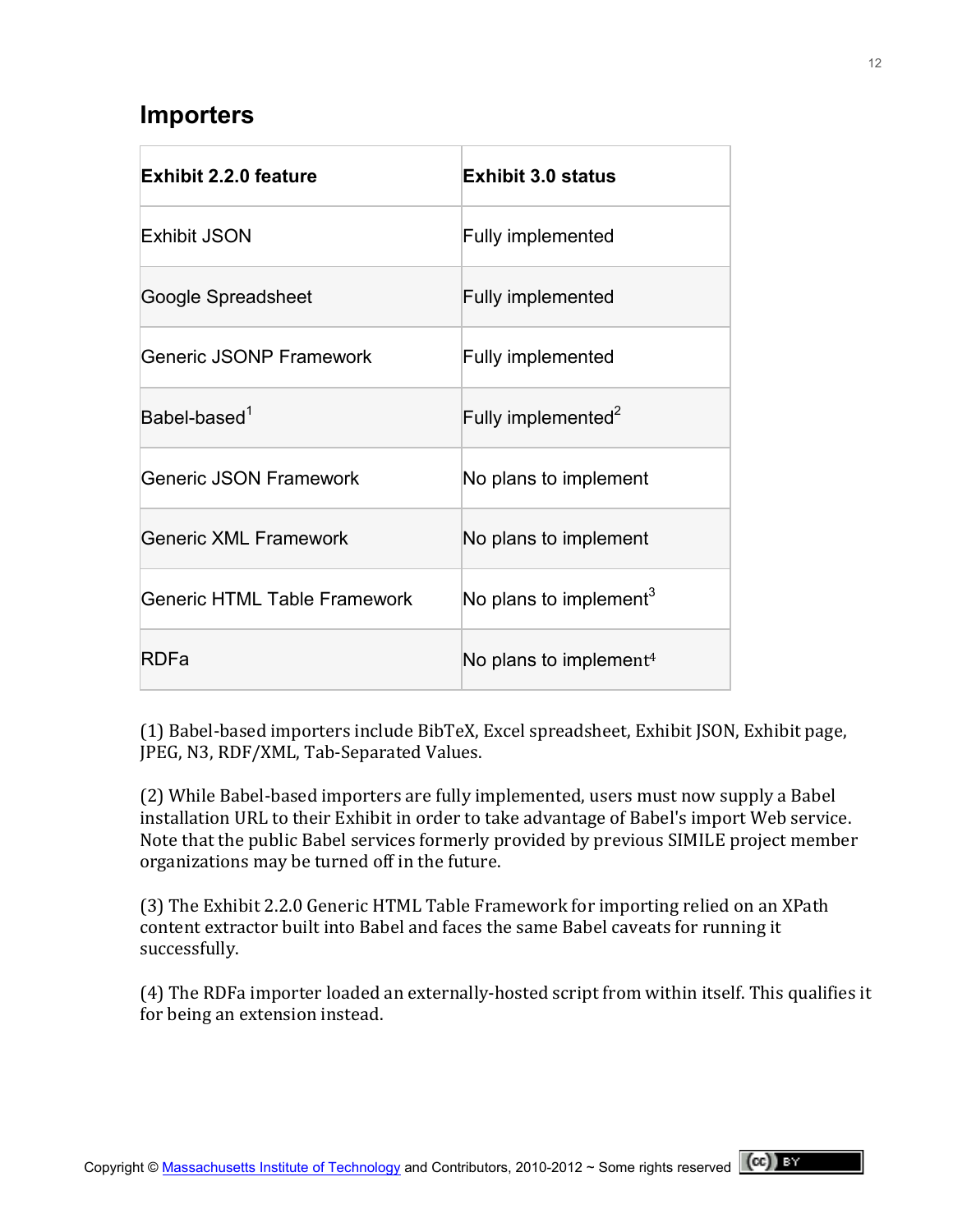## **Widgets**

| <b>Exhibit 2.2.0 feature</b>   | <b>Exhibit 3.0 status</b> |
|--------------------------------|---------------------------|
| <b>Toolbox</b>                 | <b>Fully implemented</b>  |
| Exhibit Logo                   | <b>Fully implemented</b>  |
| Resizable Element              | <b>Fully implemented</b>  |
| Options                        | <b>Fully implemented</b>  |
| <b>Collection Summary</b>      | <b>Fully implemented</b>  |
| Legend                         | <b>Fully implemented</b>  |
| Legend Gradient                | Removed <sup>1</sup>      |
| <b>Bookmark</b>                | New to Exhibit 3.0        |
| History Reset Development Tool | New to Exhibit 3.0        |

1) The Legend Gradient widget does not appear to have been in reasonable working order in Exhibit 2.2.0 and was removed.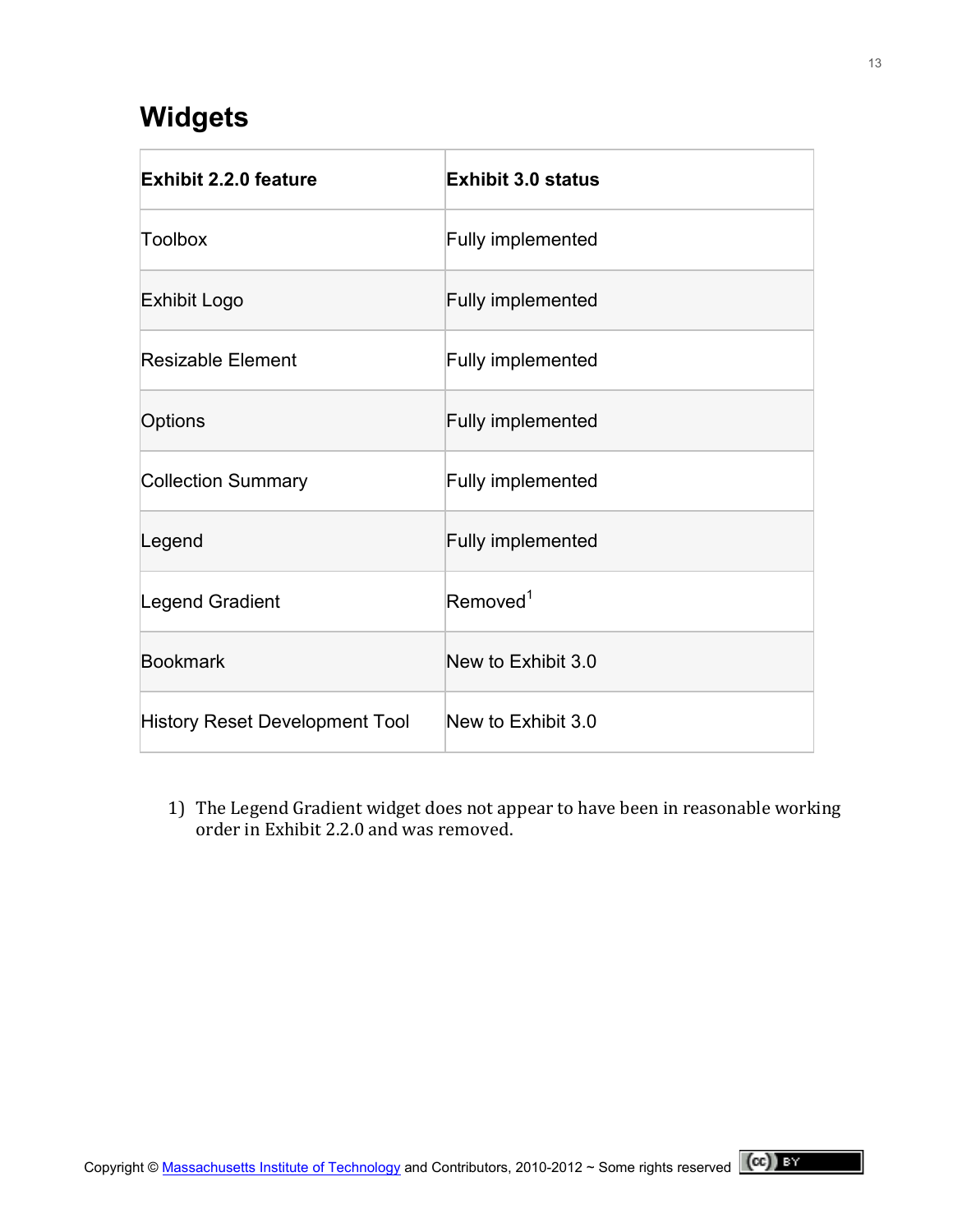# **Localization**

The localization system has changed significantly. All locales require a new key-value set to work. While all localizations have been converted to the new system, some new keys were introduced that could use some translation, and some of the old keys were never properly translated before. While those cases will still display in English, please let us know if you can help provide a translation.

### **Exhibit 2.2.0 locale Exhibit 3.0 status**

| English (en)   | Fully implemented |
|----------------|-------------------|
| French (fr)    | Fully converted   |
| German (de)    | Fully converted   |
| Spanish (es)   | Fully converted   |
| Dutch (nl)     | Fully converted   |
| Norwegian (no) | Fully converted   |
| Swedish (sv)   | Fully converted   |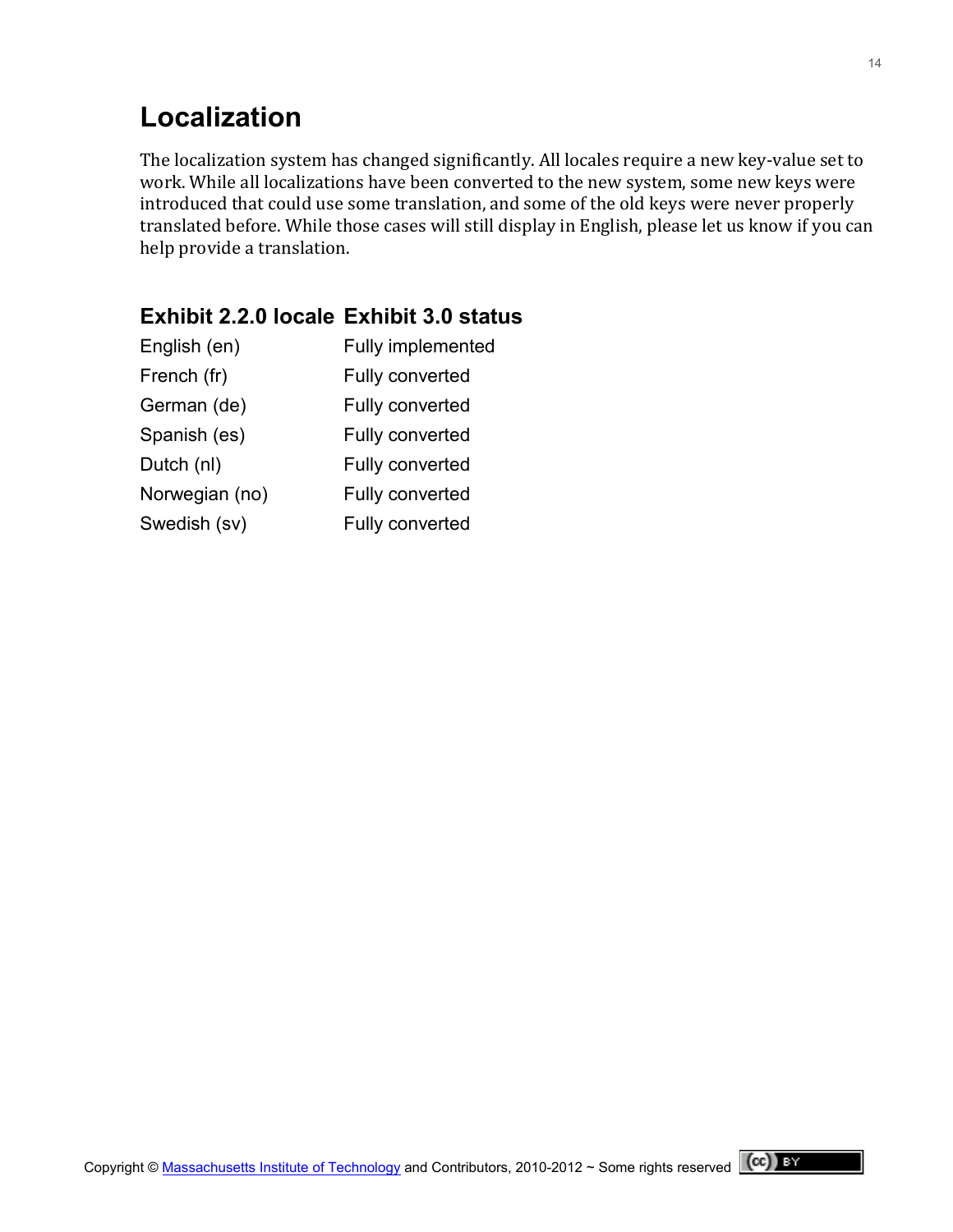# **Installing and Setting Up Exhibit 3.0**

This section includes instructions on installing and setting up **Exhibit 3.0** for both **Scripted** and **Staged** modes.

See the section *Choosing Between Exhibit 3.0 Scripted and Staged* if you need help deciding which version is right for you.

# **Exhibit 3.0 Scripted: Installation and Setup**

**Exhibit Authors** or **Content Publishers**: You do not need to install anything. Simply include the scripts hosted at simile-widgets.org in your page: <script src="http://api.simile-widgets.org/exhibit/3.0.0rc1/exhibit-api.js" type="text/javascript"></script>

**Exhibit Developers**: Download and run Exhibit locally on your web server as described below.

# **Installing Exhibit 3.0 Scripted**

[Check the developer documentation wiki for up-to-date installation instructions: [https://github.com/zepheira/exhibit3/wiki/Installation\]](https://github.com/zepheira/exhibit3/wiki/Installation)

Developers interested in working on Exhibit 3.0 Scripted can follow these directions to get their environment set up.

Exhibit authors do not need to install the Exhibit developer environment. See the note above about running Exhibit against a central Exhibit server.

## **Requirements**

- Any HTTP server
- A standard Web browser with Web development mode tools (Internet Explorer, Google Chrome, Mozilla Firefox, Safari)
- $\blacksquare$  [Git](http://book.git-scm.com/2_installing_git.html)
- GitHub account (optional)
- lava (optional)
- [Ant](https://ant.apache.org/) (optional)
- *[JSCoverage](http://siliconforks.com/jscoverage/) (optional)*

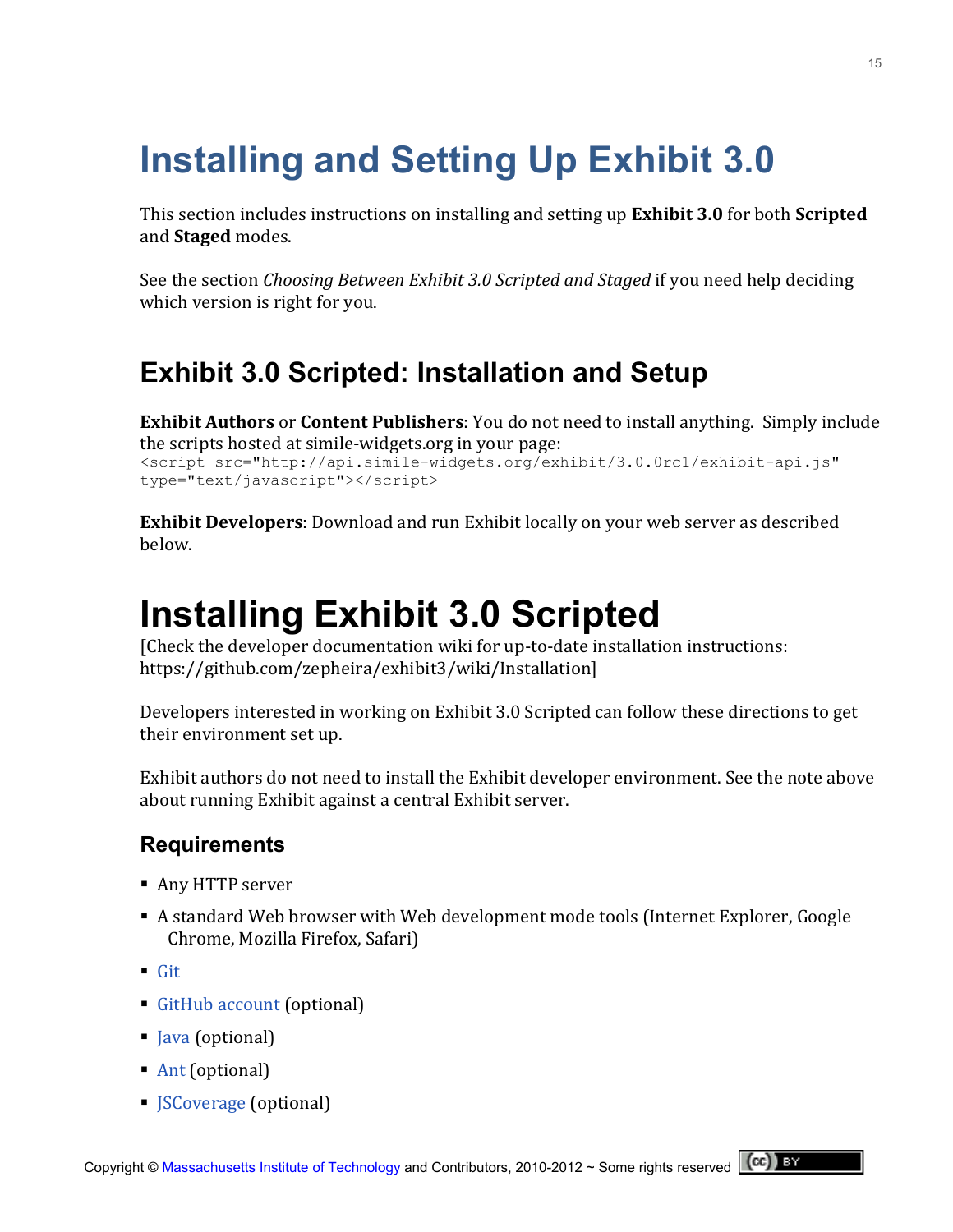Depending on your operating system, you may already have an HTTP server at your disposal. Mac OS X and many variants of Linux include one. If you are unfamiliar with how to acquire and use one, development on Exhibit may not be for you.

## **Acquiring the Code**

If you're planning to contribute your work back to the Exhibit open source project, consider getting a GitHub account so you can fork the project and issue pull requests later to fold your changes back into the main branch.

You can get the code by viewing the project front page and using your preferred method of Git access to clone the main repository. For example, for read only access:

```
% git clone git://github.com/zepheira/exhibit3.git
```
## **Serving Code**

From within the repository, the code that needs to be served can be found at scripted/src/. Making the entire scripted/src/ directory available from your HTTP server is sufficient. Access your deployed Exhibit in your pages by using:

```
<script src="http://yourserver/scripted/src/exhibit-
api.js?bundle=false"></script>
```
Using the bundle=false parameter is highly recommended, unless you are testing the bundled mode of operation. Use shift+reload to make sure you're loading the latest scripts in your browser.

## **Making Changes**

As you make changes to the code, make sure to test how your changes affect the project as a whole. Use

```
% ant test
```
from the command line to run the existing unit test suite as well as lint for JavaScript code style checking. To test just one module, use:

```
% ant -Dmodules='[space separated list]' qunit
```
Unit tests do not cover user interaction. The project doesn't have a solution for integration tests right now. Check the Exhibit demos or check your own work across browsers to make sure your changes haven't had a negative impact on the full experience.

All commits are run through a continuous integrator, which will alert the development team to any problems with unit tests on the main branch.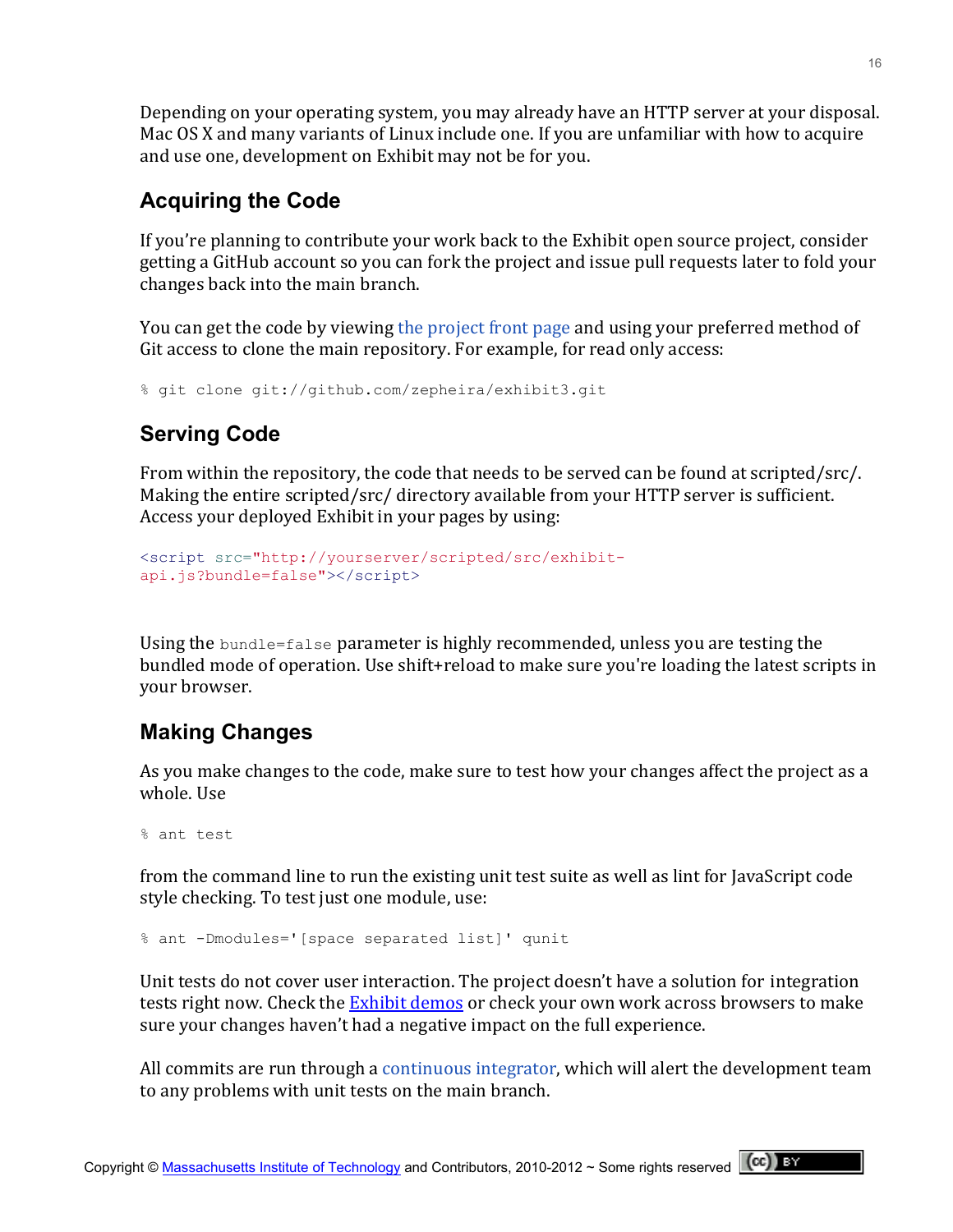## **Documentation**

We use JSDocToolkit in-code documentation to produce some of our API documents.

## **More Tests**

The Exhibit project can always use more tests. Using JSCoverage, you can see how much of the code is actually tested by our test suite and find precise lines of code that still need some testing to ascertain and maintain correctness. With JSCoverage installed, you can run this code to generate a coverage report:

% ant coverage

## **Next Steps**

Now that your environment is set up, you should read the following sections of developer doc for Exhibit 3.0 Scripted mode on the wiki at GitHub:

- Component overview of the way Exhibit fits together
- Generated API documentation (Javadoc)
- Reader-oriented API doc for developers working in Exhibit 3 Scripted mode
- Event API doc for Scripted mode

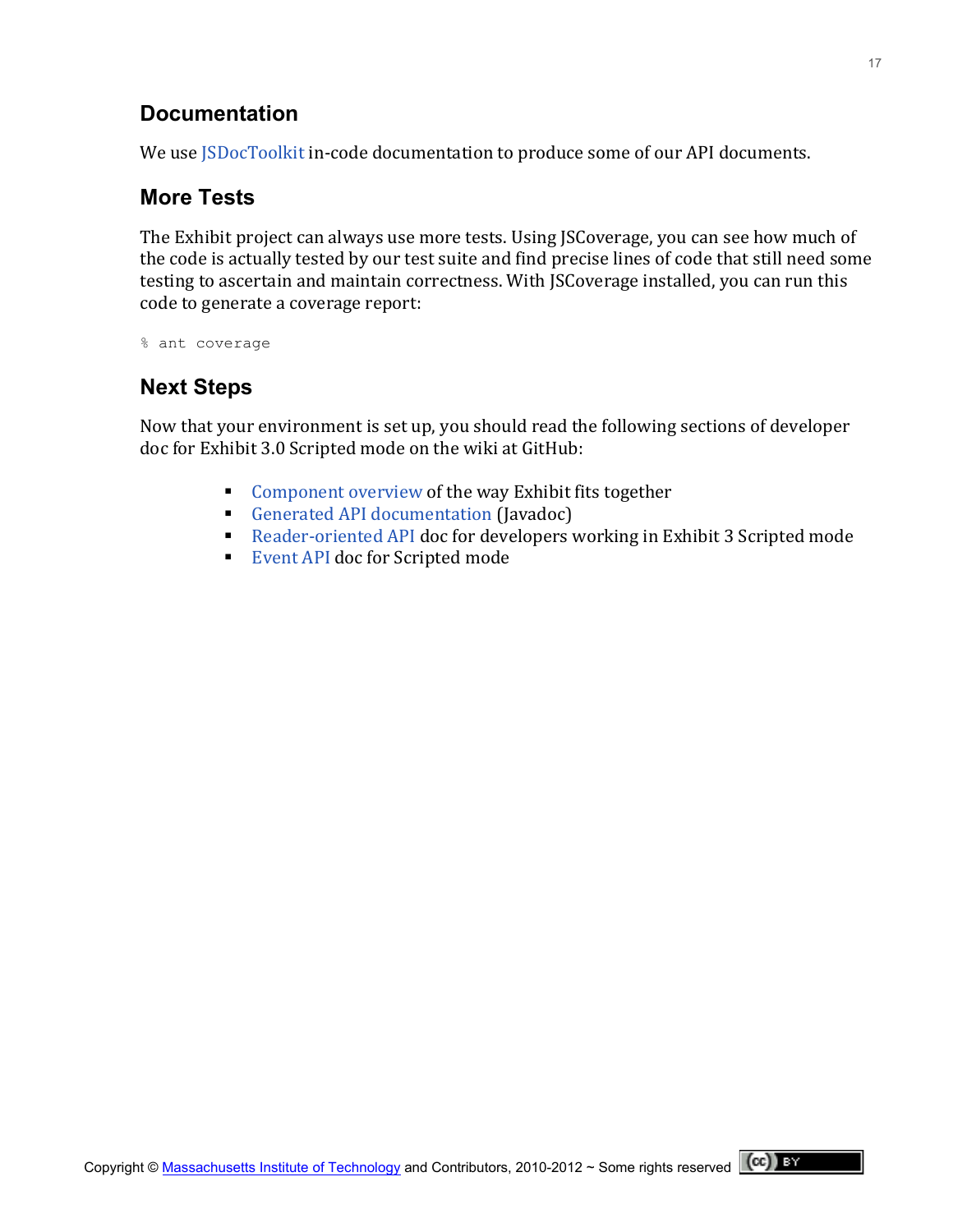# **Installing Exhibit 3.0 Staged**

[Check the developer doc wiki for up-to-date installation instructions: <https://github.com/zepheira/backstage/wiki/Building-backstage>]

Exhibit 3.0 Staged runs on the Backstage server. Working with Backstage is not as simple as working with Exhibit Scripted. In addition to HTML and publishing Web pages, Backstage is Java software that acts as a server.

If you're not familiar with Java development, this may not be the project for you to start that learning curve. If you're a content publisher and want to run the server, consider getting some help from a developer to set up the server software, or locate a hosting service to install and manage your exhibits.

## **Building Backstage Requirements**

You will need all of the following installed on your development system.

- $\blacksquare$  Installing Git
- $\blacksquare$  Installing SVN
- Installing Java  $6$
- **Installing Mayen 2**
- $\blacksquare$  Installing Ant

# **Exhibit Installation**

Get the source:

```
$ mkdir ~/e3src && cd ~/e3src
$ git clone git://github.com/zepheira/babel.git
$ git clone git://github.com/zepheira/backstage.git
$ git clone git://github.com/zepheira/exhibit3.git
$ svn checkout http://simile-butterfly.googlecode.com/svn/trunk/ butterfly
```
#### Run the build commands:

```
$ cd babel && mvn install
$ cd ../butterfly && mvn install && ant build
$ cd ../exhibit3/scripted && ant dist
$ cd ../../backstage && mvn package
```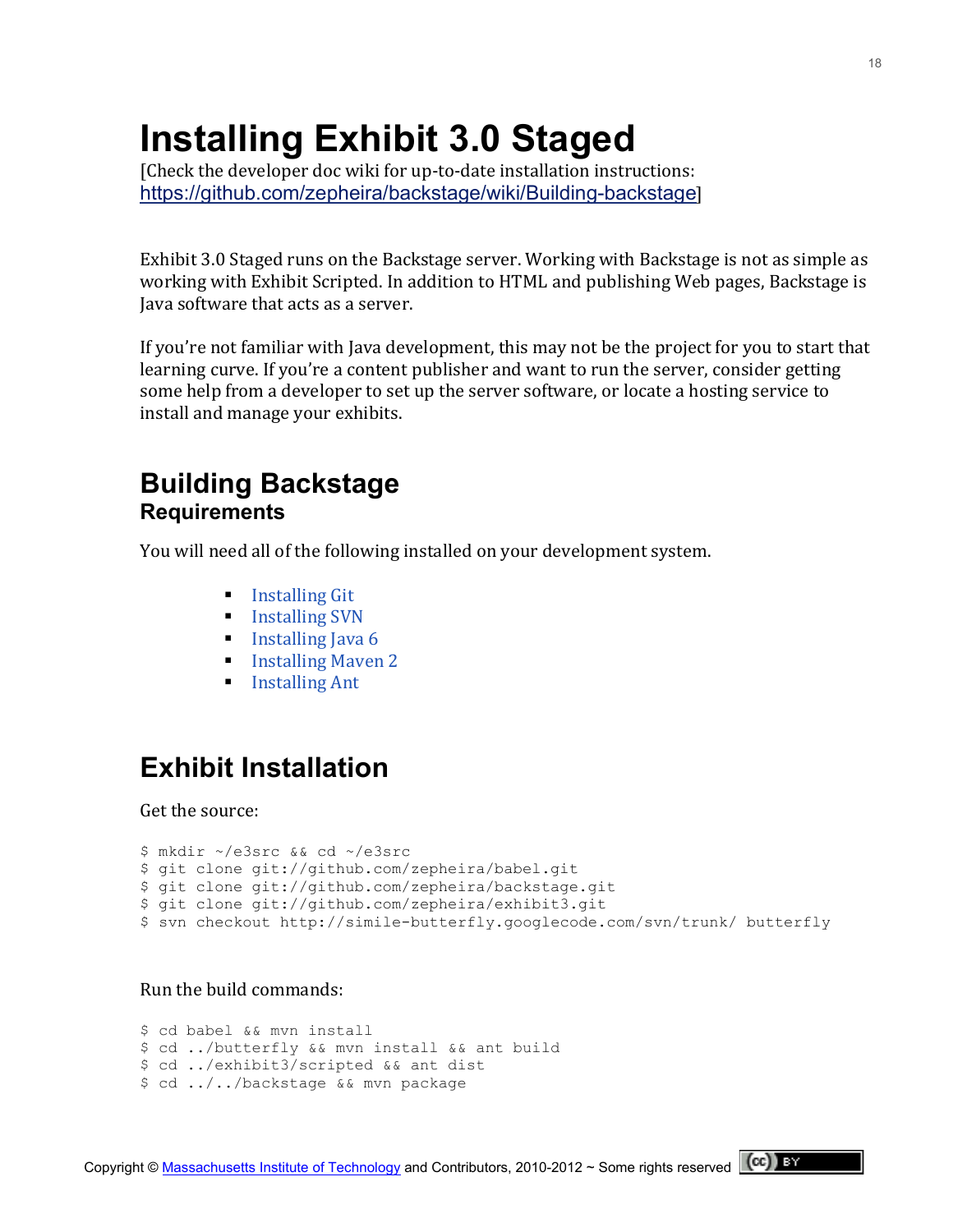Connect the Exhibit 3 scripts to the Web server:

\$ cd ../backstage && ln -s ~/e3src/exhibit3/scripted/dist modules/exhibit/api

# **Configuration Procedures**

## **Backstage**

The startup script exists at  $\sim$ /e3src/backstage/backstage and contains several configuration settings:

- **MI** MXMEM specifies the maximum Java heap size. The correct value here depends on several factors including the number and size of data sets, the number of facets in the hosted exhibits, the choice of disk- or memory-based database, as well as uniqueness qualities and size of the faceted properties. Start with the default setting of 1024M and increase it as required, when you run into a Java OutOfMemoryError. Note: For the Backstage demos, we observed that each new 100K item data set and two-facet exhibit using a memory-based database, required an additional 1.5G of heap.
- **Set HOST and PORT to your publicly accessible host and port information. Backstage I** uses this information to determine your mount point (which can be overridden using the SERVER ROOT variable), which is in turn used as the base URL for any uploaded data sets.
- **SET DATABASE\_DIR to the directory where the databases corresponding to the** uploaded data sets are to be stored. A non-absolute path is interpreted relative to the Butterfly home, and the default is simply "databases" (or

~/e3src/butterfly/databases)

## **Web Server**

Backstage is developed as a Butterfly application and deployed in a Jetty servlet container which can be configured via its web. xml file,  $\sim$ /e3src/butterfly/main/webapp/WEB-INF/web.xml.

One setting of interest for Backstage is the session timeout. The lifetime of a Backstage session, which contains in-memory database, is also determined by this value. If the data export feature isn't used, the in-memory database is removed from memory after the session times out.

The following addition to web-app root of the web.xml document specifies a session timeout of  $1440$  minutes  $(1$  day):

```
<session-config>
    <session-timeout>1440</session-timeout>
</session-config>
```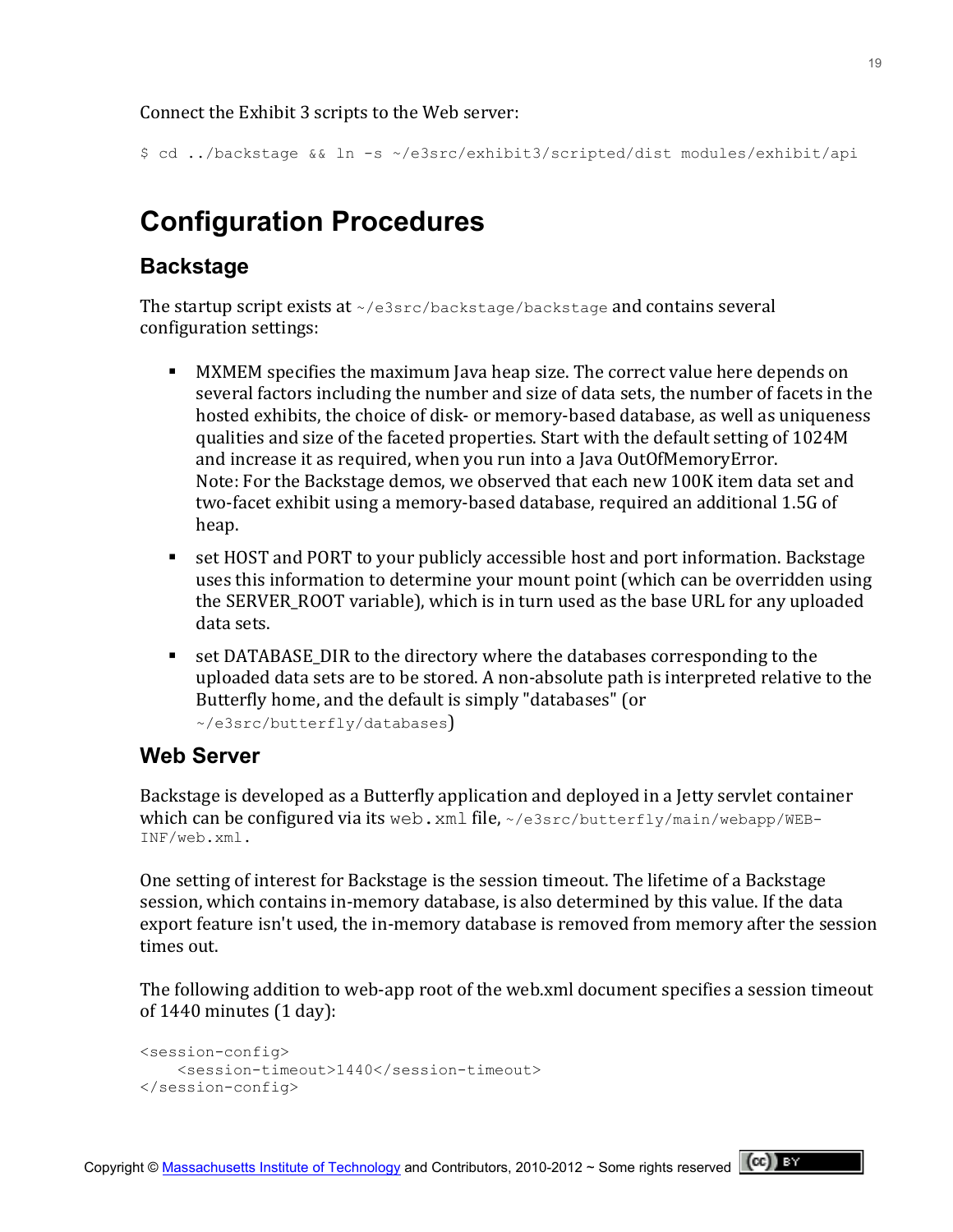## **Execution**

Once configured, run:

\$ ./backstage

## **Authoring Exhibits in Staged Mode**

Now you've set up Backstage. Your next step is to author the HTML pages that publish your exhibit. Note that the Backstage server is not intended to host your authored HTML. With Staged mode, you will still require your own Web server to host your Exhibit HTML.

See the **Exhibit Authoring documentation** for details.

# **Next Steps**

Developers running Exhibit 3.0 Staged mode should read the documentation at GitHub specific to Staged mode:

- **[Exhibit Staged Mode: Authoring](https://github.com/zepheira/backstage/wiki/Authoring)**
- **[Backstage Documentation](https://github.com/zepheira/backstage/wiki)**
- **[HTTP Interface](https://github.com/zepheira/backstage/wiki/HTTP-Interface)**
- **[Comparing Staged Exhibit to Scripted](https://github.com/zepheira/backstage/wiki/Staged-Compared-to-Scripted)**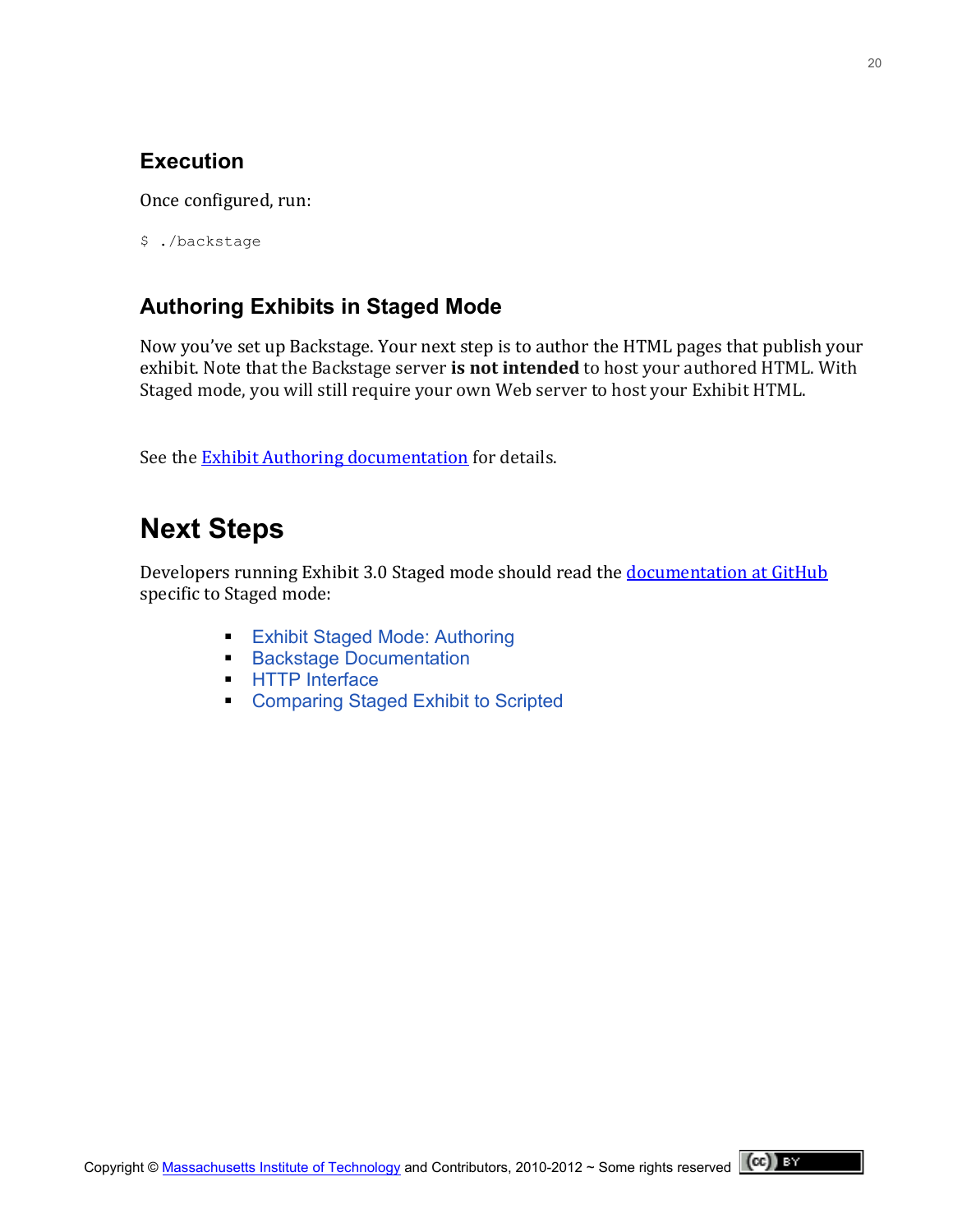## **Additional Resources**

Here are some additional resources from an Exhibit user. They may be helpful if you're installing Exhibit for the first time:

- http://progit.org/book/ch1-3.html
- http://www.jonathansewell.co.uk/index.php/2011/01/06/setting-up-git-in[windows=7/](http://www.jonathansewell.co.uk/index.php/2011/01/06/setting-up-git-in-windows-7/) (Windows)
- http://lostechies.com/jasonmeridth/2009/06/01/git-for-windows-developers-git[series=part=1/](http://lostechies.com/jasonmeridth/2009/06/01/git-for-windows-developers-git-series-part-1/) (Windows)
- Installing msysgit for Windows: http://code.google.com/p/msysgit/
- Information on setting up Git (Windows): http://help.github.com/win-set-up-git/
- <http://mac.github.com/> (Mac)

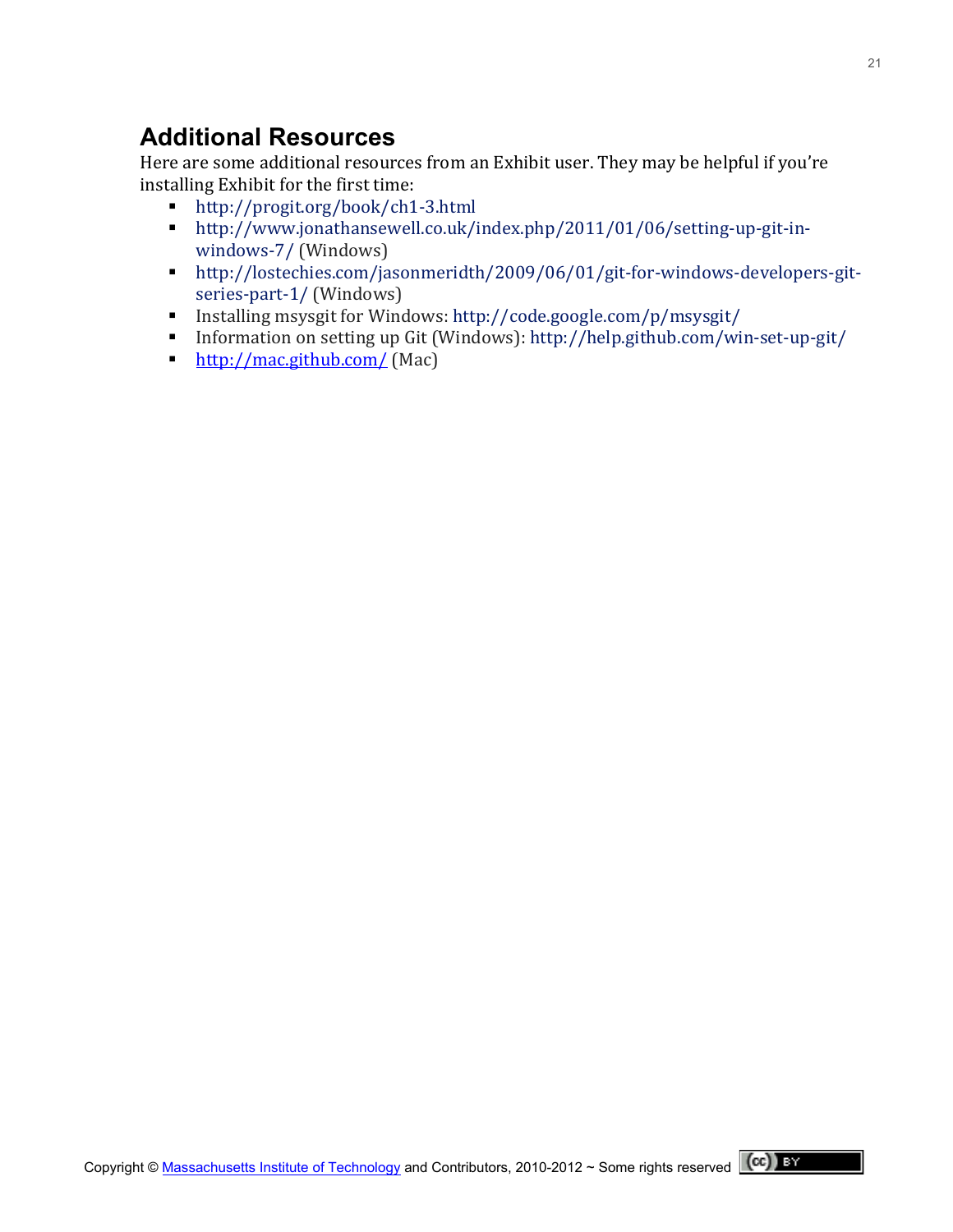# **Getting Started with Exhibit 3.0 Scripted**

Exhibit publishes your data collections on the Web in rich, interactive pages. Exhibit 3.0 has two modes: Scripted mode for running smaller exhibits and Staged mode for larger, serverhased exhibits.

This tutorial walks you through the basic steps for creating a simple exhibit in Scripted mode. This example uses XHTML. To see Exhibit 3.0 running with HTML5, see the demo [server.](http://databench.zepheira.com/demos/)

For details on running Staged mode, see the developer documentation on GitHub.

#### **The!Basics**

Publishing data with the Scripted mode of Exhibit is very simple. You need three basic components.

- **Connection to Exhibit scripts** either remotely or on your own Web server
- **Data file** containing your data, in JSON format (more on that later)
- **HTML** page that calls the Exhibit scripts and displays your page content when loaded in the browser

## **Tutorial: Creating an Exhibit with Scripted Mode**

Let's dive right in. First, you'll build the HTML and data files Exhibit uses to publish data. After you've published an Exhibit, you can refine how the page displays, see which display options work best for you, and tweak the page design as needed.

We assume you know some basic HTML. We'll use sample code and data about MIT's Nobel Prize winners, but you can also substitute your own data. If you get lost or need help along the way, see the finished HTML file at the end of the tutorial.

#### **Creating Your HTML Page**

Start with a basic text editor (Notepad on Windows or TextEdit on the Mac).

- Create an HTML file in your text editor.
- If you're following our demo example, copy this text and name the file nobelists.html.

http://api.simile-widgets.org/exhibit/3.0.0rc1/exhibit-api.js

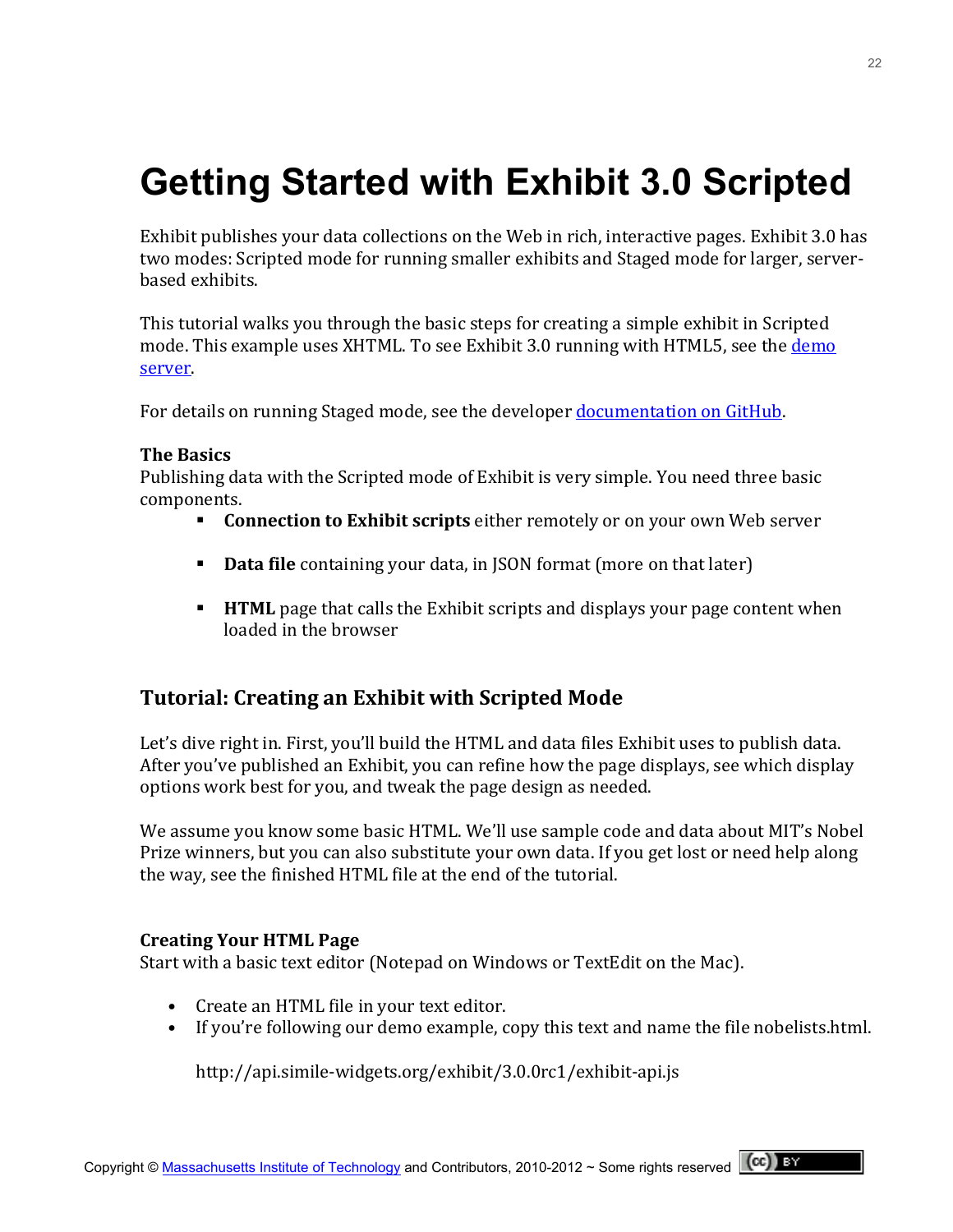#### **Sample Exhibit HTML Text**

```
<html><head>
<title> Exhibit | Examples | MIT Nobel Prize Winners</title>
<link href="nobelists.js" type="application/json" rel="exhibit-data" />
     <!-- Replace the URL here with your Exhibit 3.0 script location --> 
    <script src="http://api.simile-widgets.org/exhibit/3.0.0rc1/exhibit-api.js" 
type="text/javascript"></script>
     <style>
     </style>
</head> 
<body>
     <div id="main-content">
         <div id="title-panel">
             <h1>63 MIT-related Nobel Prize Winners</h1>
        \langle div>
         <div id="top-panels">
             <table width="100%"><tr>
             Facets for sorting and browsing go here</tr></table>
         </div>
            <div ex:role="viewPanel" style="padding: 1em 0.5in;">
             <div ex:role="view"
                  ex:label="Details"
                  ex:viewClass="Tile"
                 ex:showAll="true"
                \langle div>
            \langle t, d \rangle\langle/tr>
     </table>
</table>
</body>
</html>
```
#### In highlighted code:

- (1) Yellow points to your data file, named nobelists.js, identifies it as JSON format, and declares that it contains the data for this exhibit.
- (2) Blue describes where to find the Exhibit JavaScript needed to run Exhibit: http://api.simile=widgets.org/exhibit/3.0.0rc1/exhibit=api.js
- (3) Green shows the Exhibit codes that publish a basic view of your data.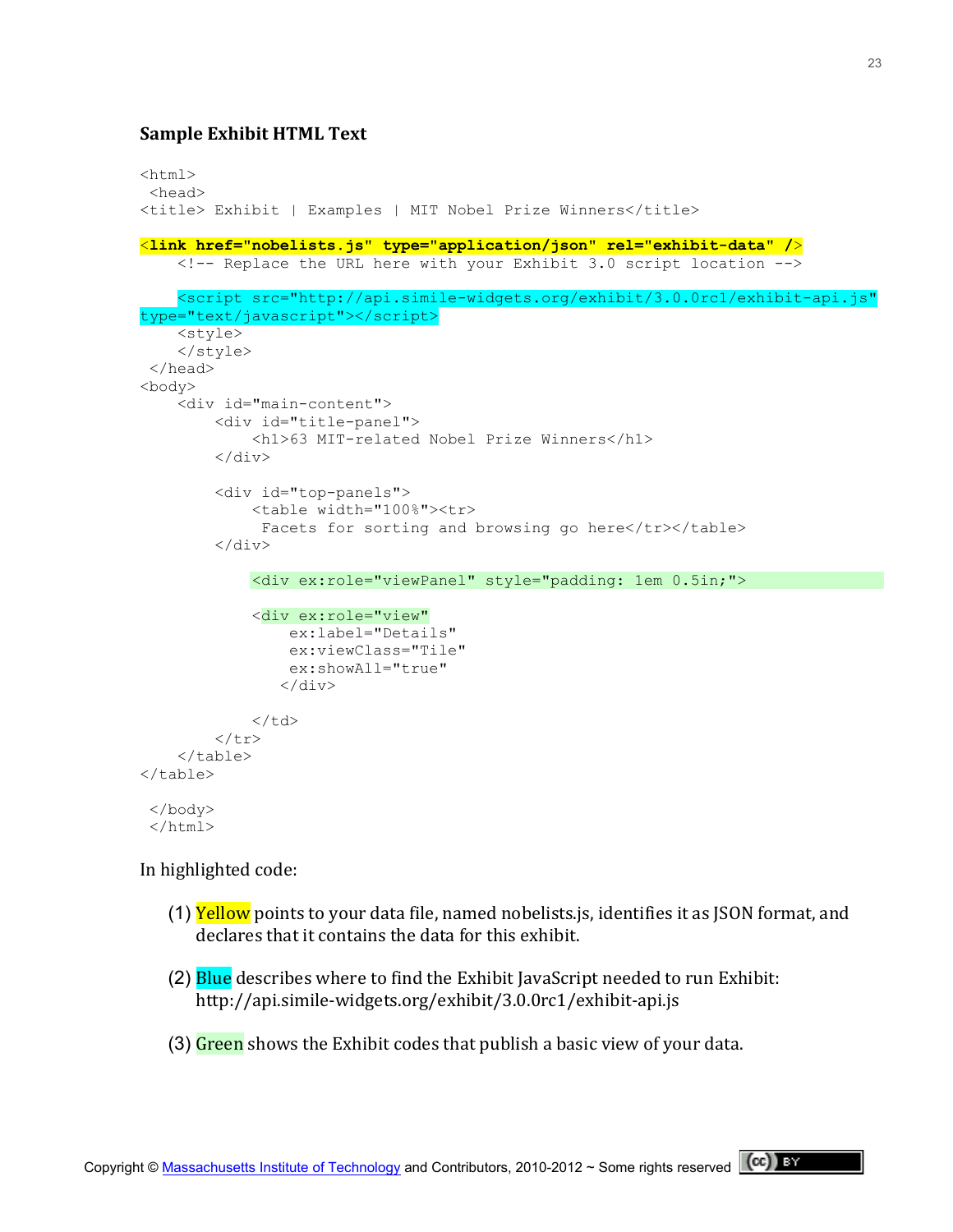This is the most basic HTML text for an Exhibit file. We'll start with the bare bones and add browsing controls and styling as we go.

• Save the file as nobelists.html in any folder you choose.

Next, you prepare a data file, in a format Exhibit can read (JSON), containing your data collection, and save it to the same folder.

#### **Preparing Your Data File in JSON Format**

Your data must be structured and formatted so Exhibit can read, publish, filter, sort, and display the data.

We've prepared a sample data file with data about Nobel Prize winners.

Download the sample data file nobelists.js from the demo server at <http://databench.zepheira.com/demos/nobelists/nobelists.js>

It will also be available from the Exhibit 3 wiki page: [http://simile=widgets.org/wiki/Exhibit3](http://simile-widgets.org/wiki/Exhibit3)

Save nobelists. is to the same folder where you saved the HTML file, nobelists.html.

Exhibit looks for your data to be structured in JSON format.

```
"items" : [
        { "type": "Nobelist",
                               "Burton Richter",<br>"Physics",
           "discipline":<br>""shared": "Yes",
           ""shared":
            "last-name": "Richter",
            "nobel-year": "1976",
           "relationship":
            "co-winner": "Samuel C.C. Ting",
            "relationship-detail": "MIT S.B. 1952, Ph.D. 1956",
            "imageURL": 
"http://nobelprize.org/nobel_prizes/physics/laureates/1976/richter_thumb.jpg"
        },
```
In this sample JSON-formatted data, each Nobel winner's data is an **item**, containing a series of fields such as **type**, label (or name), **discipline**, and so on.

### **Publishing!an!Exhibit!View**

Once you've got the HTML and JSON data files, publishing an Exhibit is quite simple.

- Go to the directory where you saved the two files: nobelists.html and nobelists.js (using Explorer on Windows or Finder on Mac).
- Drag nobelists.html into your Web browser.

24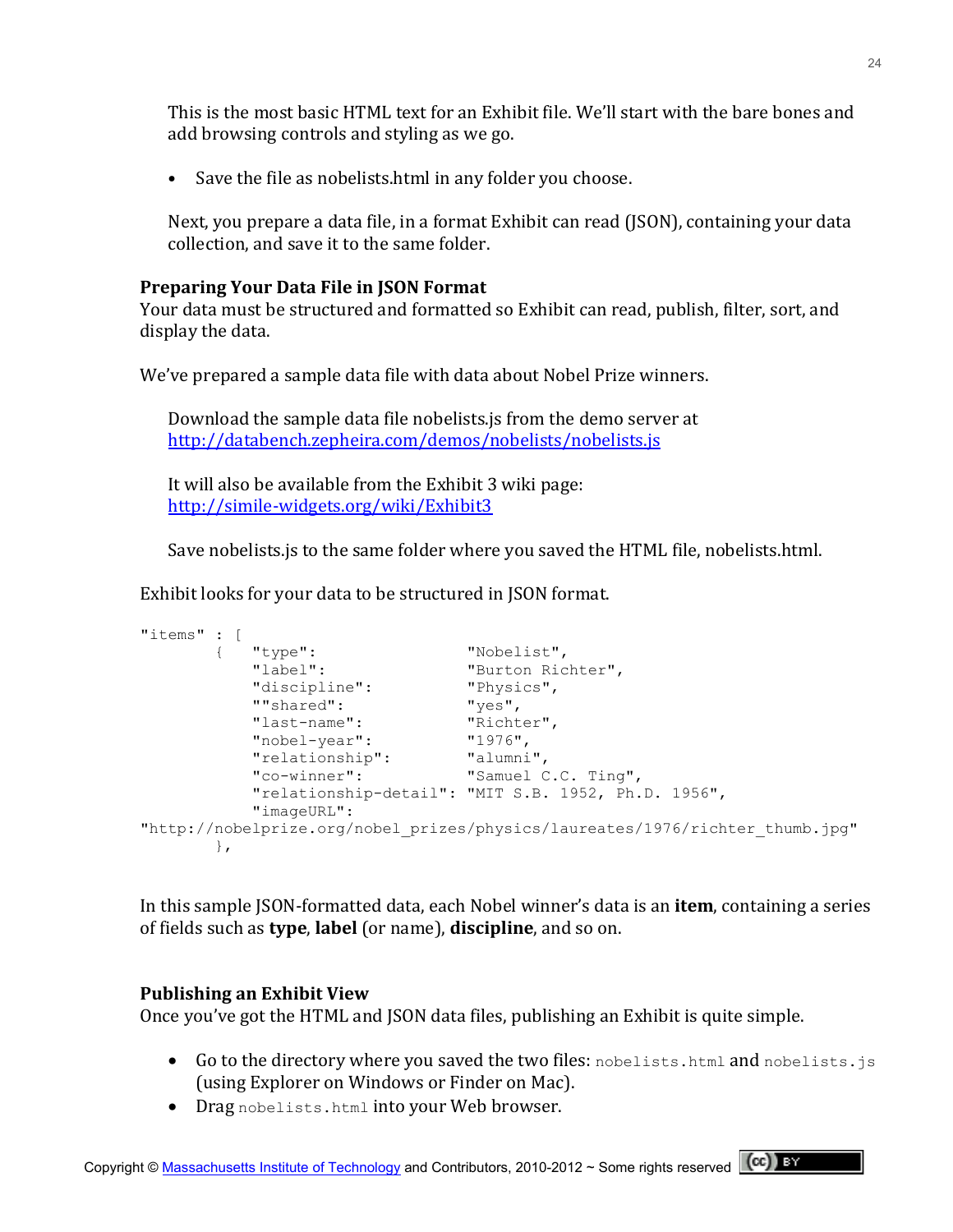Behind the scenes, Exhibit marries your structured JSON data with the HTML display template.

• Notice the page displays each Nobelist's data as listed in the JSON file.

You've published your first Exhibit! You should now see a Web page that shows 63 people's names and information. So far, it's a pretty basic display, using the Exhibit's most basic display, the List View.

## **63 MIT-related Nobel Prize Winners**

```
The information within this page has been retrieved from this MIT official source while the thumbnails are included from
Nobelprize.org. Here is the Exhibit JSON data file.
```
Facets for sorting and browsing controls go here

#### 63 Nobelist

sorted by: labels; then by... • ⊘ grouped as sorted

|                                                                                      | 1. Aaron Ciechanover (link) |                                                                                                                                                |  |  |
|--------------------------------------------------------------------------------------|-----------------------------|------------------------------------------------------------------------------------------------------------------------------------------------|--|--|
|                                                                                      | label:                      | Aaron Ciechanover                                                                                                                              |  |  |
|                                                                                      | type:                       | <b>Nobelist</b>                                                                                                                                |  |  |
|                                                                                      | URI:                        | file:///Users/mwater  #Aaron%20Ciechanover                                                                                                     |  |  |
|                                                                                      | modified:                   | no                                                                                                                                             |  |  |
|                                                                                      | discipline:                 | Chemistry                                                                                                                                      |  |  |
|                                                                                      | shared:                     | yes                                                                                                                                            |  |  |
|                                                                                      | last-name:                  | Ciechanover                                                                                                                                    |  |  |
|                                                                                      | nobel-year:                 | 2004                                                                                                                                           |  |  |
|                                                                                      | relationship:               | research                                                                                                                                       |  |  |
| relationship-<br>MIT postdoctoral researcher 1981-84<br>detail:<br>imageURL:<br>url: |                             |                                                                                                                                                |  |  |
|                                                                                      |                             | http://nobelprize.org/nobel_prizes/chemistry/laureates/2004/ciechanover_thumb.jpg<br>http://nobelprize.org/chemistry/laureates/2004/index.html |  |  |
|                                                                                      | 2. Andrew Fire (link)       |                                                                                                                                                |  |  |

Exhibit makes it easy to add sorting, filtering, and faceting to your data display. In the next section, you'll learn different ways to present and sort your data.

You'll also have the chance to adjust the page content. Note the title that says "63 Nobelist" instead of "63 Nobelists"—you'll fix that later, too.

#### **Facets: Adding Data Filtering, Searching, and Sorting**

Your exhibit so far shows a lot of details but in a long list. Next you'll learn how to add optional **facets** for filtering or sorting data – all done in the browser without complicated programming.

#### **Filtering**

Looking at each person's entry in the list view, you see several fields such as "discipline" (the field in which they won their Nobel prize), "relationship" (how they're related to MIT), "shared" (whether they received their prize alone or shared it with others), etc. These fields provide useful ways to sort and filter the data set.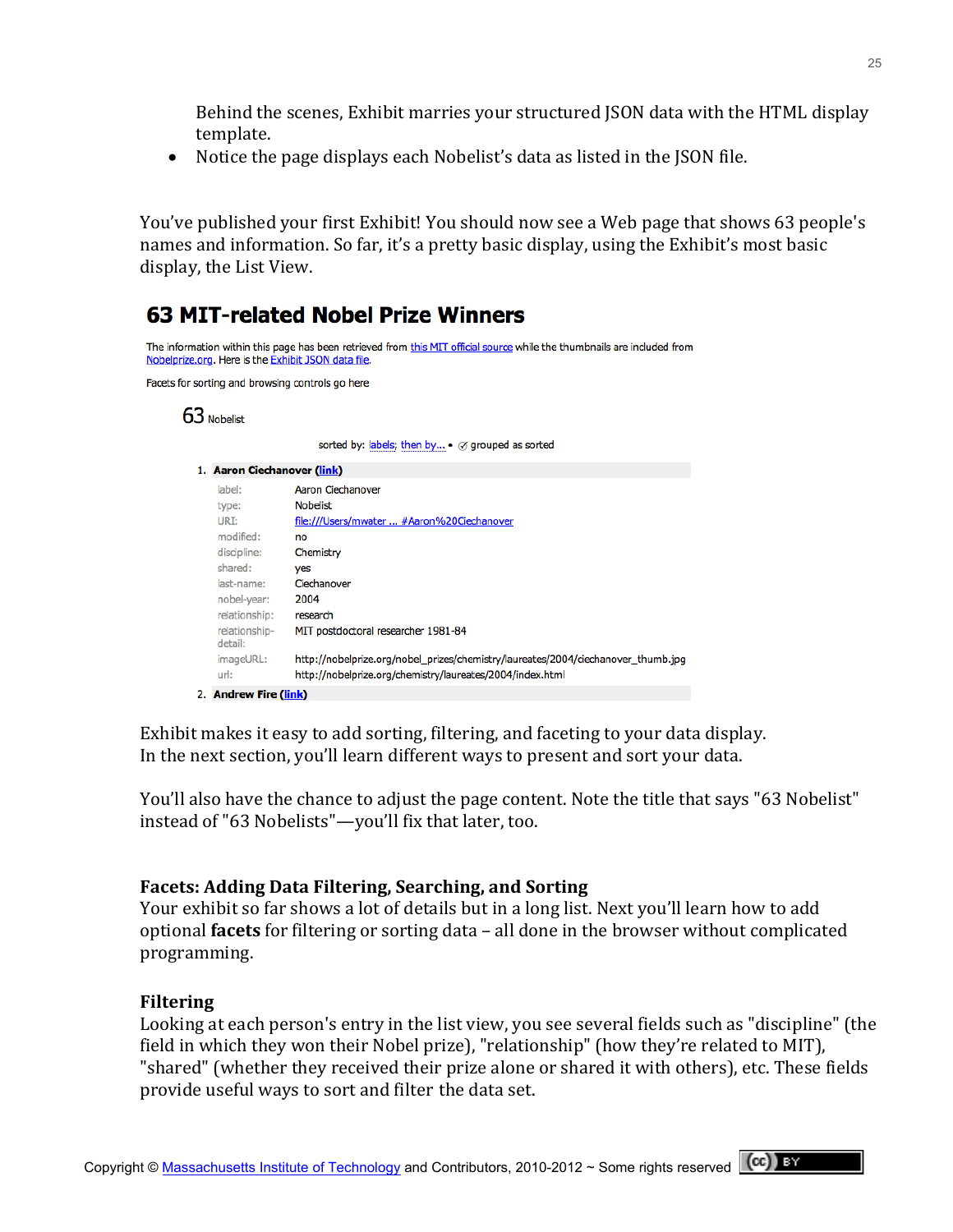In the HTML code (nobelists.html) find the text "browsing controls here..." and replace it with

```
<div id="top-panels">
             <table width="100%"><tr>
                 <td><div ex:role="facet" ex:expression=".discipline" 
ex:facetLabel="Discipline"></div></td>
                <td><div ex:role="facet" ex:expression=".relationship" 
ex:facetLabel="Relationship"></div></td>
                <td><div ex:role="facet" ex:expression=".shared" 
ex:facetLabel="Shared?"></div></td>
                <td><div ex:role="facet" ex:expression=".deceased" 
ex:facetLabel="Deceased?"></div></td>
           </tr></table>
        </div>
```
Save the file in your text editor, switch back to your browser, and reload the nobelists.html file. Now you should see a row of boxes across the top labeled **Discipline**, **Relationship**, **Shared**, and **Deceased**. These boxes are called *facets*—different angles or aspects of the data that help users analyze the data set.

Notice the gray numbers in front of the values inside these facets. In the facet called Discipline, the number "2" in front of "Peace" tells you there are 2 people who received the Nobel Peace prize. Click on "Peace" and the page now shows only those 2 people (rather than 63 people originally).

By adding those HTML  $div$  elements as shown above, you've implemented filtering in about 10 seconds. (If you've ever done server-side programming, you might consider how long it would have taken you to implement filtering using whatever server-side publishing frameworks you're familiar with.)

You can also add text search to your exhibit by adding a facet of type  $TextSearch$ :

```
<div ex:role="facet" ex:facetClass="TextSearch"></div>
```
As you type into the search text box, the exhibit gets filtered.

#### **Sorting**

Using Exhibit's basic view, you can already change the sorting order of the Nobelists by clicking on "sorted by" and choosing "labels". But if you want to set a specific sorting order at the beginning – for example, to sort by the discipline and year each person won the prize – you can change <div ex:role="view"></div> to:

```
<div ex:role="view" ex:orders=".discipline, .nobel-year"></div>
```
You can also restrict the properties by which your users can sort by using the ex:possibleOrders attribute: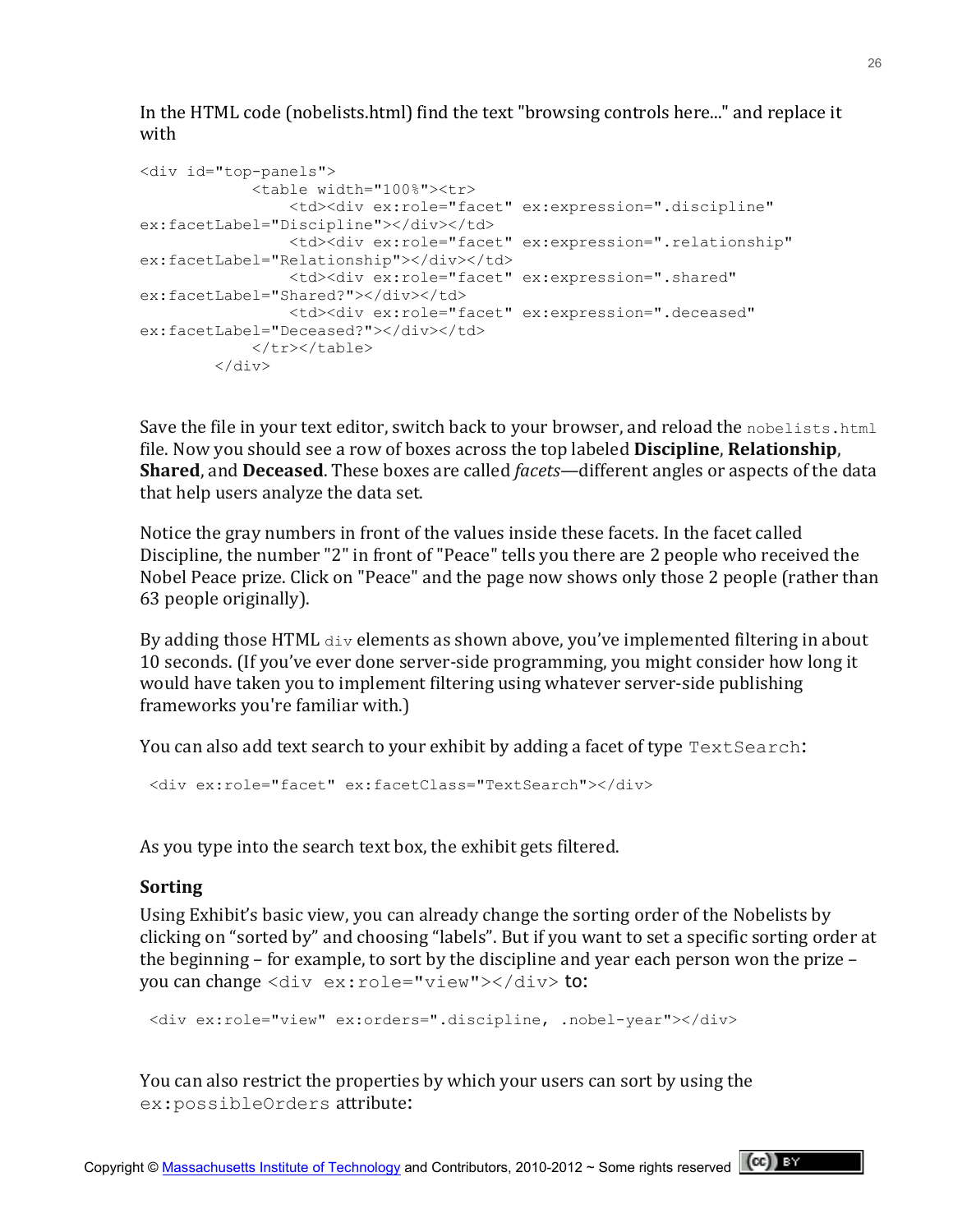```
<div ex:role="view"
      ex:label="Details"
      ex:viewClass="Tile"
      ex:showAll="true"
      ex:orders=".discipline, .nobel-year"
      ex:possibleOrders=".label, .last-name, .discipline, .relationship, 
.shared, .deceased, .nobel-year">
</div>
```
#### **Inspecting Your Data File**

So far, you've prepared only two files: an .html file and a .js file. One specifies the presentation of the Web page in HTML and the other stores the data in JSON format.

Open up the file nobelists. is in your text editor and take a look at it. It's written in the JSON format. There is an array of *items* (think of them as database records). Each item looks like this:

```
{ "type": "Nobelist",
"label": "Horst L. St\u00F6rmer",
            "discipline": "Physics",
           "shared": "yes",<br>"last-name": "St\u0
                          "St\u00F6rmer",
            "nobel-year": "1998",
            "relationship": "research",
           "co-winner": [
                "Robert B. Laughlin",
                "Daniel C. Tsui"
           \frac{1}{2},
            "relationship-detail": "MIT researcher at MIT Magnet Lab",
            "imageURL": 
"http://nobelprize.org/nobel_prizes/physics/laureates/1998/stormer_thumb.jpg"
        },
```
That's basically a set of properties and property values. For example, the property shared has the value "yes". Horst L. Störmer won his Nobel prizes with two other people, and so the property co-winner has two values, which are encoded as elements of an array. That just means you list the values between [ and ], separated by commas.

Properties names must be surrounded by double or single quotes.

Note: Exhibit 3.0 is stricter about JSON formatting than prior versions of Exhibit. If you're seeing errors in JSON data, try using a validator like JSONlint to check your data formatting: <http://jsonlint.com/>

#### **Required!Data!Values**

Each item in your data file must have a  $l$  abel property value. (There are exceptions but this is required for 99% of the cases.) The  $type$  property value specifies the type of the item; otherwise, the item's type defaults to  $I$ tem. In our data file, we set the type property to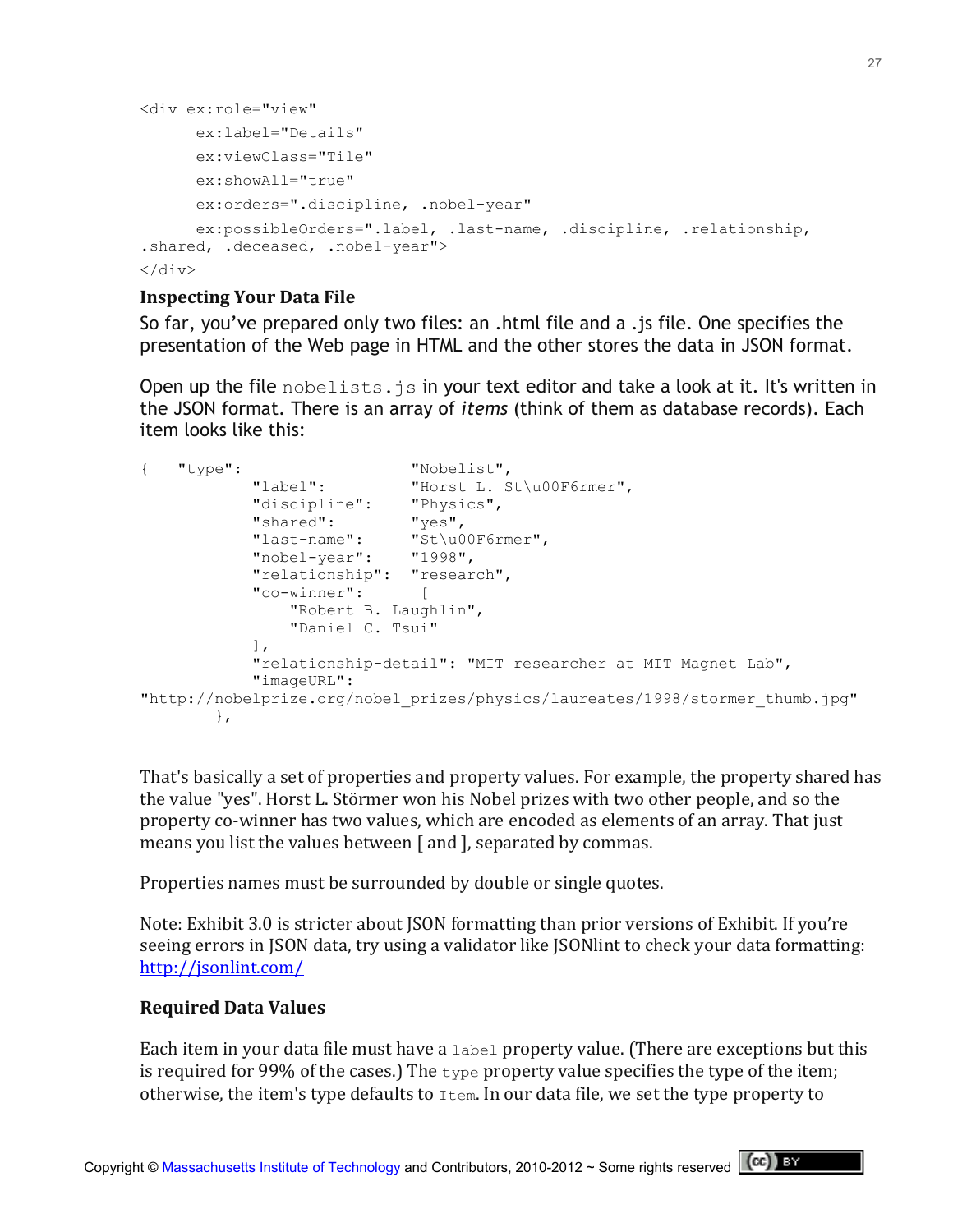Nobelist.

Aside from these few restrictions, you can put pretty much anything into your data file.

## **How Does Exhibit Work?**

The file nobelists.html has a reference to the JavaScript file  $e$ xhibit-api.js. For Exhibit 3.0 Scripted mode, that's how you include Exhibit. Here's roughly what happens when the web page is loaded:

- The code of  $\epsilon$ xhibit-api.js is loaded and it automatically pulls in some more code.
- A lightweight database is created and the data files are loaded into it.
- An Exhibit object is created. It reads the various  $ex:$  attributes in the HTML code to configure its user interface. It then reads data out of the lightweight database and constructs its user interface

For Exhibit 3.0 Scripted mode, remember that everything happens inside the Web browser. The user's Web browser loads the entire data set in memory and performs all computation (sorting, filtering, etc.) locally, which provides much of the power of the Exhibit approach.

Note that so far in this tutorial, you haven't had to install, configure, or manage a database or to write a single line of server-side script (in PHP, ASP, JSP, CGI, etc.).

### Learn More About Staged Exhibit

For Exhibit 3.0 Staged mode, a server handles filtering, sorting, and data manipulation. See the Exhibit 3.0 Staged documentation for details.

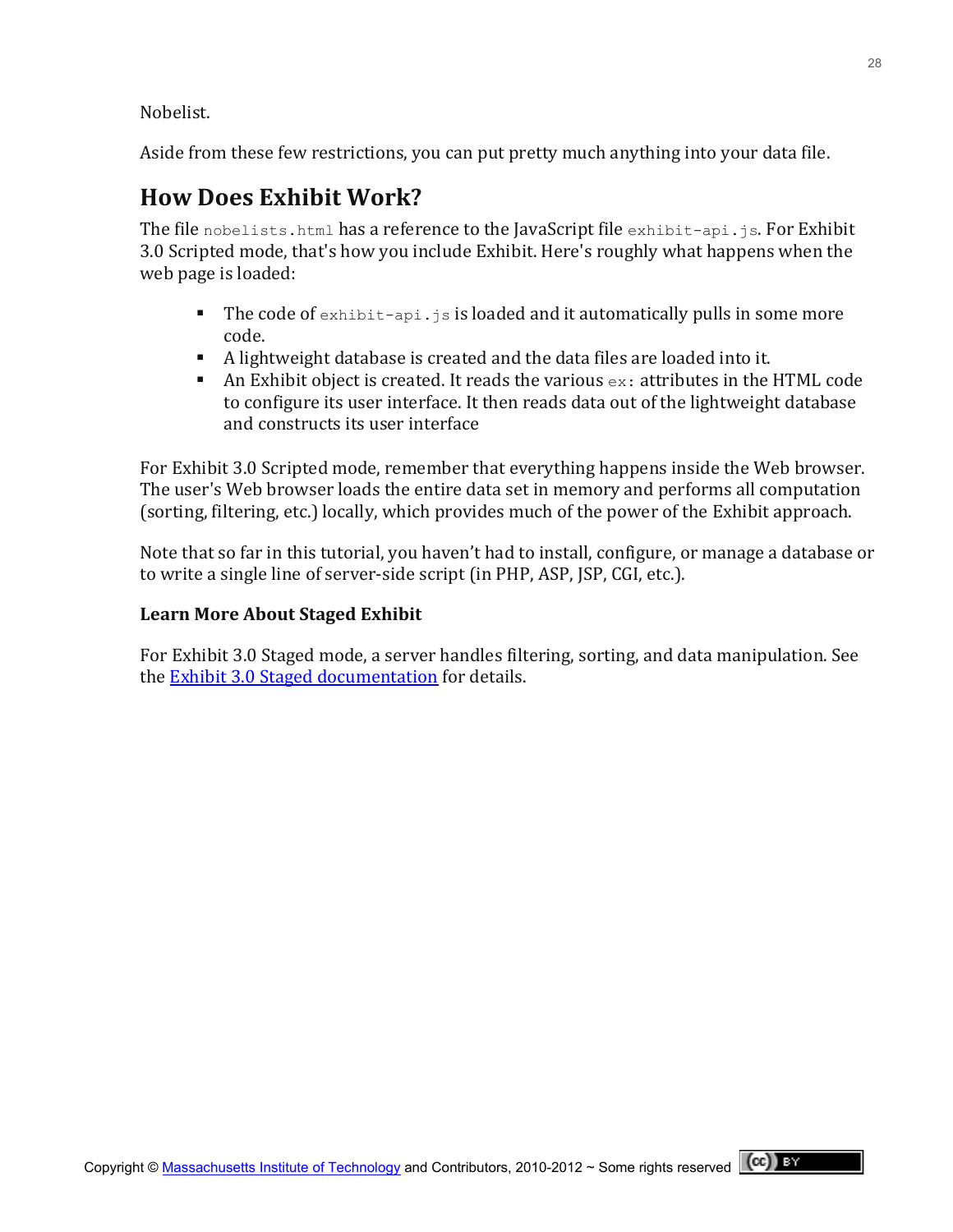## **Lenses: Styling How Your Exhibit Displays**

Right now the information about each Nobelist is displayed in a table showing an item's property and value. Exhibit uses *lenses* to style the HTML displaying your data in the browser. For example, you might use lenses to show images for each item in an exhibit.

Insert this table inside the div element with the id exhibit-view-panel (either before or after the inner  $div$  element that is already there):

```
<table ex:role="lens" class="nobelist" style="display: none;"><tr>
      <td><img ex:src-content=".imageURL" /></td>
       <td>
      <div ex:content=".label" class="name"></div>
      <div>
      <span ex:content=".discipline" class="discipline"></span>, 
      <i ex:content=".nobel-year"></i>
      \langle div>
<div ex:if-exists=".co-winner" class="co-winners">
Co-winners: <span ex:content=".co-winner"></span>
\langlediv><div ex:content=".relationship-detail" class="relationship"></div>
\langle t, d \rangle</tr></table>
```
Then, find the  $style$  style element at the start of the HTML code and change it as follows:

```
<style>
        body {
            font-size: 75%;
            margin: 0;
             padding: 0;
           font-family: "Lucida Grande", "Tahoma", "Helvetica", "Arial", sans-
serif;
            color: #222;
        }
        table, tr, td {
            font-size: inherit;
         }
        tr, td {
            vertical-align: top;
 }
        img, a img {
            border: none;
 }
        #main-content { background: white; }
         #title-panel { padding: 0.25in 0.5in; }
         #top-panels {
            padding: 0.5em 0.5in;
            border-top: 1px solid #BCB79E;
            border-bottom: 1px solid #BCB79E;
            background: #FBF4D3;
 }
         .exhibit-tileView-body { list-style: none; }
         .exhibit-collectionView-group-count { display: none; }
```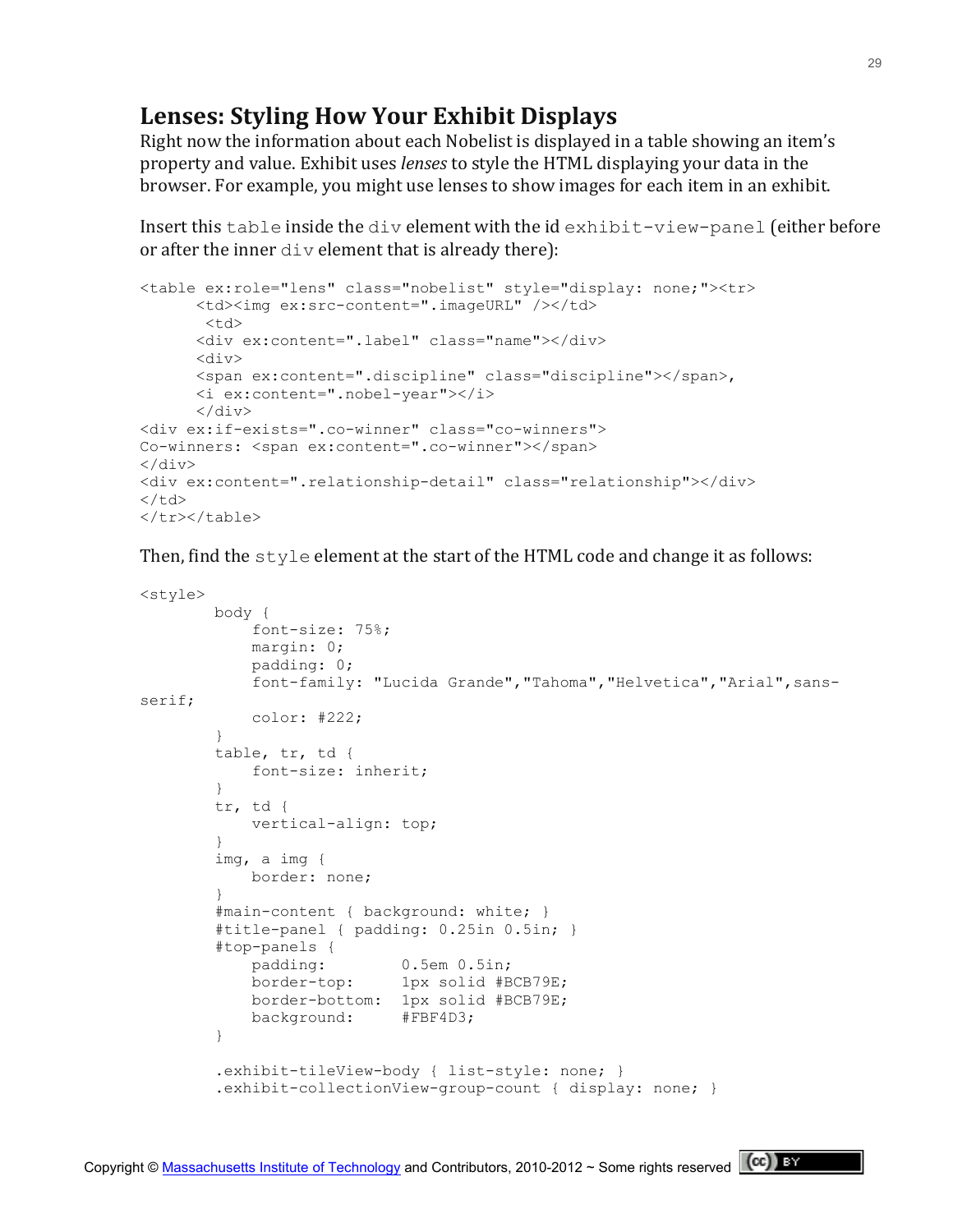```
 table.nobelist {
          border: 1px solid #ddd;
padding: 0.5em;
margin: 0.5em 0;
 display: block;
 }
       div.name {
          font-weight: bold;
          font-size: 120%;
       }
       .relationship {
          color: #888;
 }
       div.nobelist-thumbnail {
          float: left;
          width: 13em;
height: 10em;
 border: 1px solid #BCB79E;
          background: #F0FFF0;
          padding: 1em;
          margin: 0.5em;
          text-align: center;
       }
       div.nobelist-timeline-lens {
          padding: 1em;
          text-align: center;
       }
    </style>
```
Save and reload in the browser. The Nobelists file looks much better, and you've been able to customize its display to emphasize names and photos for each Nobel winner.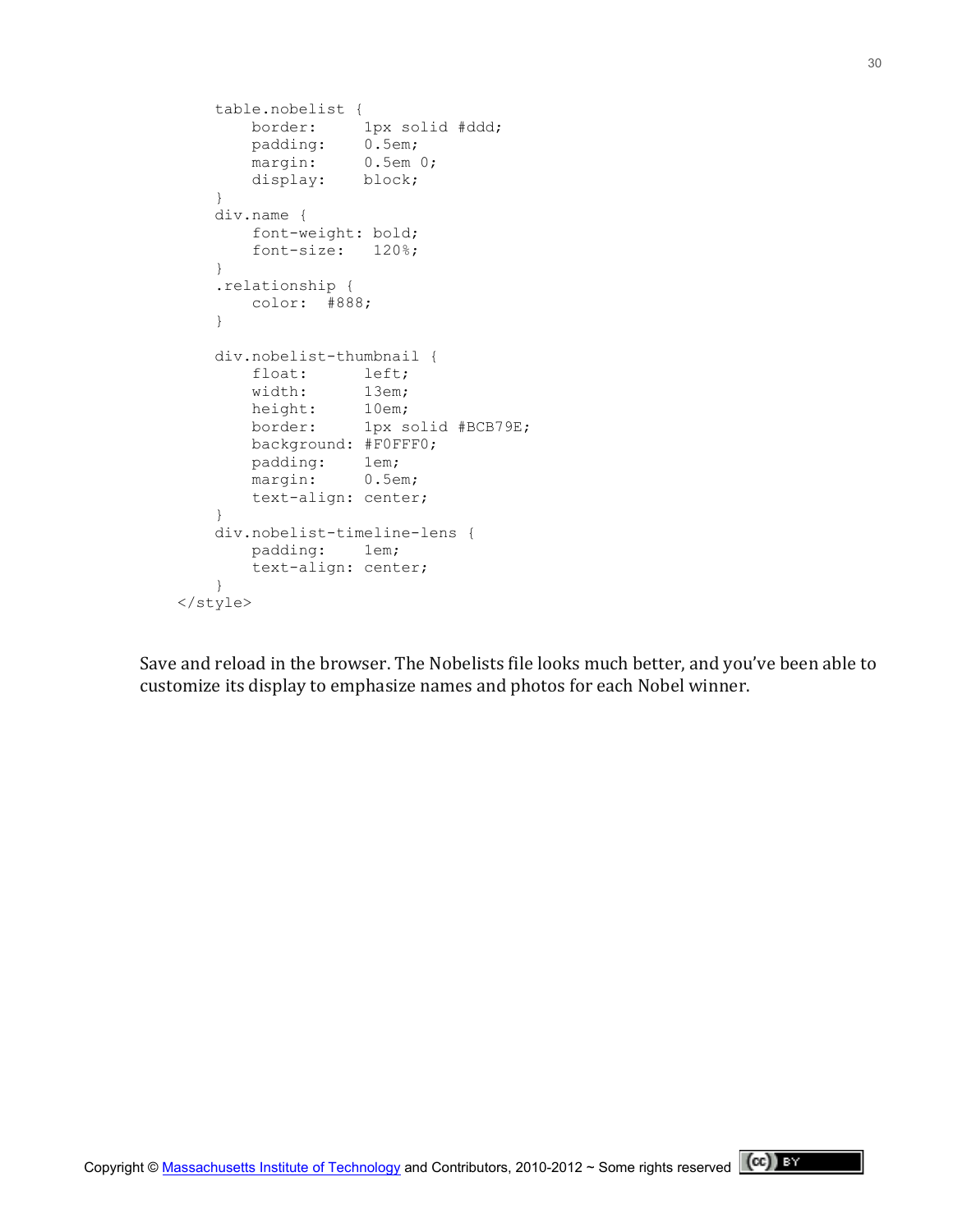## **MIT Nobel Prize Winners**

 $63$  Nobelist

sorted by: labels; then by... • Ø grouped as sorted



What you have just done is specifying an exhibit *lens template* and some CSS styles. Exhibit uses a lens template to generate the display for each Nobelist. In the lens template, the ex: content attribute values specify which item properties Exhibit uses to fill the corresponding HTML elements. For example,

<div ex:content=".label" class="name"></div>

causes a div element to be generated using the label property value of the Nobelist – the person's name.

#### **Adding!Images**

In addition to generating text, you can also generate images by including an  $\pm$  mg element and specifying its  $src$  attribute value to be generated, in our example, from the  $imageURL$ property value in the nobelists.js file:

```
<img ex:src-content=".imageURL" />
```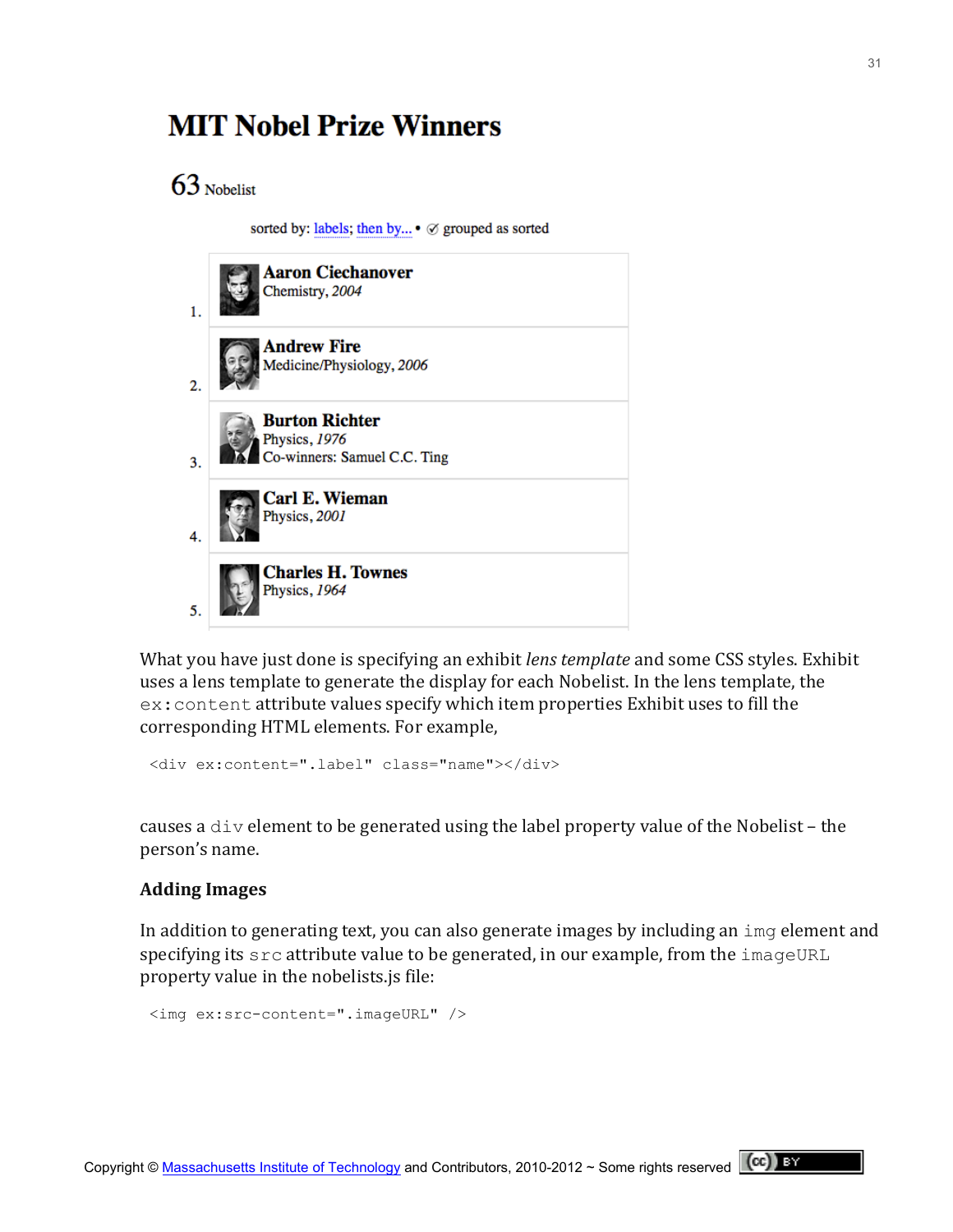#### **Customizing!Exhibit!Attributes**

To generate any attribute value in Exhibit, you prepend its name with  $ex:$  and append content. So if your data file contains a field called publication-date, you can display those dates in a lens by using

```
<div ex:content=".publication-date" />
```
Note that some Nobelists have co-winners recorded in the data file, but not all. (We only have information about co-winners who are also related to MIT.) For conditional content like this, you use the  $ex:if-exists$  attribute value to include a part of the template conditionally:

```
 <div ex:if-exists=".co-winner" class="co-winners">Co-winners: 
     <span ex:content=".co-winner"></span>
 </div>
```
Without the code  $ex:if-exists$ , the page would show a lot of "Co-winners:" with nothing in the data field.

## **Schema Properties**

In your Web browser, filter the "discipline" facet to show only "Physics", "relationship" to only "research", and "shared" to "yes". You should get 5 Nobelists.

Note that the Nobelist, Horst L. Störmer, shared his prize with two others: Robert B. Laughlin and Daniel C. Tsui. You can readily see Daniel C. Tsui listed with Störmer, but Laughlin's data doesn't display because he's not a researcher and has been filtered out.

However, Laughlin does appear in the rendition of Störmer, so it would be nice to be able to click on Laughlin's name and get some information about him right there and then. We can do this by adding some schema to our data, to say that co-winner property values, such as "Robert B. Laughlin", actually mean items.

Open the file nobelists. js and modify the beginning so that it looks like this:

```
 {
       "properties": {
          "co-winner" : {
             "valueType": "item"
 }
       },
      "items" : [\{ "type":
 { "type": "Nobelist",
 "label": "Burton Richter",
             "discipline": "Physics",
             "shared": "yes",
   ...the rest of the file...
```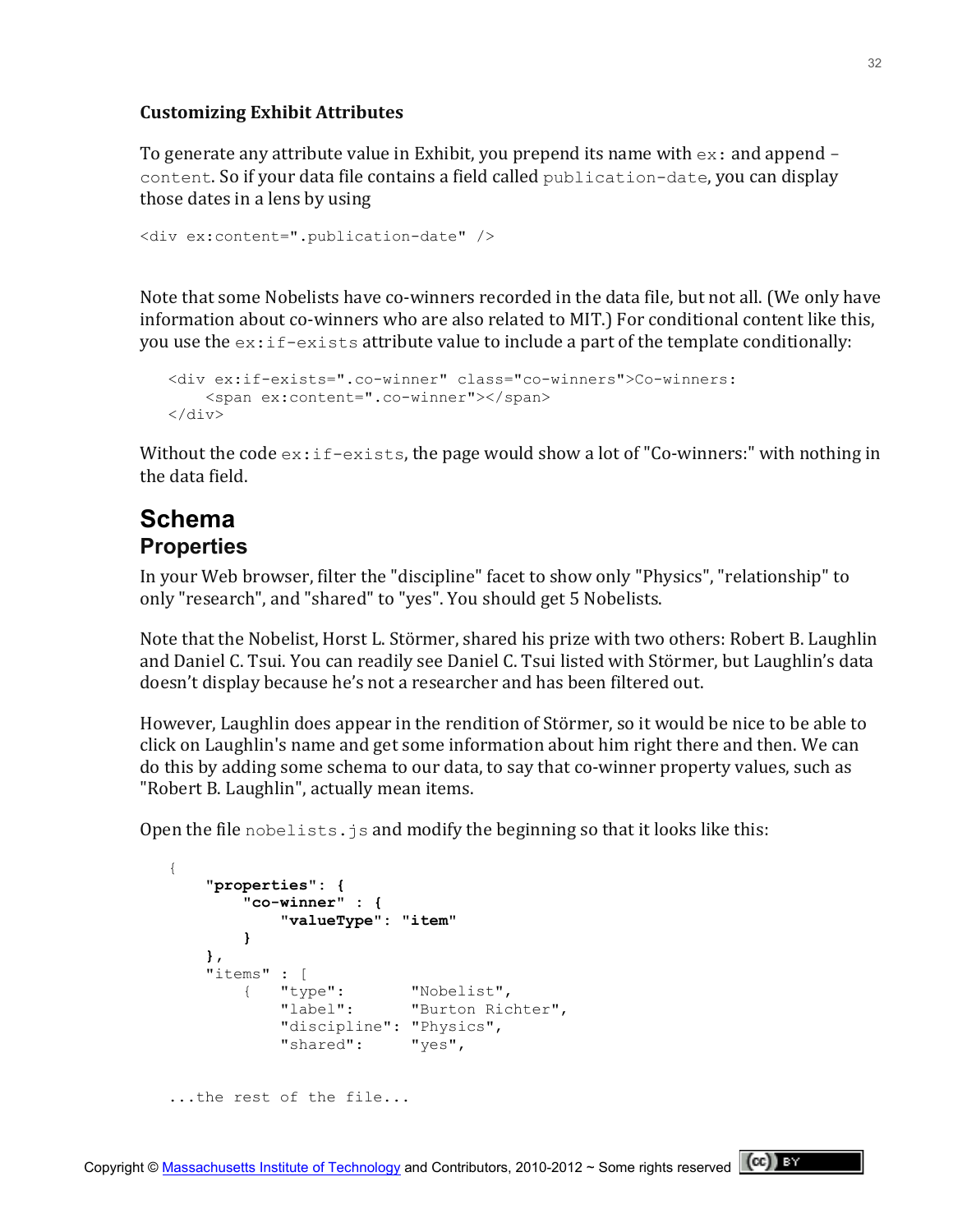Now, open up another browser window (or tab) and drag the file nobelists.js into it and make sure that the latest version is displayed. If not, hit the browser's Refresh button. Once that's done, switch to the browser window displaying that HTML file and refresh it. Select the same filters as above. You should now see that Robert B. Laughlin's name appears in blue and is underlined. Click on it.

#### **Types**

Notice that the number of Nobelists shown on the page is ungrammatical – it reads "5" Nobelist" instead of "5 Nobelists". Modify the beginning of the file nobelists.js as follows:

```
{
     "types": {
         "Nobelist" : {
              "pluralLabel": "Nobelists"
         }
     },
     "properties": {
         "co-winner": {
              "valueType": "item"
         }
     },
    ...the rest of the file...
```
Save your data file, switch to the browser window displaying the .js file, and refresh it. Then switch to the window displaying the .html file and refresh it to see the change.

The key point of this step is that the Web page can look and behave better not just by finetuning the HTML code but also by improving the data.

#### **Thumbnail View**

Exhibit offers several different Views to display data. With a series of images and short descriptors, the Thumbnail View comes in handy for browsing and sorting a data set like ours.

An exhibit can use several different views. Add this code to nobelists.html after the Lens table:

```
<div ex:role="view"
                ex:viewClass="Thumbnail"
                 ex:showAll="true"
                ex:orders=".discipline"
                ex:possibleOrders=".label, .last-name, .discipline, 
.relationship, .shared, .deceased, .nobel-year">
                 <div ex:role="lens" class="nobelist-thumbnail" style="display: 
none;">
```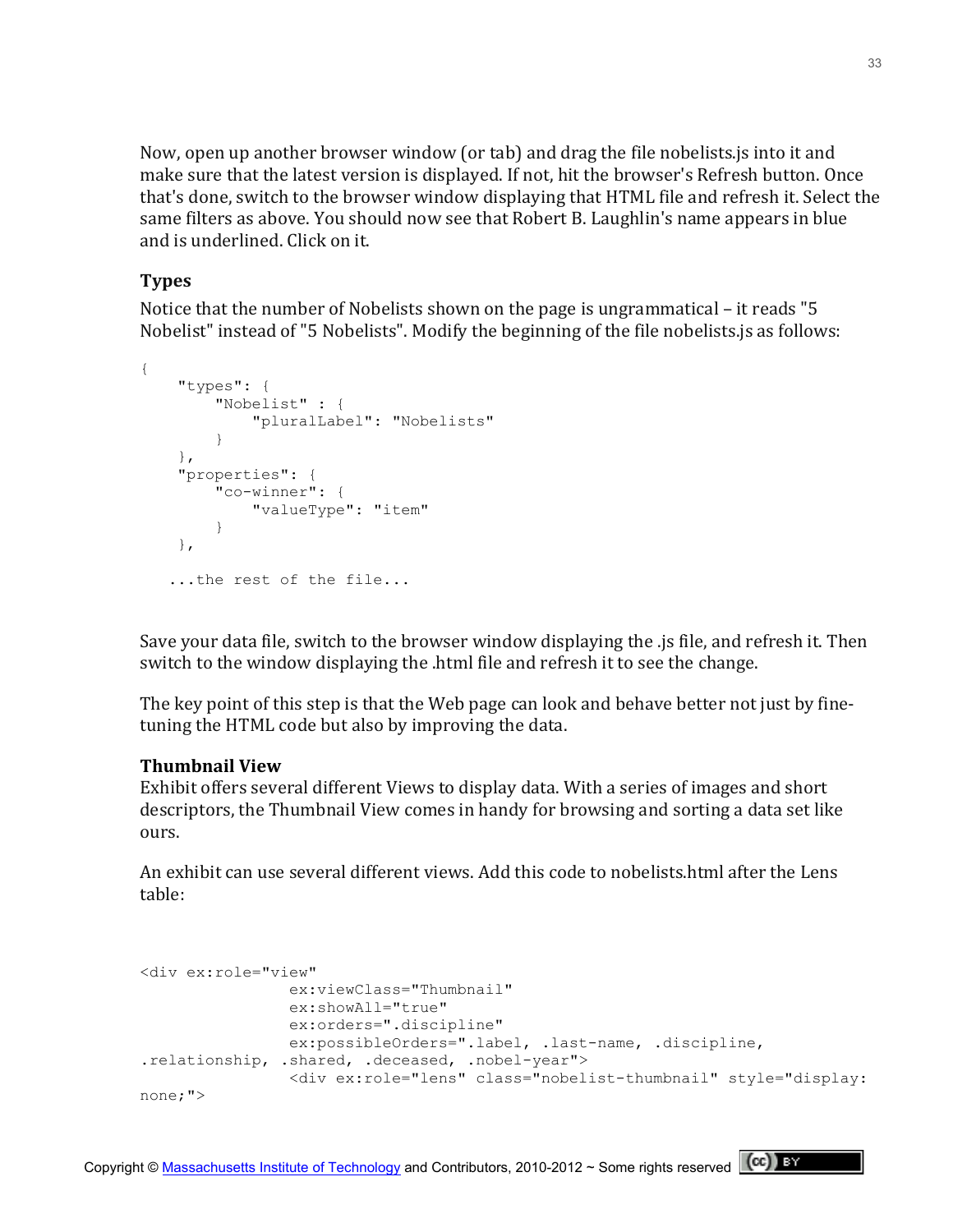```
 <img ex:src-content=".imageURL" />
                      <div><span ex:content=".label"></span></div>
                      <div>
                           <span ex:content=".discipline" 
class="discipline"></span>, 
                           <span ex:content=".nobel-year" class="year"></span>
                       </div>
                  </div>
             \langle div\rangle
```
Save the file and open it in your browser window. The Thumbnail View is quite handy for showing images and sorting by a particular data field, such as discipline or year.

#### **Timeline View**

For data that relates to history or includes time fields, the Timeline Widget adds an interesting dimension to your exhibit.

The nobelists.  $j$ s data file lists the years when the Nobelists won their prizes, so we can plot each one on a time line. To display timelines in Exhibit you need to include a separate utility, the Timeline widget. The Timeline widget is a bit bulky, so Exhibit doesn't include it by default. You have to include the time extension to Exhibit. Open the file nobelists.html, find the reference to exhibit-api. js and add the following script element after it:

```
<script src="http://api.simile-widgets.org/exhibit/3.0.0rc1/extensions/time/time-
extension.js" type="text/javascript"></script>
```
Then add this view after the Thumbnail view code block:

```
<div ex:role="view"
```

```
ex:viewClass="Timeline"
      ex:start=".nobel-year"
      ex:colorKey=".discipline"
      ex:bubbleWidth="150"
     ex:bubbleHeight="150">
<div ex:role="lens" class="nobelist-timeline-lens" style="display: none;">
      <img ex:src-content=".imageURL" />
      <div><span ex:content=".label"></span></div>
      \langlediv\rangle<span ex:content=".discipline" class="discipline"></span>, 
      <span ex:content=".nobel-year" class="year"></span>
      \langle div>
\langle div>
</div>
```
Save and reload in the browser. That's it!

#### **Exhibit Timeline View**

This view shows the timeline – notice you can toggle to another view by clicking Thumbnails or Details. Also, note the red flag that appears on the right side of the browsing window, in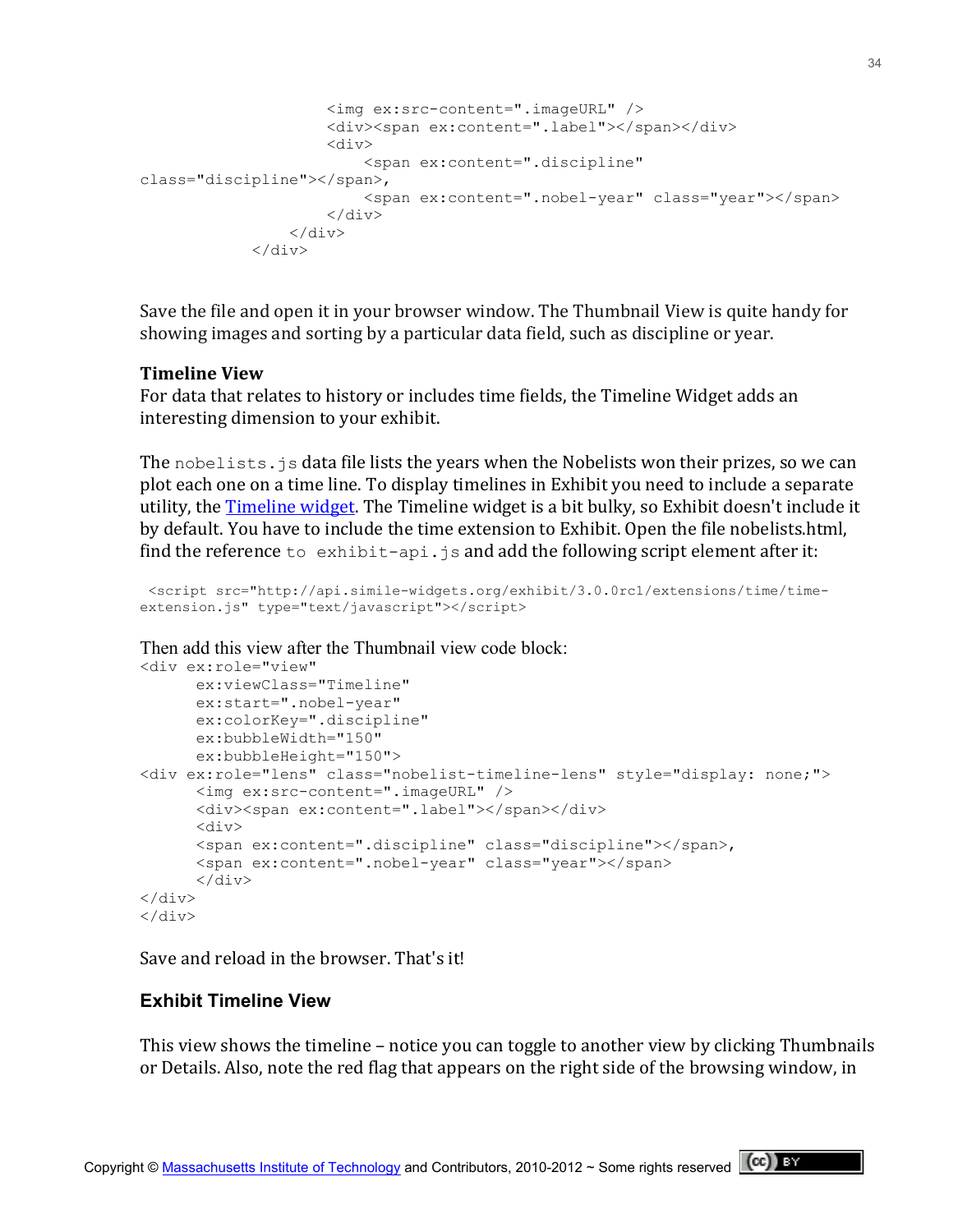the Exhibit control panel – this **Bookmarking** tool lets users copy the current URL to save this view or share it with others.

| 1 (missing this field)<br>47 (missing this field)<br>15 <sub>no</sub><br>25 alumni<br>48 yes<br>1 no<br>9 Medicine/Physiology<br>25 professor<br>15 yes<br>15 research<br>2 Peace<br>$1$ staff<br>THUMBNAILS . DETAILS . TIMELINE | <b>Discipline</b>                          | Relationship       | Shared? | Deceased?          |  |
|-----------------------------------------------------------------------------------------------------------------------------------------------------------------------------------------------------------------------------------|--------------------------------------------|--------------------|---------|--------------------|--|
| 13 Economics<br>27 Physics                                                                                                                                                                                                        | 12 Chemistry                               |                    |         |                    |  |
|                                                                                                                                                                                                                                   |                                            |                    |         |                    |  |
|                                                                                                                                                                                                                                   |                                            |                    |         |                    |  |
|                                                                                                                                                                                                                                   |                                            |                    |         |                    |  |
|                                                                                                                                                                                                                                   |                                            |                    |         |                    |  |
|                                                                                                                                                                                                                                   |                                            |                    |         |                    |  |
|                                                                                                                                                                                                                                   | 63 Nobelists<br><b>O Aaron Ciechanover</b> | Richard R. Schrock |         | <b>Andrew Fire</b> |  |

#### **Formatting!Notes**

If you want the timeline and tile views to be stacked up, rather than shown as tabs, remove the  $ex:role="viewPanel"$  attribute to a simple td above the "lens" table. <td ex:role="viewPanel">.

The  $ex:start$  attribute value in the code you just inserted specifies which property to use as the starting date/time, and the  $ex:colorKey$  attribute value specifies which property to use to color-code the markers on the time line.

## **Final HTML Code**

Here is the whole HTML file for this tutorial:

```
<html> <head>
    <title>SIMILE Widgets | Exhibit | Examples | MIT Nobel Prize 
Winners</title>
     <link href="nobelists.js" type="application/json" rel="exhibit-data" />
<script src="http://api.simile-widgets.org/exhibit/3.0.0rc1/exhibit-
api.js"></script>
     <script src="http://api.simile-
widgets.org/exhibit/3.0.0rc1/extensions/time/time-
extension.js?bundle=false"></script> 
     <style>
         body {
```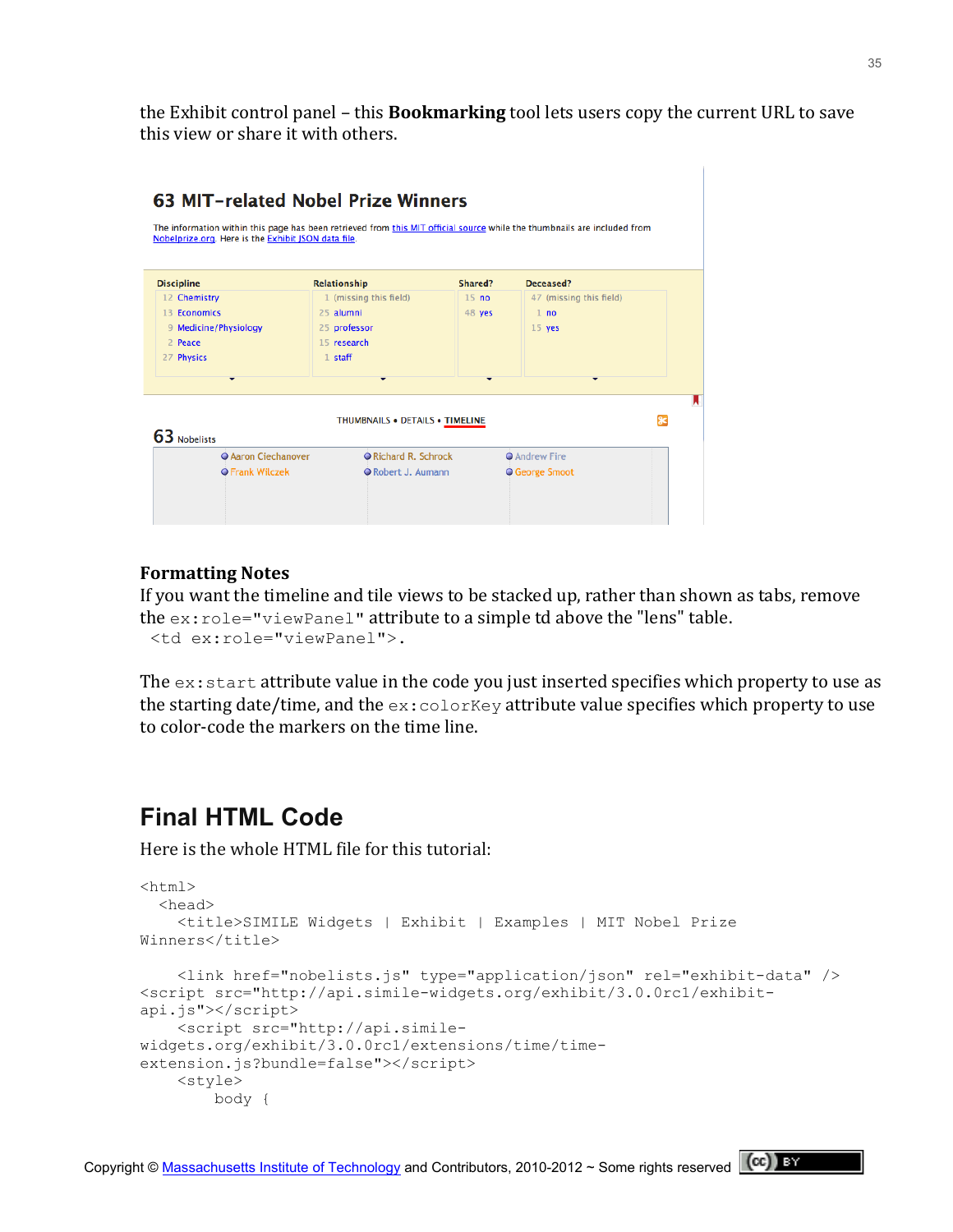```
 font-size: 75%;
          margin: 0;
          padding: 0;
         font-family: "Lucida Grande", "Tahoma", "Helvetica", "Arial", sans-serif;
          color: #222;
 }
        table, tr, td {
           font-size: inherit;
        }
        tr, td {
            vertical-align: top;
 }
        img, a img {
           border: none;
 }
        #main-content { background: white; }
        #title-panel { padding: 0.25in 0.5in; }
        #top-panels {
            padding: 0.5em 0.5in;
            border-top: 1px solid #BCB79E;
            border-bottom: 1px solid #BCB79E;
            background: #FBF4D3;
        }
        .exhibit-tileView-body { list-style: none; }
        .exhibit-collectionView-group-count { display: none; }
        table.nobelist {
            border: 1px solid #ddd;
            padding: 0.5em;
           margin: 0.5em 0;
            display: block;
 }
        div.name {
            font-weight: bold;
            font-size: 120%;
        }
        .relationship {
            color: #888;
 }
        div.nobelist-thumbnail {
            float: left;
            width: 13em;
           height: 10em;<br>horder: 1-
            border: 1px solid #BCB79E;
            background: #F0FFF0;
            padding: 1em;
           margin: 0.5em;
            text-align: center;
 }
        div.nobelist-timeline-lens {
            padding: 1em;
            text-align: center;
        }
    </style>
    <script type="text/javascript">
```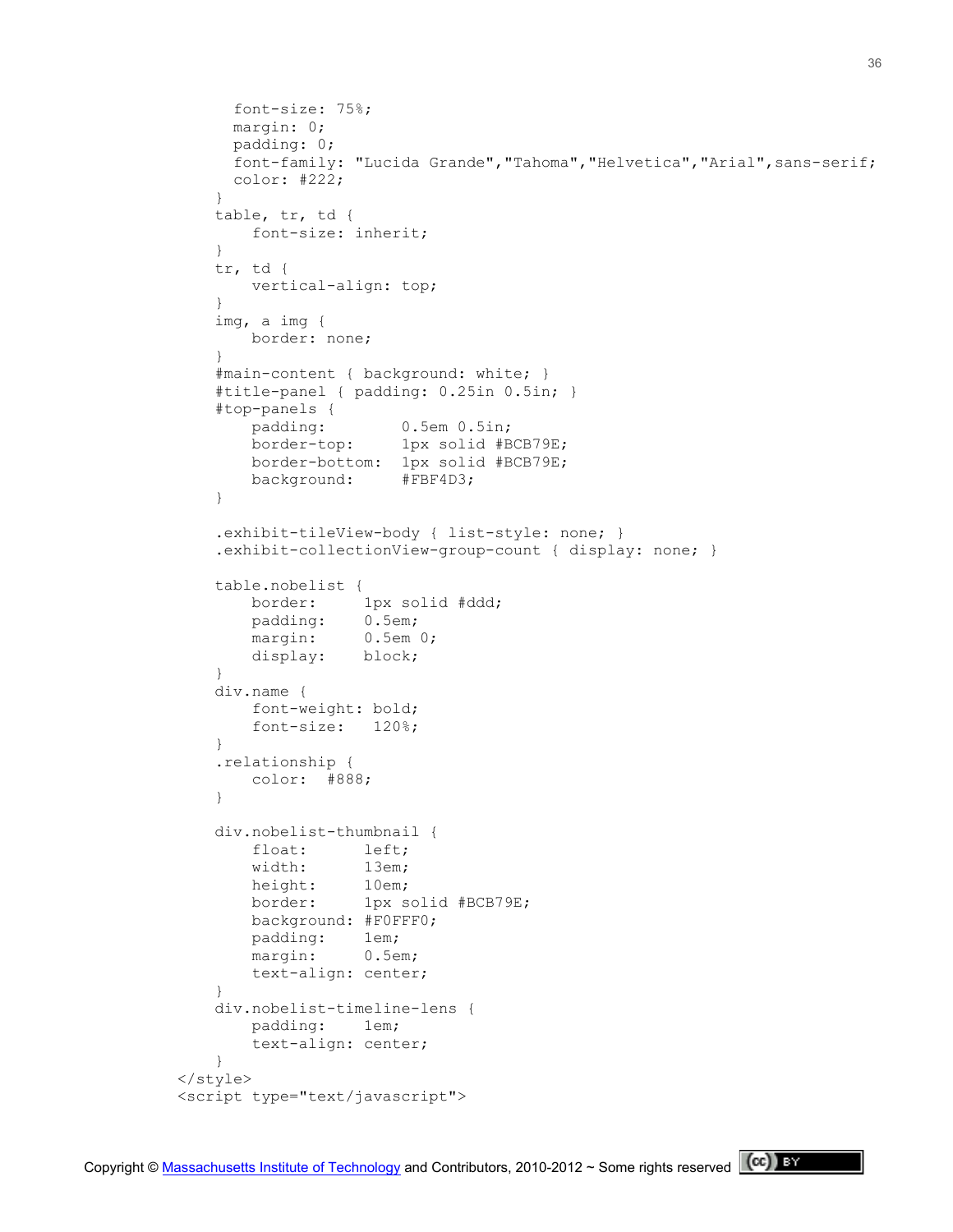```
 function deceaseRowStyler(itemID, database, tr, rowIndex) {
             var deceased = database.getObject(itemID, "deceased");
            if (deceased == "yes") {
                 tr.style.backgroundColor = "#f88";
 }
 }
     </script>
   </head> 
   <body>
     <div id="main-content">
         <div id="title-panel">
           <h1>63 MIT-related Nobel Prize Winners</h1>
           <p>The information within this page has been retrieved from
           <a href="http://web.mit.edu/newsoffice/special/nobels.html" 
target=" blank">this MIT official source</a> while the thumbnails are included
from <a href="http://nobelprize.org/" target="_blank">Nobelprize.org</a>. Here 
is the \langle a \rangle href="nobelists.js" target=" blank">Exhibit JSON data file\langle /a \rangle.
          \langle/p>
        \langlediv> <div id="top-panels">
             <table width="100%"><tr>
                  <td><div ex:role="facet" ex:expression=".discipline" 
ex:facetLabel="Discipline"></div></td>
                  <td><div ex:role="facet" ex:expression=".relationship" 
ex:facetLabel="Relationship"></div></td>
                  <td><div ex:role="facet" ex:expression=".shared" 
ex:facetLabel="Shared?"></div></td>
                 <td><div ex:role="facet" ex:expression=".deceased" 
ex:facetLabel="Deceased?"></div></td>
             </tr></table>
        \langle /div>
         <div ex:role="viewPanel" style="padding: 1em 0.5in;">
             <table ex:role="lens" class="nobelist" style="display: none;"><tr>
                  <td><img ex:src-content=".imageURL" /></td>
                  <td>
                      <div ex:content=".label" class="name"></div>
                     <div>
                          <span ex:content=".discipline" 
class="discipline"></span>,
                          <i ex:content=".nobel-year"></i>
                     \langle div>
                     <div ex:if-exists=".co-winner" class="co-winners">
                         Co-winners: <span ex:content=".co-winner"></span>
                     \langlediv><div ex:content=".relationship-detail" 
class="relationship"></div>
                 \langle/td>
            </tr></table>
             <div ex:role="view"
                 ex:viewClass="Thumbnail"
                  ex:showAll="true"
                 ex:orders=".discipline"
                 ex:possibleOrders=".label, .last-name, .discipline, 
.relationship, .shared, .deceased, .nobel-year">
                  <div ex:role="lens" class="nobelist-thumbnail" style="display:
```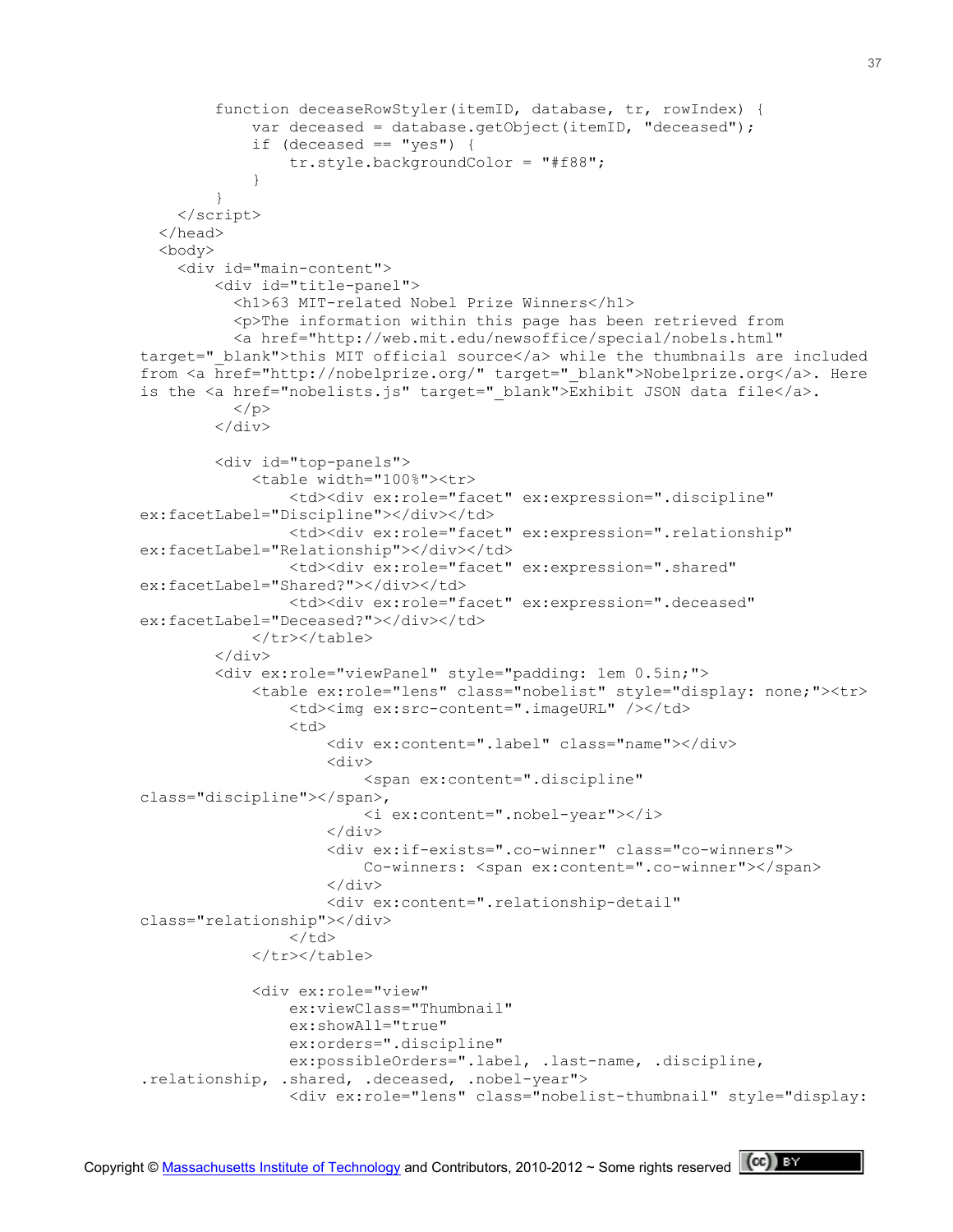```
none;">
                       <img ex:src-content=".imageURL" />
                      <div><span ex:content=".label"></span></div>
                      <div>
                            <span ex:content=".discipline" 
class="discipline"></span>, 
                            <span ex:content=".nobel-year" class="year"></span>
                       </div>
                  \langlediv\rangle\langle div>
              <div ex:role="view"
                  ex:label="Details"
                  ex:viewClass="Tile"
                  ex:showAll="true"
                  ex:orders=".discipline, .nobel-year"
                  ex:possibleOrders=".label, .last-name, .discipline, 
.relationship, .shared, .deceased, .nobel-year">
             \langlediv\rangle <div ex:role="view"
                  ex:viewClass="Timeline"
                  ex:start=".nobel-year"
                  ex:colorKey=".discipline"
                  ex:bubbleWidth="150"
                  ex:bubbleHeight="150">
                  <div ex:role="lens" class="nobelist-timeline-lens" 
style="display: none;">
                       <img ex:src-content=".imageURL" />
                      <div><span ex:content=".label"></span></div>
                      <div>
                            <span ex:content=".discipline" 
class="discipline"></span>,
                            <span ex:content=".nobel-year" class="year"></span>
                      \langle/div\rangle </div>
             \langlediv\rangle\langle div>
    \langle/div\rangle </body>
\langle/html>
```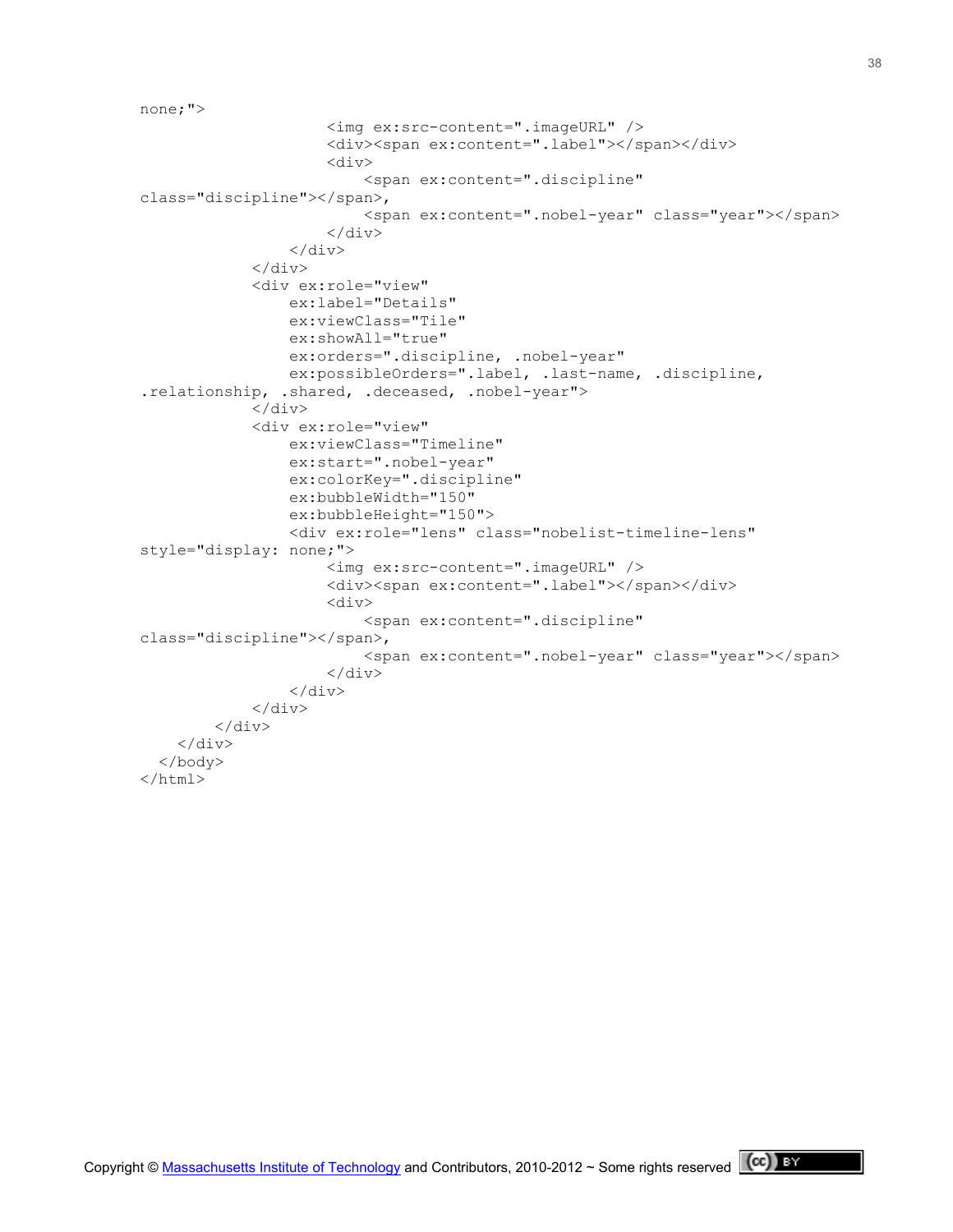## **Summary and Next Steps**

This tutorial shows you how to start making an exhibit by creating two files:

- An HTML file with formatting and Exhibit codes, nobelists.html
- Your data formatted in a JSON data file, nobelists.js

Then, by adding more code to the HTML file or the JSON file, you make the exhibit Web page look and behave better—supporting filtering and sorting, providing more views, presenting items in custom ways, etc. Using the Scripted mode of Exhibit, you can accomplish this without ever touching a Web server or a database.

To get more involved with Exhibit, explore the online demos, subscribe to the mailing list, and contribute your expertise to the community.

## **Exhibit Demos**

The Nobelists HTML and JSON files are available on the Exhibit demo server. This example uses XHTML. To see Exhibit 3.0 running with HTML5, see the Senate demo here: <http://databench.zepheira.com/demos/senate/html5.html>

The Exhibit demos are a great showcase for a variety of ways you can use Exhibit, both Scripted and Staged modes. Use them to get ideas, find code samples, and kick-start your own exhibits.

## **Developers: Learn More About Exhibit**

For software developers who would like to dig into the details of Exhibit coding, see the Exhibit API [doc](https://ci.zepheira.com/job/test_exhibit3/javadoc/index.html) online: https://ci.zepheira.com/job/test\_exhibit3/javadoc/index.html.

You can also learn more about customizing and extending Exhibit to add your own widgets and views.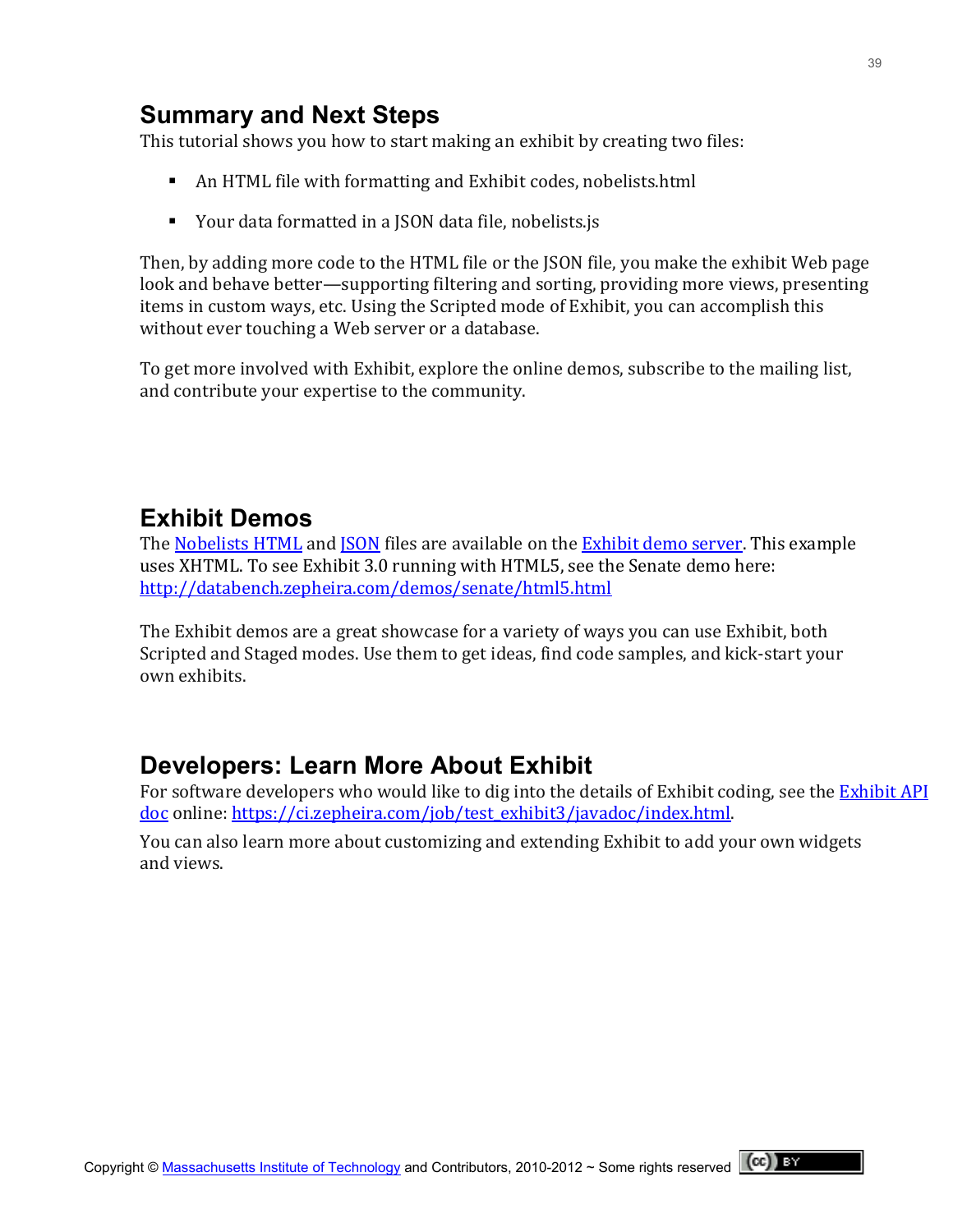## **Troubleshooting**

If your Exhibit code doesn't display as expected, check these things:

- Does your HTML file call the correct data file in the code? <link href="nobelists.js" […]
- If you see JSON errors in your browser, double check your data file by running it through ISONlint or another data validator. Exhibit 3.0 applies stricter ISON standards than Exhibit 2 did.
- Is your script tag pointing to a working installation of Exhibit 3.0? The Exhibit community hosts a working installation here:
	- http://api.simile-widgets.org/exhibit/3.0.0rc1/exhibit-api.js
- If the HTML header and title load, but your data does not display, double check the URL you're using to call the Exhibit JavaScript. Exhibit needs to be loaded and running in your Web server.
- Open your browser's error console to check whether Exhibit reported errors that might help guide you to a solution.

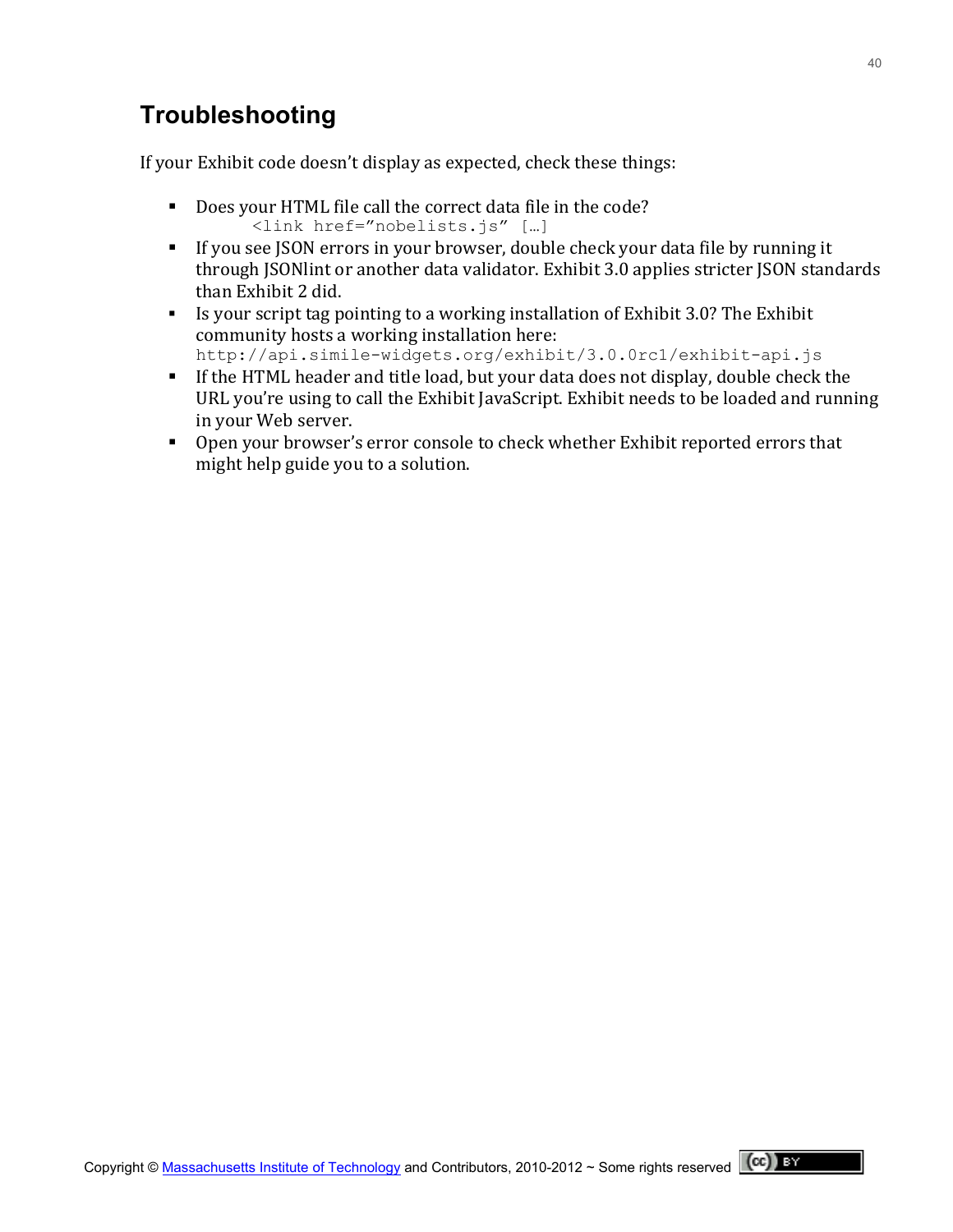# **Your Exhibit Data**

Publishing an Exhibit calls for an HTML page to display your data plus a data file or location. This section describes how you format and use data with your exhibits. It also describes Exhibit data models and expressions.

# **What's New in Exhibit 3.0?**

There are some notable changes in the way Exhibit handles data in Exhibit 3.0 compared to previous releases.

#### **Stricter JSON Validation**

Exhibit 3.0 has stricter standards for JSON data validation. For existing Exhibit 2 users, we suggest you validate your JSON data using **JSONLint** before publishing exhibits with Exhibit 3.0.

If your data fails to load, you'll need to update it to conform to the ISON specification. You can try to use a one-off extension to [upgrade your old JSON](https://github.com/zepheira/exhibit3/issues/37) for you.

#### **Changes to How Exhibit Works with Babel**

The Babel data translation service is no longer integrated in Exhibit. You can still call Babel to translate your data from one format to another, but you need to supply the Babel URL to exhibit.

You will need to supply a URL to Babel by appending "babel=<*url*>" to your exhibit-api.js script tag.

For more information on Babel, see http://service.simile-widgets.org/babel/.

Note about Babel: The Babel service is not guaranteed to run as a public service indefinitely. If you rely on Babel translation services (RDF/XML, N3, Excel, an Exhibit page, KML, JPEG, TSV importers), consider running Babel yourself, downloading the transformed data if you don't need to actively transform the original, or maintaining the original data in a format that does not depend on Babel.

#### **rel Usage Note**

For Exhibits published using Exhibit 3.0, change  $\langle$ link rel="exhibit/data"/> to  $\langle$ link  $rel="exhibit-data'/$ . The former use is deprecated and will not work at a future date.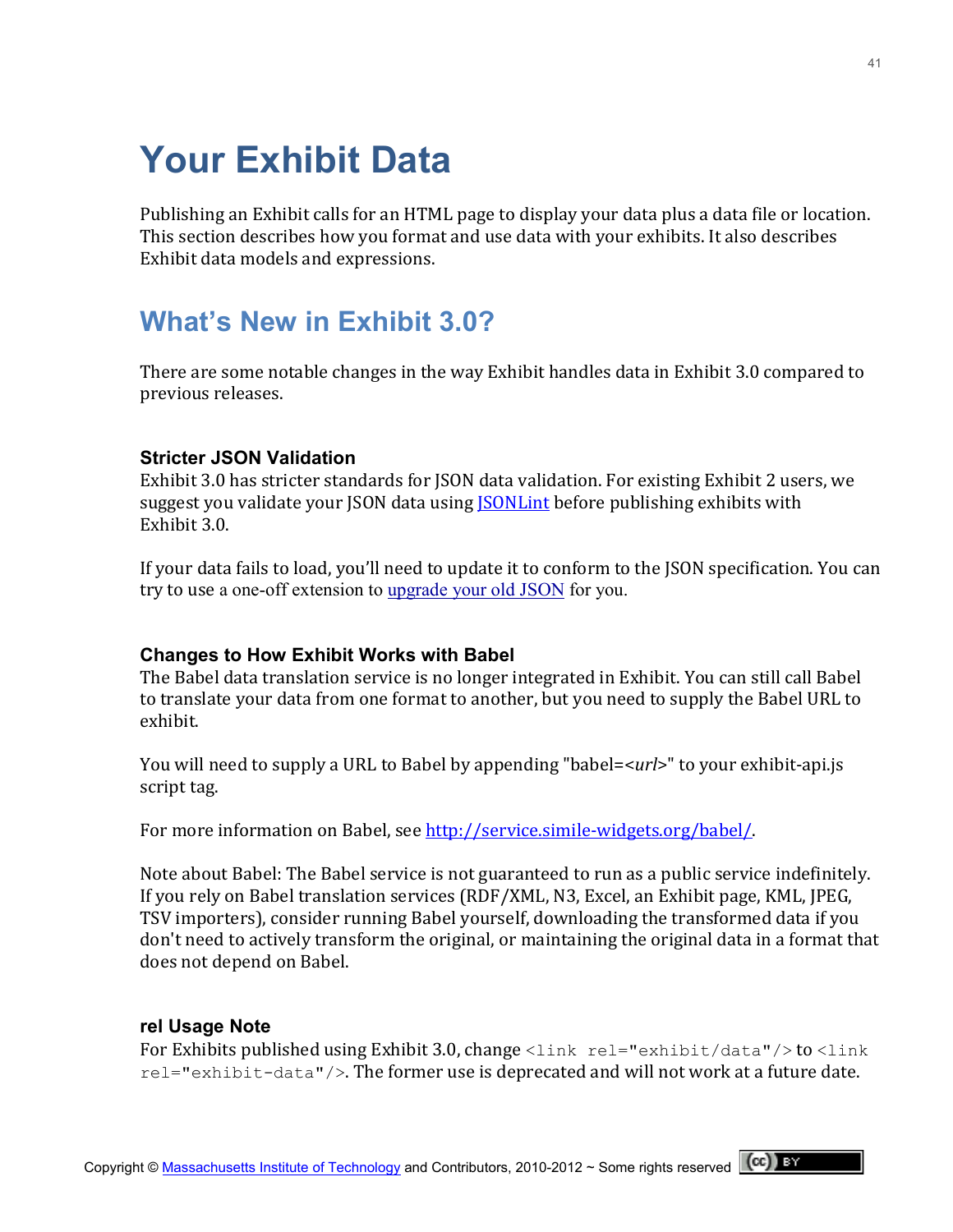## **Usage with HTML5**

The Exhibit attribute-based configuration has changed for HTML5. A compatibility mode remains for Exhibits in XHTML files. HTML5 does not support XML namespaces, providing a new custom attribute mode in its stead.

Moving from Exhibit 2.2.0 in XHTML to Exhibit 3.0 in HTML5 requires changing all attributes prefixed with  $ex:$  to be prefixed with  $data-ex-$  instead. In addition, all capital letters within the attribute name should be converted to a hyphen and lower case, e.g.,  $ex:itemTypes$ becomes data-ex-item-types.

The HTML5 data attribute API treats capitalization differently during document processing and when attribute access occurs, necessitating the change to hyphenation.

#### **Data Export for Scripted Mode: Toolbox UI Element**

Exhibit 3.0 Scripted modifies the toolbox UI element behavior. Instead of disappearing and re-appearing based on mouse hovering over a view, the toolbox ("scissors") are by default always visible. The former behavior can be reintroduced with a new configuration setting.

#### **HTTP Input and Output (Staged Mode)**

The Backstage server for Exhibit 3.0 Staged mode publishes an HTTP+JSON interface to all its data and functionality. See the **HTTP Interface documentation on GitHub for more** information.!

With Staged mode, you can invoke HTTP Get on the data link URL to export the entire dataset in HTML+RDFa format (not the original format), to facilitate search engine indexing.

See the Authoring documentation for Backstage for details on using the data input URL for Staged exhibits, as well as data export features to help make Exhibit data findable by search engines.

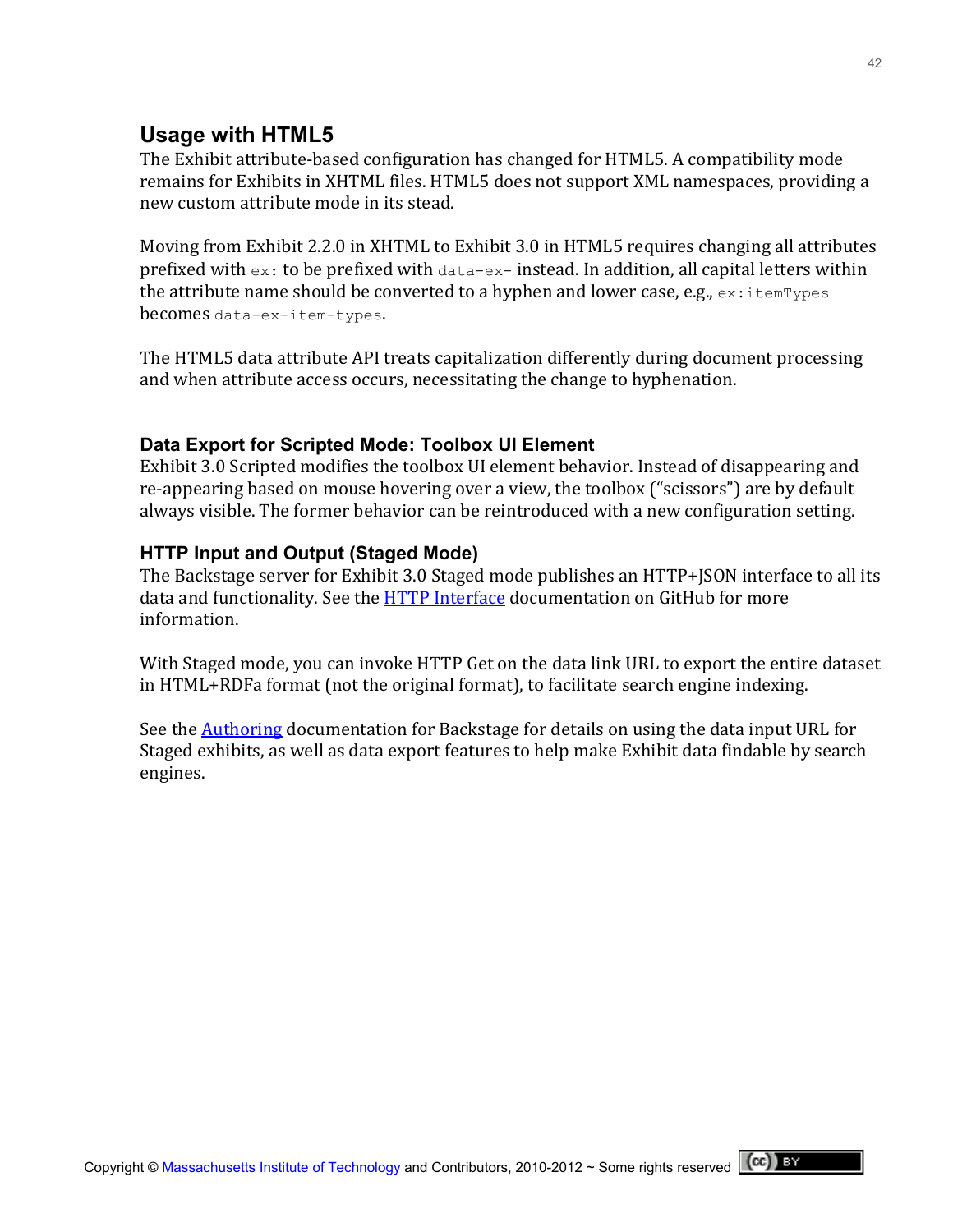# **Importing Data Into Your Exhibit**

#### **Exhibit 3.0 Staged Mode**

Adding data to Exhibit Staged is through HTTP. See the developer documentation about the HTTP Interface for details on data upload, creating a database either in-memory or on disk, and more.

#### **Exhibit 3.0 Scripted Mode**

There are two basic ways to add data to a Scripted exhibit:

- Use Exhibit's built-in data importers for data in one of these formats:
	- Exhibit ISON
	- **Google spreadsheet**
	- Generic JSONP framework
	- Babel-Based importing format

You need to specify which importer to use, and for Babel, supply the URL of a Babel installation (your own or a centrally available Babel service). Babel-based importers include these input formats:

- $\blacksquare$  BibTeX
- **Excel spreadsheet**
- **Exhibit ISON**
- $\blacksquare$  Exhibit page
- $IPEG$
- $N3$
- RDF/XML
- **Tab-separated values**
- Convert your data to JSON manually, with a Babel service or by hand, and then publish the exhibit calling your JSON file. Exhibit 3.0 relies on the full JSON standards, which were not fully enforced in previous versions of Exhibit. Use a JSON validator such as JSONLint to make sure your JSON is formatted properly.

The following sections offer more details on formatting and importing your data into Exhibit 3.0 Scripted mode.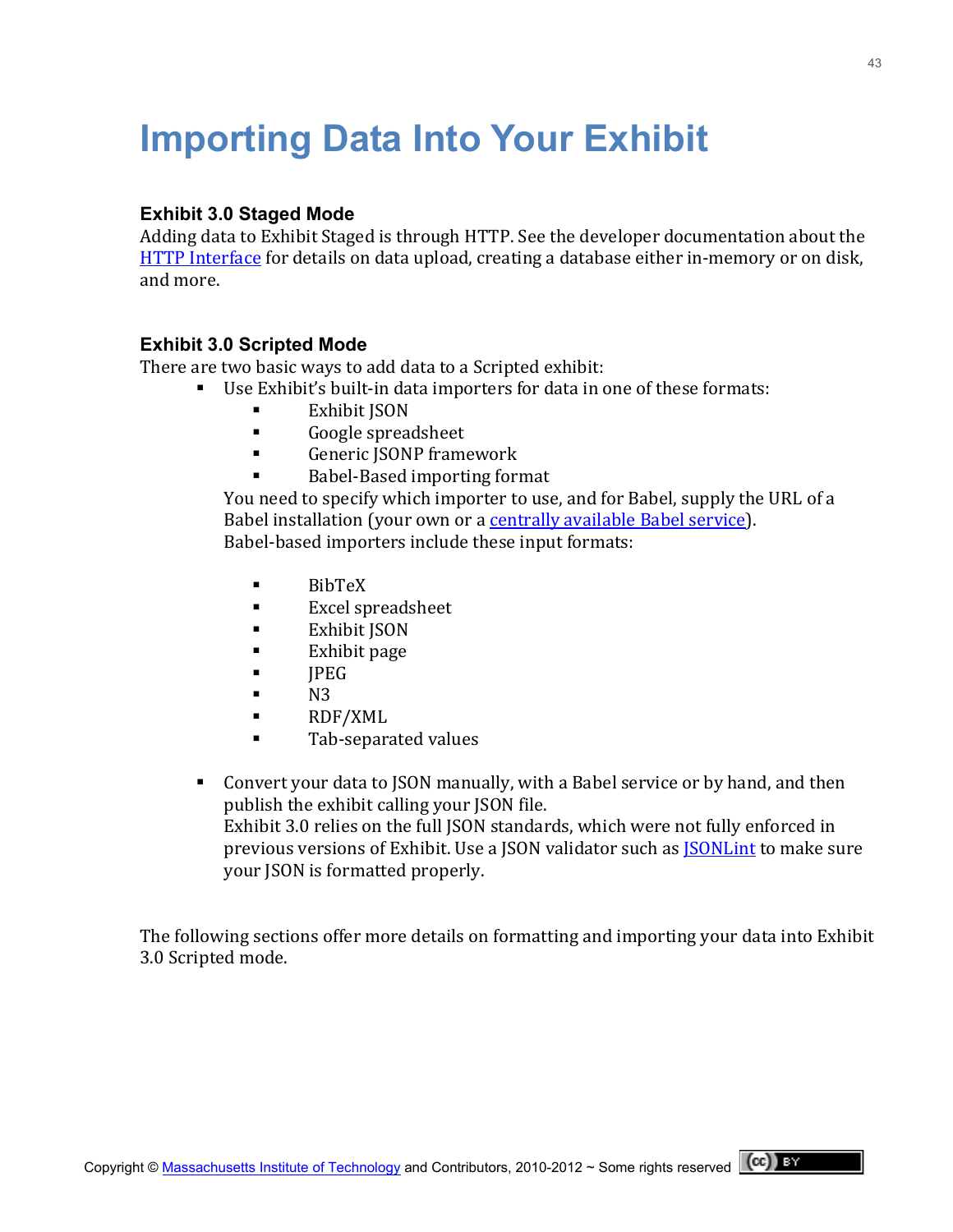# **Creating, Importing, and Managing Data**

Exhibit's database natively understands data in its own format (a JSON format), but there are a number of ways to use data in other formats. If you have existing data in another format or if you prefer another format, you can

- (1) Use the Babel service to convert your data into Exhibit's JSON format » Details
- (2) Use an importer to convert your files into Exhibit's JSON format on-the-fly » Details

# **Manually Creating and Managing Exhibit Data**

To create and manage data in files in Exhibit's JSON format, you just need a decent text editor (see the list of [recommended tools\)](http://simile-widgets.org/w/index.php?title=Exhibit/Tools&action=edit&redlink=1).

Start by entering this code into your text editor

```
{ 
  "items":
\lceil\Box }
```
Save it in the same directory where your web page (HTML file) is stored. Give it a .js or .json extension (this is optional, done just by convention).

Be careful: note that there are both braces  $\{\}$  and brackets []. Loosely speaking, braces  $\{\}$  are used to wrap many properties of different names, while brackets [ ] are used to wrap several things in a list.

In the code above, your data records, or *items* in Exhibit's terminology, go in between the brackets. Here is the same code with three items:

```
{
      "items": [
         { "label": "John Doe",
           "type":
           "age": "36",<br>"likes": "Mary"
                           "Mary Smith",
           "favorite-color": ["blue", "yellow"]
         },
        { "label": "Mary Smith",<br>"type": "Person",
 "type": "Person",
 "married-to": "Joe Anderson",
            "job": "Doctor",
                           "Boston General Hospital",
           "hobby": ["painting", "karate"]
         },
         { "label": "Boston General Hospital",
 "type": "Place",
 "city": "Boston"
 }
      ]
   }
```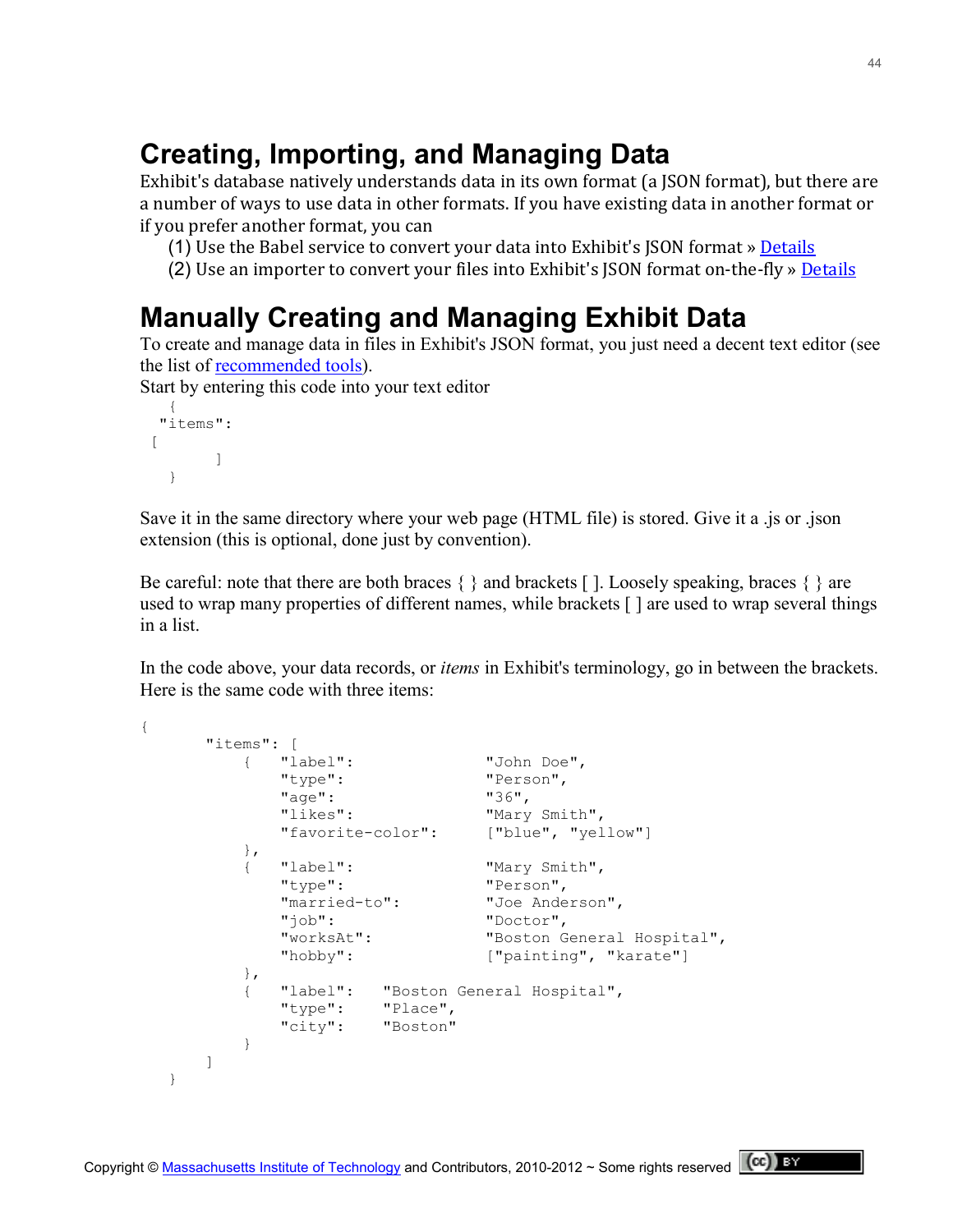Notes:

- This example shows two types of items: Person and Place. You can use as many as you want, and name them however you want. It's your data--you're the boss. Exhibit doesn't require you use a global schema for your data.
- Items of the same type, Person in this case, don't have to have the same properties all filled in. So, John has age but Mary doesn't. And Mary has job while John doesn't. Etc. etc. Fill in whatever information you have. You'll get some value of out Exhibit even with incomplete, messy data.
- The code shown here is neatly formatted and aligned, but it doesn't have to be. You can manage your file in whatever way suits you, so you won't make mistakes. Your data is your business.

#### **Data Formatting Notes**

Here are some formatting issues to keep in mind when formatting your data:

- Watch out for  $\{\}$  vs. [ ]. Each item in the code above is wrapped in  $\{\}$  while a list of things like "blue", "yellow" is wrapped in [ ].
- Watch out for commas. They are used to separate properties within  $\{\}$  and elements of a list within [ ]. Use commas only where needed. Do not put a comma after the last property in a pair of { }. Browsers can get very picky about misplaced commas.
- Put quotation marks around all property names, e.g., "job", or "co-author".

Your exhibit can include one or more data files. Each data file can contain any number of items (or none at all). It can also contain information about types and properties. You can decide how to split your data among several files.

# **Converting Data Using Babel**

You can use the Babel web service to convert data from various formats into Exhibit's JSON format.

### **Babel-Based Importers**

Babel-based importers for pulling data into Exhibit include BibTeX, Excel spreadsheet, Exhibit JSON, Exhibit page, JPEG, N3, RDF/XML, and tab-separated values, or TSV. While these importers are fully implemented, users must supply a Babel installation URL in their Exhibit code in order to use Babel's import service.

To call Babel you need to supply the Babel service's URL by appending "babel=<*url*>" to your exhibit-api.js script tag.

For more information on Babel, see http://service.simile-widgets.org/babel/.

Note about using Babel: The Babel service is not guaranteed to run as a public service indefinitely. If you rely on Babel translation services (RDF/XML, N3, Excel, an Exhibit page, KML, JPEG, TSV importers), consider running Babel yourself, downloading the transformed data if you don't need to actively transform the original, or maintaining the original data in format that does not depend on Babel.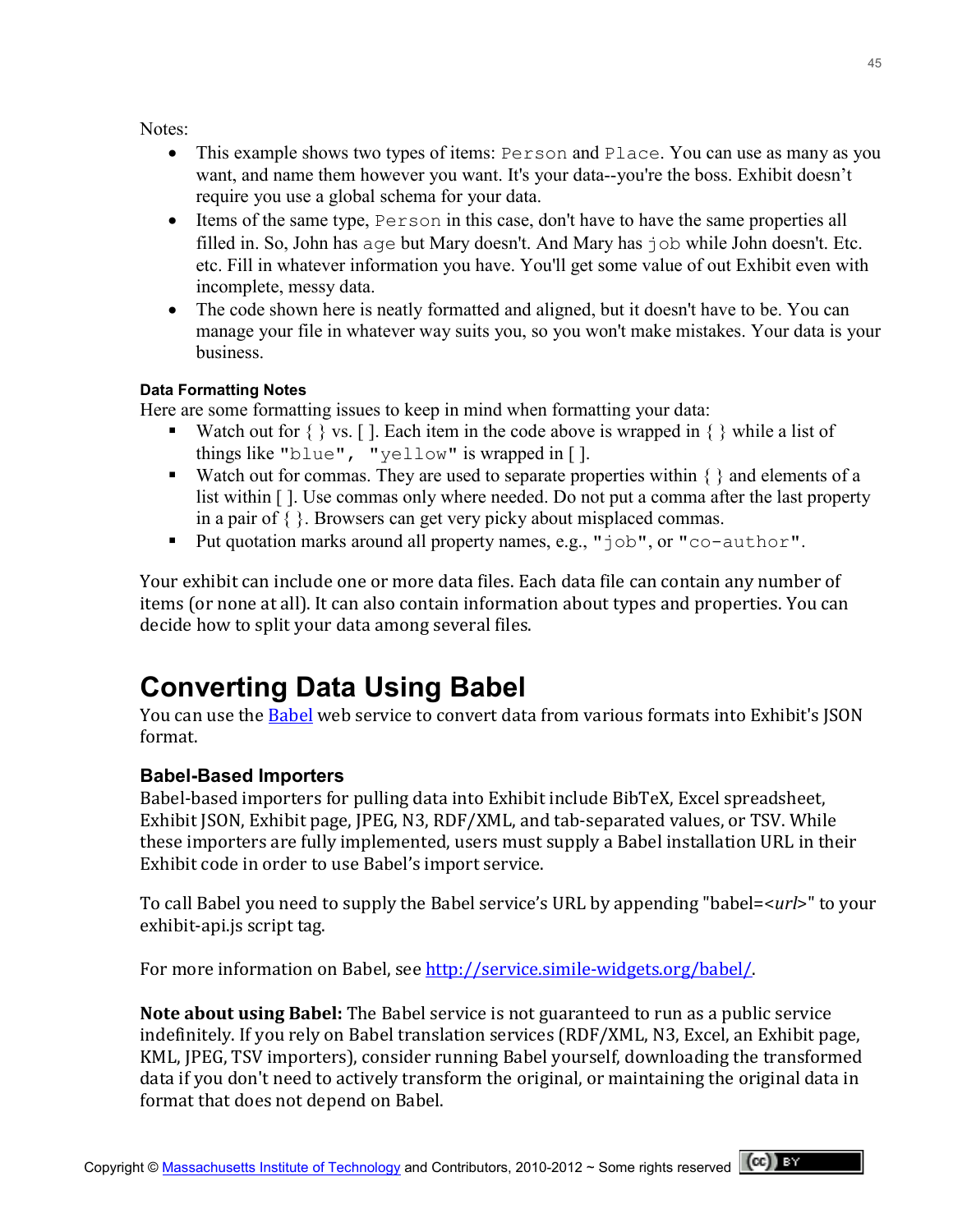Babel gives you the option of entering the URLs to your data files, uploading your data files from your computer, and just simply pasting your data into a text box.

At this time, the two most popular formats we support are BibTeX and Tab-Separated Values (TSV). While BibTeX is a special treat for the academically inclined (more details here), TSV is useful for everyone.

If you have data in tab-separated format, you can use Babel to convert the data to JSON and then load it into Exhibit. Exhibit will not convert your data for you.

# **Converting Data at Load Time**

Exhibit comes with a few importers that can either parse other formats themselves or convert the data through Babel at a Babel service URL you provide.

To import other formats, specify the following importer types in your Exhibit code:

Excel files: use any of the following application/msexcel application/x-msexcel application/vnd.ms-excel application/x=excel! application/xls! application/x=xls! RDF/XML files: application/rdf+xml N3 files: application/n3 BibTeX: applicationl/x-bibtex

If you can manually convert your data through Babel, you should be able to import it dynamically into your exhibit using this method.

Note that this method slows down your exhibit because your data needs to travel through Babel first. We recommend that you do this only while developing your exhibit. Once your exhibit is finished, convert your data manually through Babel, save the result, and link your exhibit to the converted data instead.

## **Google Spreadsheet Importer**

Refer to How to make an exhibit from data fed directly from a Google Spreadsheet.

## **JSON Maker (Excel Spreadsheet)**

Jon Bogacki has written a macro enabled Excel Spreadsheet to convert Excel spreadsheet data into Exhibit ISON format: **JSON Maker for SIMILE Widgets. The spreadsheet provides a** simple interface to set your data Types and Properties.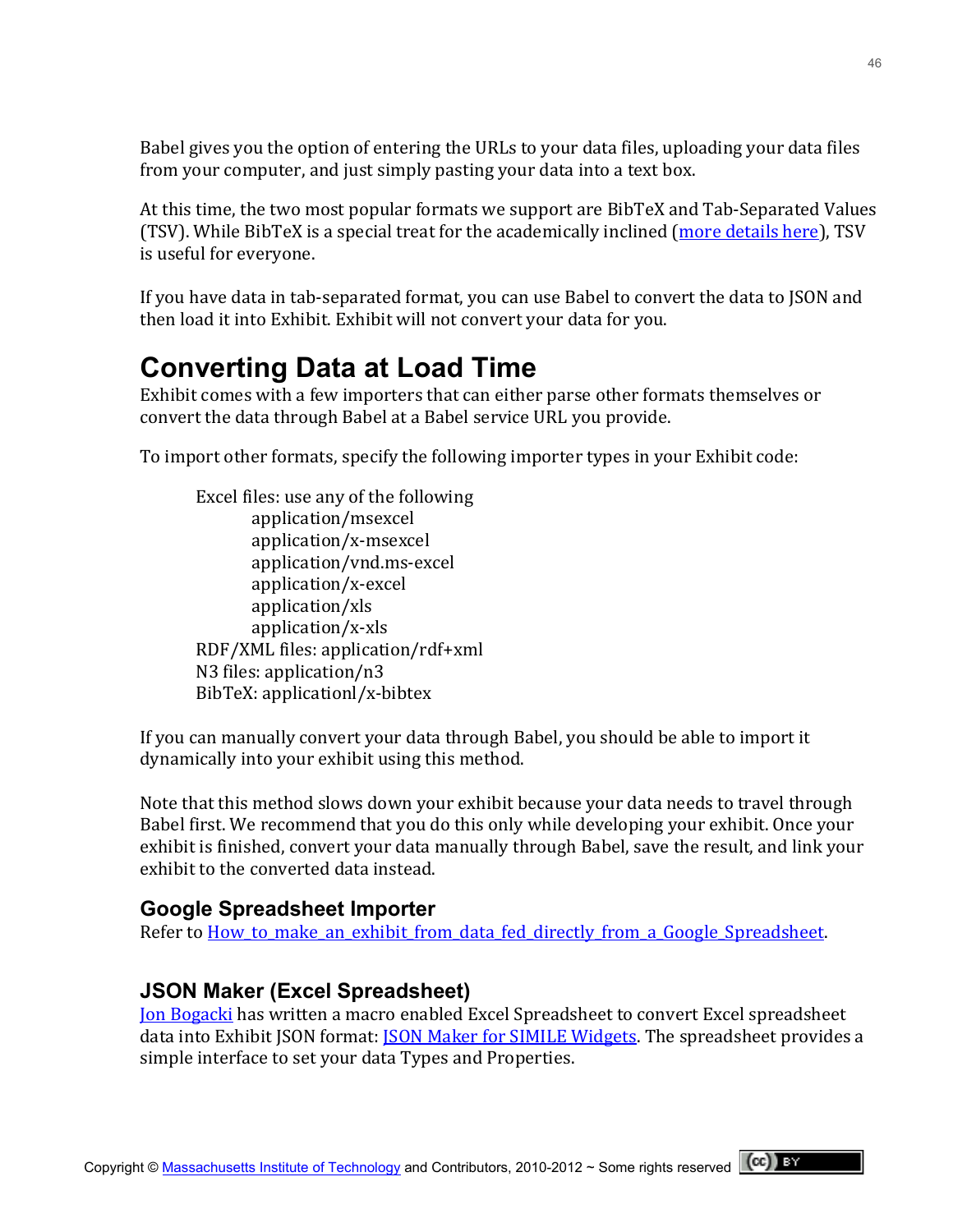# **Understanding an Exhibit Database**

Each exhibit created with Exhibit 3.0 Scripted mode has a database implemented in JavaScript that stores the exhibit's data and lets other parts of the exhibit query the data they need. This database is different from traditional (relational) databases that you might be familiar with, not only because it is implemented in JavaScript but because its *data model* is different.

## **1. Data Models**

Different *data models* are different *conceptual* ways for describing and dealing with data. For example, if you were to write George Washington's biography, here are three different data models you might use:

Write his biography as prose in a book, broken down into chapters but essentially organized in a *sequential* manner, intended to be read from start to end. Write his biography in several web pages, with links between them, so the reader can travel instantly from one event in Washington's life to another related event no matter how far apart in time those events occurred.

Write his biography in a table with several columns, including the names of events, the times when they happened, locations where they happened, the people involved or affected, etc., so that the reader can sort, group, and filter the events, or re-visualize them on time lines and maps.

Different data models are suited for different purposes. Prose might be nice to read a child to sleep, or to provide commentary and analysis in addition to face. Tables are great for manipulation of the data, and re-visualization helps to present information in different ways. You don't need to understand data models too deeply. Just know that different data models exist and are designed for different purposes.

Exhibit has its own data model, which consists of *items*, *types*, *properties*, and *property values*.

## **2. Items**

Each Exhibit database contains zero or more *items*. If it helps, you can think of items as *records* in traditional (relational) databases. An item represents something, anything—a person (Peter Pan), an object (the book called "The DaVinci Code"), a concept (beauty), etc. It's up to you to decide what constitutes items in your own exhibit.

## **Identifiers**

Each item has a unique *identifier* (or ID for short) that uniquely identifies the item within the exhibit. So two different items in an exhibit should have two different IDs – just as any two different people in the U.S. should have different social security numbers. If you accidentally assign the same identifier to two items, they will be considered the same by Exhibit.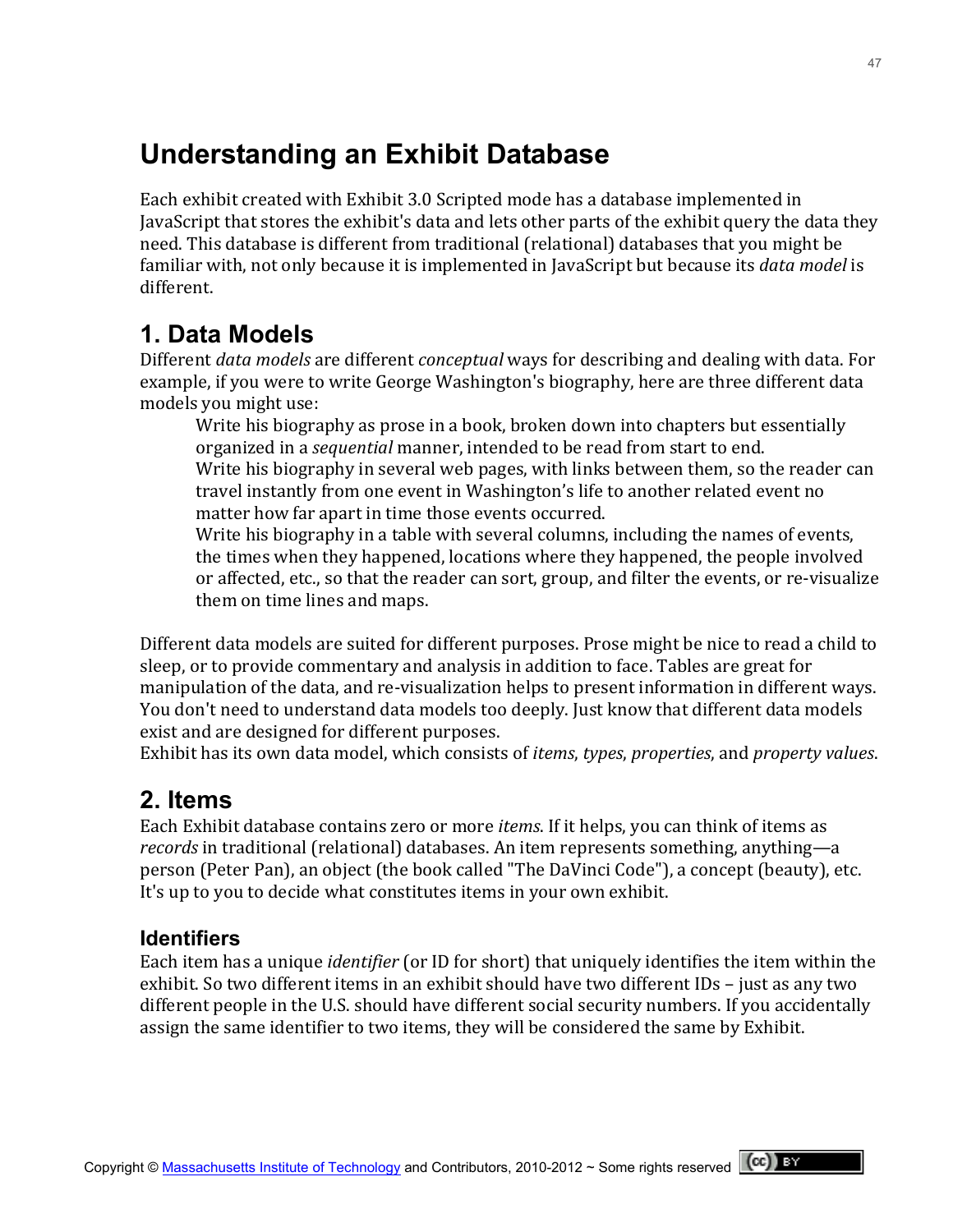An identifier is just a string—a short piece of text. There is really no restriction on what text can make up an identifier, but we would recommend something meaningful to you: "DaVinci" Code", "Peter Pan", and "Beauty" would make good identifiers.

Although items have identifiers, you don't usually deal with identifiers directly. But we want to mention identifiers first just because we need to talk about them in various places later on.

### **Labels**

In addition to an identifier, each item also has a *label* that is used to textually label the item in many cases when Exhibit needs to show the item in the web page.

Labels don't have to be unique. For example, two items (people) with IDs "John Doe #1" and "John Doe #2" can both have the label "John Doe". In most cases, you can use the same text for both the label and the ID of an item. In fact, Exhibit automatically assigns an item's label as its ID if you don't explicitly provide its ID.

## **3. Types**

Each item also has a *type*. For example, the type of the item identified as "Peter Pan" would be "Person", the type of "The DaVinci Code" would be "Book", the type of "Beauty" would be "Concept".

Once again, Exhibit doesn't place any restriction on what constitutes types in your exhibit. You make that decision for your own data. Remember our motto for Exhibit: Your data, your business!

If you don't explicitly assign the type to an item, Exhibit sets the item's type to "Item". Just like items, types also have IDs, which are just strings, e.g., "Book", "Beauty", and "Concept". Types also have labels – more on labels later on.

## **4. Properties and Property Values**

Now the fun part begins. Each item can have zero or more *properties* (otherwise known as attributes, fields). For example, the item "Peter Pan" would have

A "gender" property

A "member-of-gang" property

The item "The DaVinci Code" would have

An "author" property

A "number-of-copies-sold" property

The *property value*, or just *value* for short, of the "gender" property of "Peter Pan" is "male", and the value of the "member-of-gang" property of "Peter Pan" is "The Lost Boys". Similarly, the "author" property value of "The DaVinci Code" is "Dan Brown", and the "number-ofcopies-sold" value is 6,347,343 or however many copies it was sold.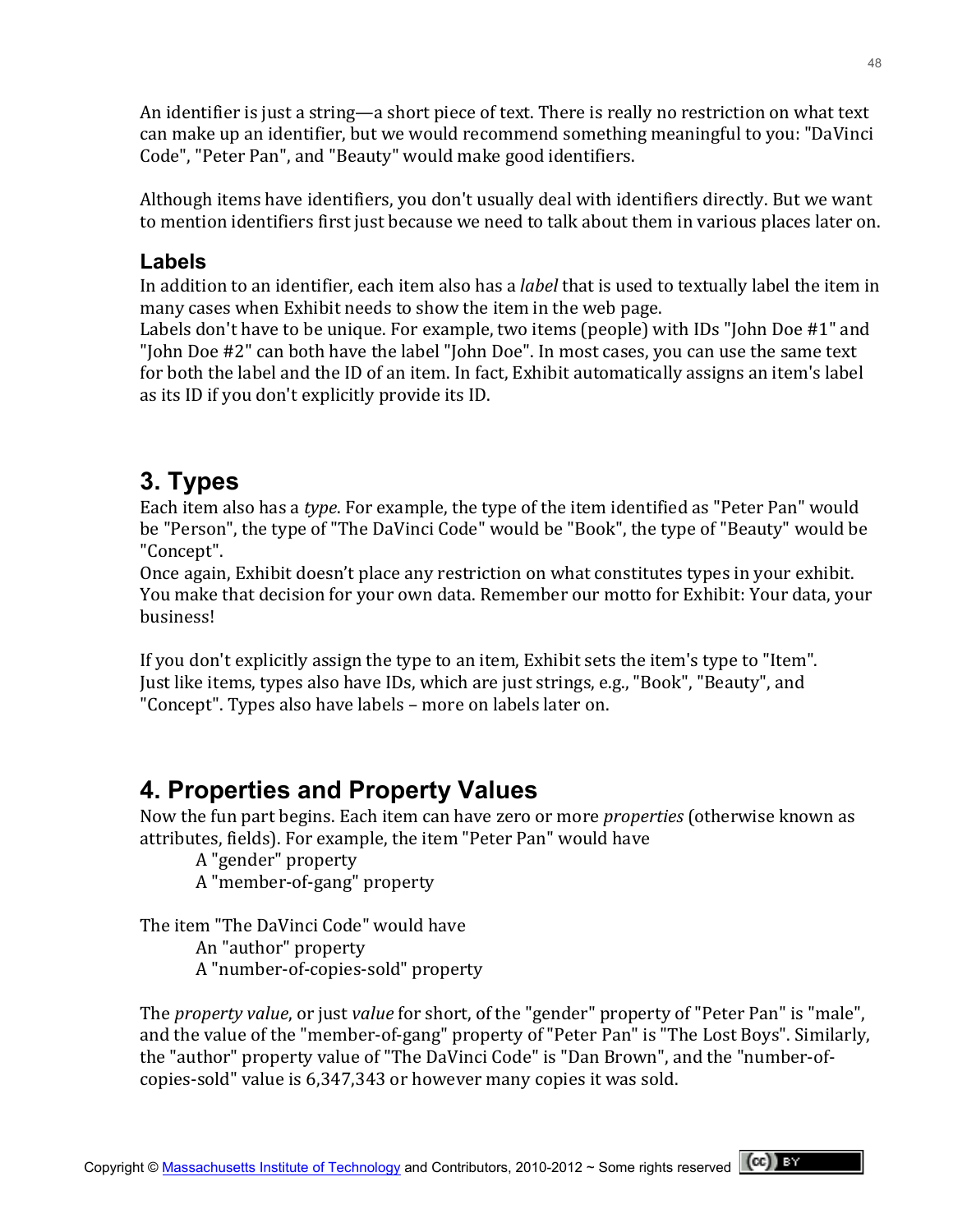## **Value Types**

Note that while the "gender" property value mentioned, "male", is text, the "number-ofcopies-sold" property value is a number. So, property values can be of different *value types*:

| text    | "Hello World!"                                                               |
|---------|------------------------------------------------------------------------------|
| number  | "67.5"                                                                       |
| date    | "2006–12–08", see $\frac{ISO\ 8601\ 6rmat}{1}$ , also see Working with dates |
| boolean | "true" or "false"                                                            |
| url     | "http://www.google.com/"                                                     |
| item    | More about this soon                                                         |

All property values of a property (e.g., "number-of-copies-sold") have the same value type ("number"). It is not possible to say that the "number-of-copies-sold" property value of "The DaVinci Code" is 6347343 while the "number-of-copies-sold" property value of "Lord of The Rings" is "so many I can't count" because the first value is a number and the second is text.

Don't forget to use quotes around property values.

## **Item Value Type**

We noted above that the "author" property value of "The DaVinci Code" is "Dan Brown". It's OK to consider that property value to be of value type "text", but since Dan Brown is actually a person, there's more we can do.

We can create another item of type "Person", with ID "Dan Brown", and with label "Dan Brown (writer)". And then, we can declare that "author" property values are of value type "item". When we say the "author" property value of "The DaVinci Code" is "Dan Brown", we actually make a *relationship* between the item "The DaVinci Code" and the item "Dan Brown". The property value "Dan Brown" is no longer just text, but it *identifies* another item.

To see this principle demonstrated, examine at the Getting Started with Exhibit example of MIT Nobel Prize Winners, where the property "co-winner" is changed from a value to an item.

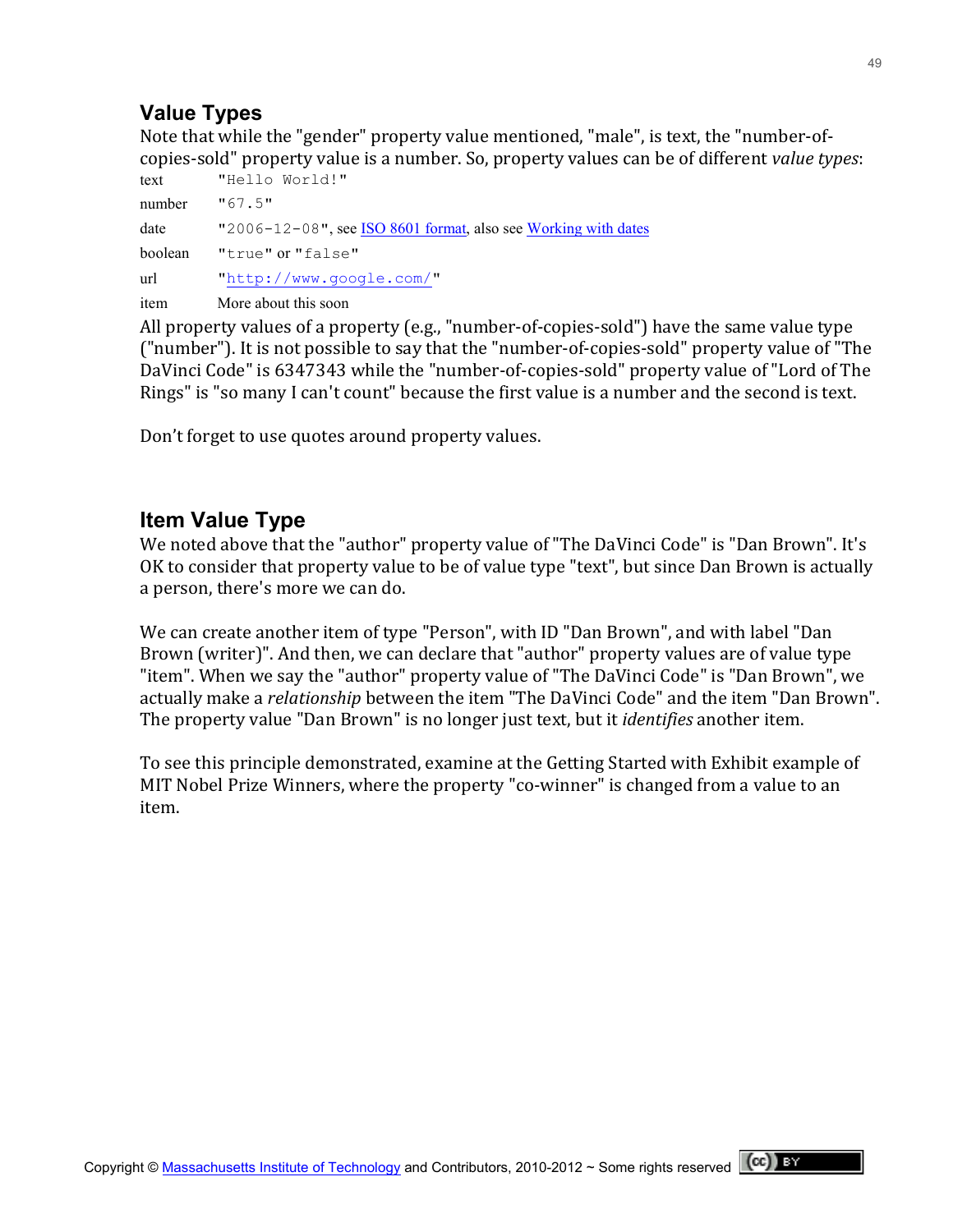## **5. Graph-Based Data Model**

The relationship between "The DaVinci Code" and "Dan Brown" mentioned previously is shown as a red arrow in this graph representation of the data:



Relationships are properties that link items to items. Other properties link from items to text, numbers, dates, booleans, and URLs. So, the *value type* of a relationship property is "item".

Note that there are two different concepts of *types* here: types of items (e.g., "Book", "Person") and value types of properties (e.g., "number", "date", "item"). When we say that the value type of the "author" property is "item", we don't say anything about the types of the authors themselves. Books can be written by individual people, small groups, large organizations, or even a faceless, nameless mob.

Although we say that the item "Dan Brown" is an "author" property value of the item "The DaVinci Code", there should be no implication that somehow the item "Dan Brown" is smaller or less important a thing than the item "The DaVinci Code". We could have also structured the properties such that the item "The DaVinci Code" is a "has-written" property value of the item "Dan Brown" and reversed the red arrow. It doesn't matter to Exhibit which direction you pick for a relationship, so just pick the direction most natural to you yourself. Ready to learn more? Go on to Learn how to use expressions in your Exhibit.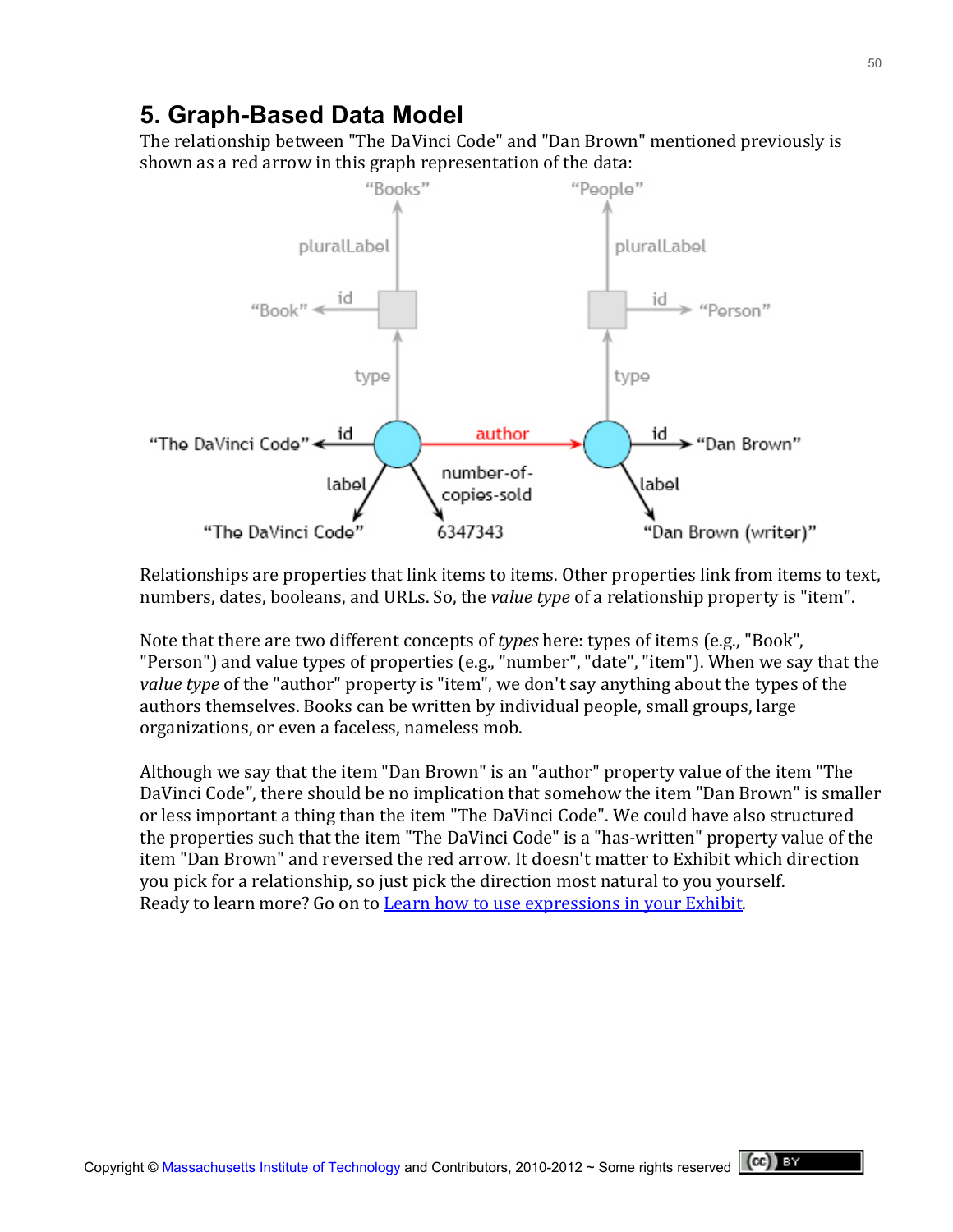## **Exhibit Expressions**

Data in an Exhibit database can be represented as a graph, as in this example:



Exhibit expressions are used mainly to move along paths through paths and items, such as the path depicted in the graph. That is, given some nodes in the graph (whether circles/items or arrows/properties), evaluating an Exhibit expression retrieves other nodes (items or properties) that are related.

Exhibit moves along such paths by means of *expressions*. An Exhibit expression consists of a single *path*. A path consists of a sequence of one or more property IDs, each preceded by a *hop operator*. The . hop operator traverses along an arrow (forward, or away from an originating circle/item) while the ! hop operator traverses against an arrow (backward, or toward a circle/item).

For example, given the "The DaVinci Code" item node (the blue circle on the left in the graph above), evaluating .author.label returns "Dan Brown (writer)". Given the 6347343 value node, evaluating !number-of-copies-sold.author returns the item node "Dan Brown" (that is, you'll get the whole item/object, not just its name). Evaluating !number-of-copiessold.author.id returns the value node "Dan Brown" (the id value, not the item itself).

Here are some more examples. You should be able to imagine for yourself, based on the wording of the properties, how the data might appear in a graph like the one above:

evaluating .hasAuthor.teachesAt.locatedIn on some papers returns the locations of the schools where the authors of those papers teach. evaluating . spouseOf!parentOf on some people returns their parents-in-law. evaluating !shot!arrested on John F. Kennedy returns the police officers who arrested his assassin.

A path can also start with one of a few predefined variables, currently including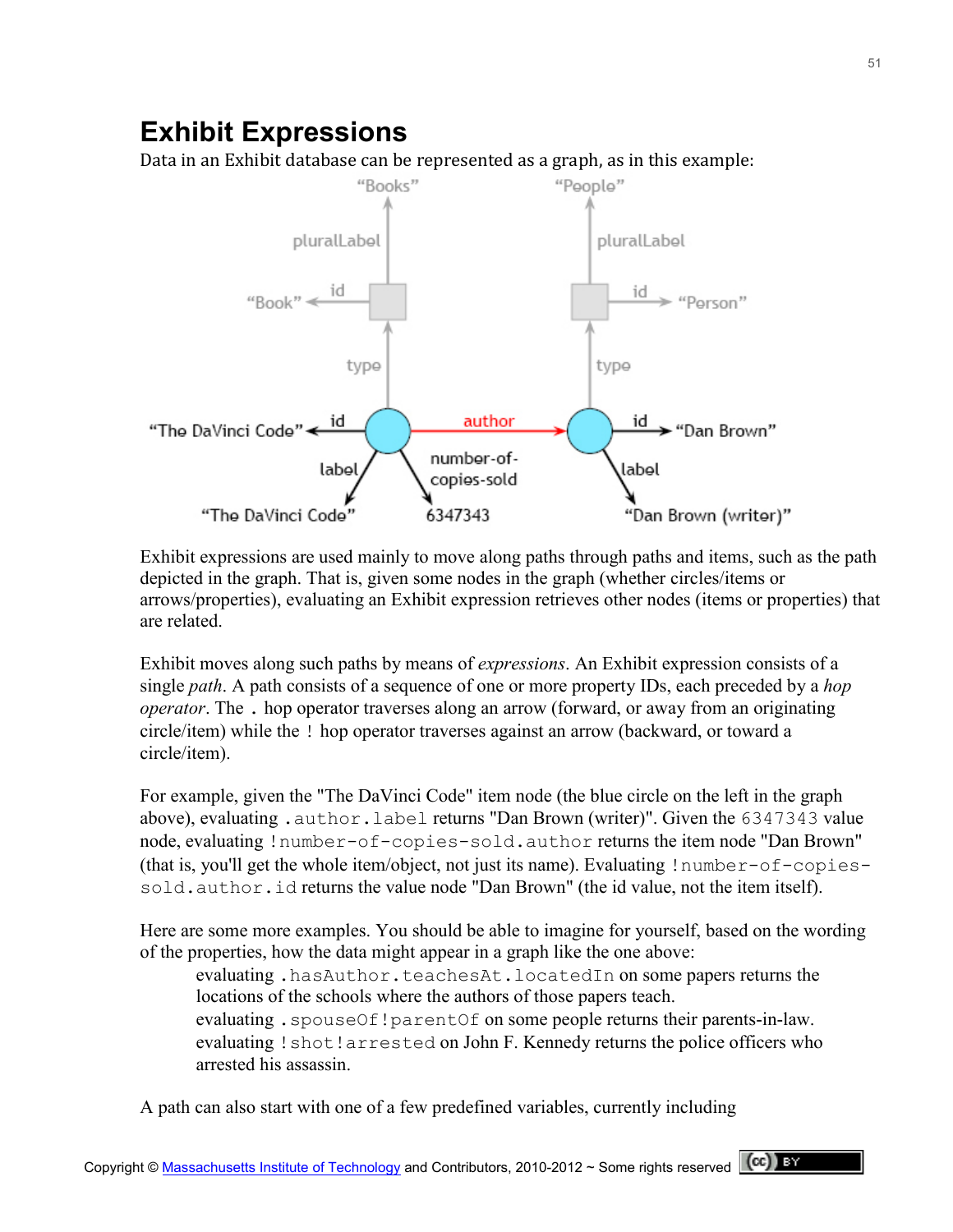value (referring to the current item or value on which the expression is being evaluated) and

index (referring to the index of the current item/value in a sequence of items/values) value is understood if there is no such variable at the beginning of a path. That is, you can also write .spouseOf!parentOf as value.spouseOf!parentOf.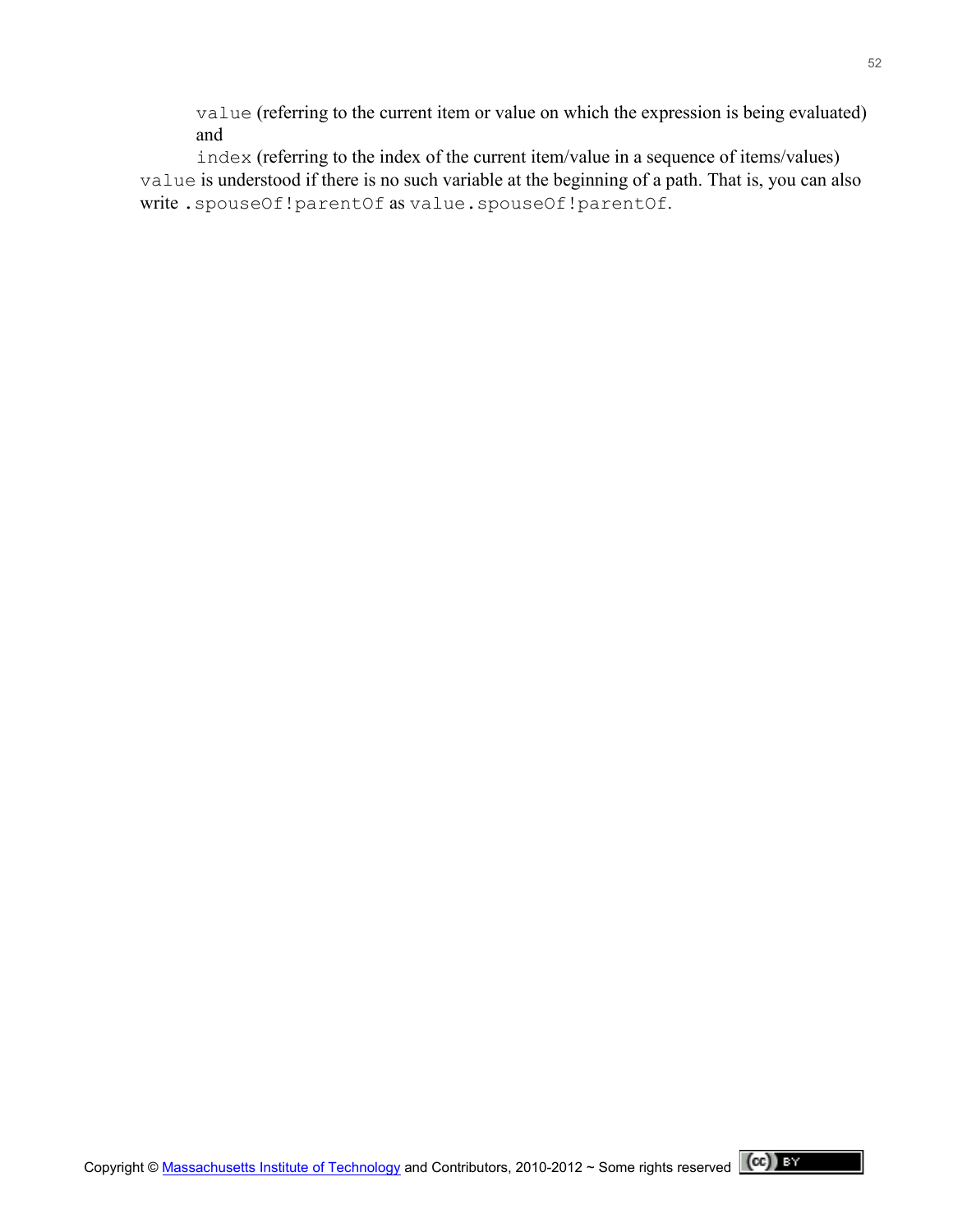# **Authoring Your Exhibits**

Authoring an exhibit is as simple as creating an HTML page – you don't need to learn programming and can get started by cutting and pasting existing HTML.

This section offers tips on writing the web pages that publish your Exhibits. Topics include:

- **What's New in Exhibit Authoring?**
- What's Changed Between Exhibit 2 and Exhibit 3.0?
- Moving Your Exhibits to Exhibit 3.0
- Authoring Overview
- $\blacksquare$  Using HTML5 with Exhibit
- Reference Documentation, Additional Resources, and Demos

#### **Notes on Authoring Exhibits in Staged Mode**

Developers working with Exhibit 3.0 Staged mode should also consult the Authoring [documentation](https://github.com/zepheira/backstage/wiki/Authoring) on GitHub.

## **What's New in Exhibit Authoring?**

Essentially, the way you write your Exhibit web files remains the same as in previous releases. You create an HTML file that calls the Exhibit scripts and points to your Exhibit  $|SON|$  data file(s).

But there are a few items you need to note.

#### **Authoring Notes for Exhibit 3.0 Scripted (rc1)**

To publish an Exhibit with Scripted mode, you code an HTML exhibit page that publishes your data. See the Previous Release Comparison documentation for information on views, facets, and lenses supported in Scripted mode.

#### **Authoring Notes for Exhibit 3.0 Staged (beta)**

Creating an exhibit in Exhibit 3.0 Staged also calls for an HTML page that publishes your exhibit, using data stored in the Backstage server. Note that the Backstage server **doesn't produce or** host your HTML page. As an author, you still need to create and post your HTML on your own web server.

See the developer documentation on GitHub for details on authoring a Backstagehosted Exhibit.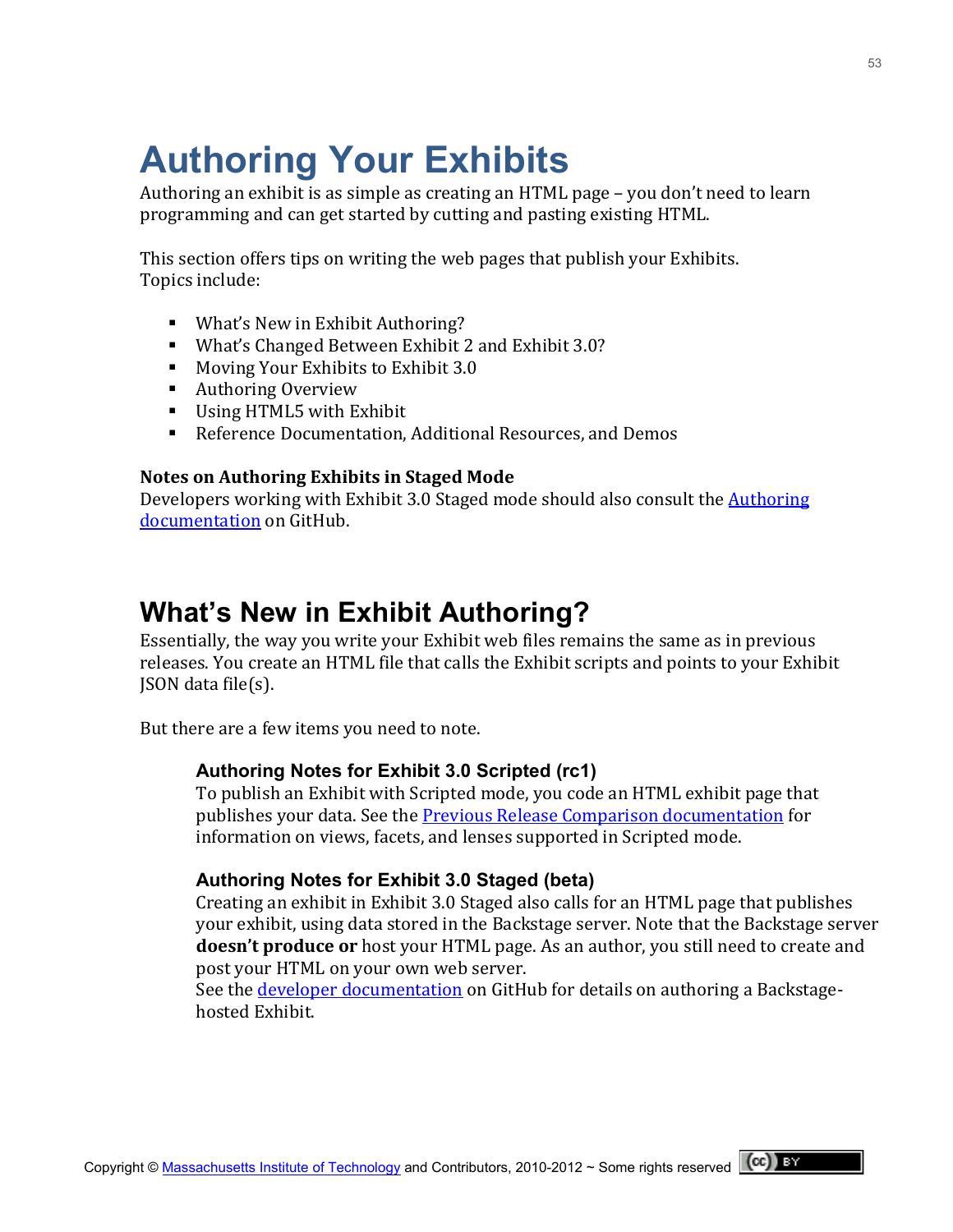## **What's Changed Between Exhibit 2 and Exhibit 3.0?**

Most of the codes and procedures have stayed the same for authoring exhibits. But there are some important notes for exhibit authors.

The expression language remains the same. See the Previous Release Comparison documentation for details.

Authoring in HTML5 does require some changes to the web page code that publishes your exhibit. The Exhibit attribute-based configuration has changed for HTML5. See the HTML5 section below for information on authoring an exhibit with HTML5.

## **Moving Your Existing Exhibits to Exhibit 3.0**

Moving a published exhibit from Exhibit 2 to Exhibit 3.0 is fairly simple.

Note: If you're moving a smaller exhibit in Exhibit 2 to take advantage of the scalability offered by Exhibit 3.0 Staged, you should first upgrade to Exhibit 3.0 Scripted, get used to the new data validation and functionality changes, and then move from Scripted to Staged mode.

#### **Move your Exhibit 2 exhibit to Exhibit 3.0 Scripted:**

- In your HTML file, point the Exhibit script source to the location of Exhibit 3.0 JavaScript.
- Check that your data validates correctly. If you encounter errors, validate your **ISON files at ISONLint.**
- Check which features are implemented in Exhibit 3.0 that are used in your HTML
- View your exhibits in your web browser.

#### If your dataset is large, you'll also want to scale it up by moving from the Scripted to **Staged mode:**

- Follow the install and setup instructions for setting up Backstage.
- In your HTML page that publishes the exhibit, point to the data on Backstage. See the HTTP documentation for Exhibit 3.0 Staged to learn more.

There are significant differences in functionality between the Scripted and Staged modes of Exhibit 3.0.

For example, Staged mode doesn't support maps views, timelines or search facets. See the list of differences between Scripted and Staged mode to check which features are not yet supported in Staged mode.

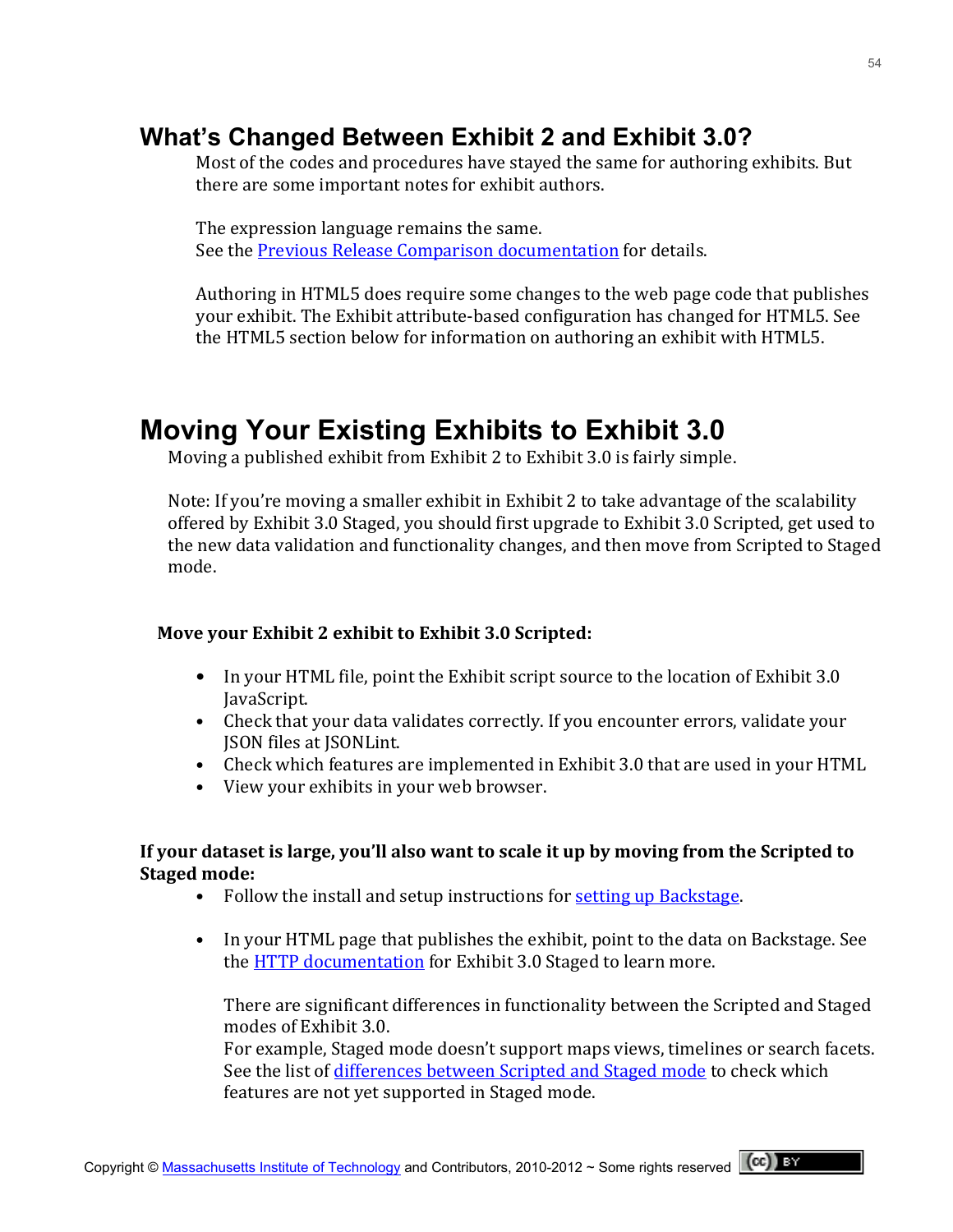- Remove or comment-out views and facets that are not supported in Staged mode.
- Load your Exhibit HTML in a browser to see your Staged exhibit.

**Reminder**: Backstage does not serve as a Web server. You still need to author an Exhibit HTML page and host it separately on your Web server.

See additional notes on creating a Staged exhibit in the Backstage documentation on GitHub.

# **Authoring Overview**

You create an exhibit by authoring an HTML page that points to the exhibit scripts (Scripted mode) or to your Backstage server (Staged mode).

Authoring an exhibit is fairly straightforward:

- Create an **HTML** page that will display your data. Using HTML5? See the coding notes about HTML5 publishing below.
- For **Scripted** mode, specify the location of your Exhibit scripts. For example: <script src="http://yourserver/scripted/dist/exhibitapi.js?bundle=false"></script>

For **Staged** mode, you add a data URL. See the **Authoring documentation** to learn more.

- **Exhibit uses the default View to publish your data: Tile View.** Notice the control panel that appears above the Tile View, with clickable icons for bookmarking this view or exporting your data.
- Add **Facets** to let users sort, search, and filter your data.
- Add **Lenses** to control which parts of your data appear in the exhibit.
- Use **HTML styles** to customize the look and feel of your published exhibit.

See the Getting Started tutorial for detailed, step-by-step instructions on publishing your first exhibit.!

To see the variety of ways you can use Exhibit to publish interactive web pages, look through the **Exhibit demos** on the continuous integration server. View the page source to see how the author uses views, facets for sorting and filtering, and lenses for choosing which data is most important to feature.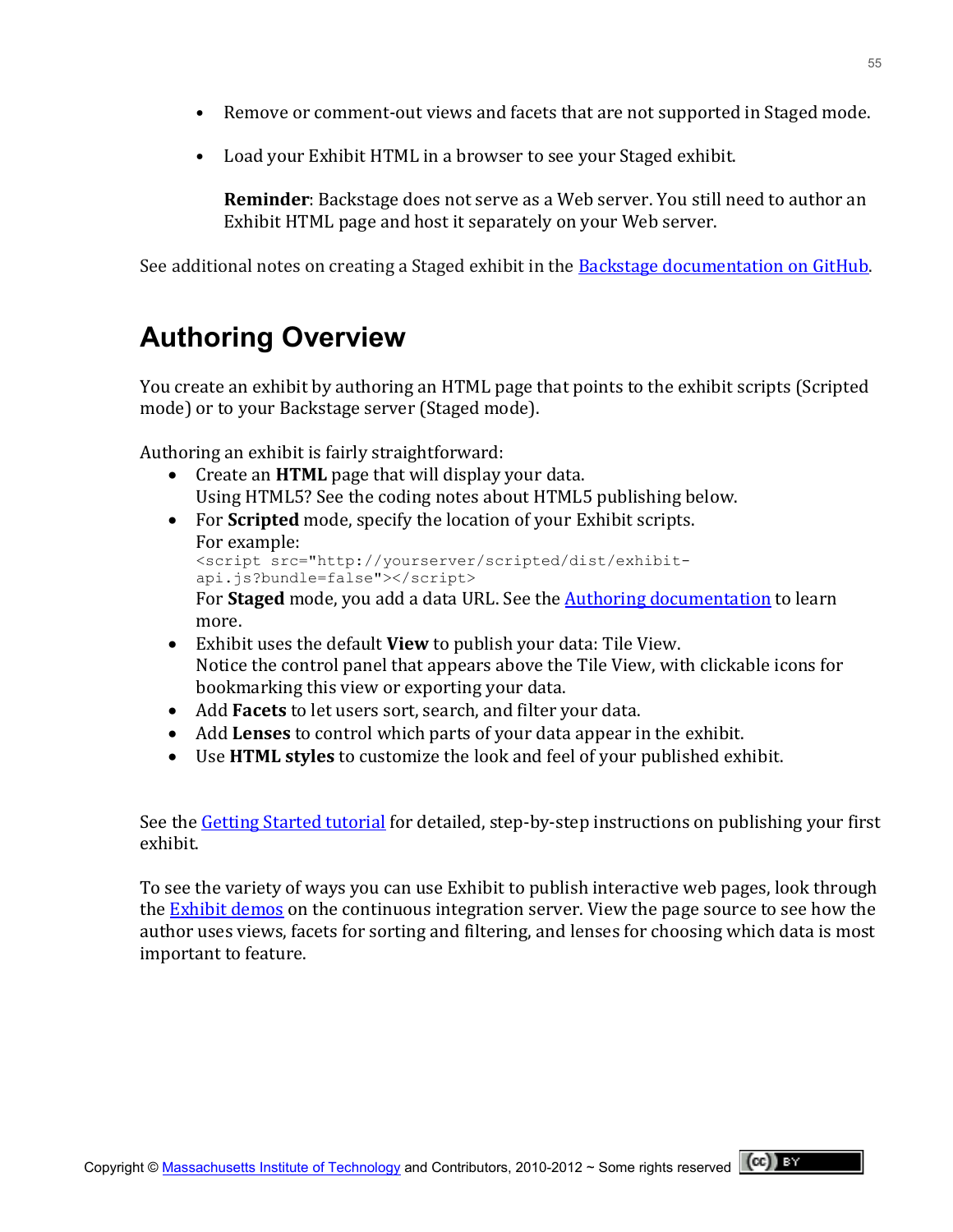## **Example Code: Staged Mode**

The Encyclopedia of Life example publishes an exhibit with over a hundred thousand items using the following page code.

The HTML is fairly brief, establishing first a link to the data on backstage with the  $\leq$ script  $src="http://backstage[...] > tag and then using a lens to customize the view that publishes$ the content. Facets in the sidebar let user sort results by the year it was classified and who classified it.

Note that the author of an exhibit in Staged mode would load the data on Backstage, and would also place the exhibit HTML file on his/her own Web server to publish the exhibit. Backstage does not create or host the exhibit HTML.

See the Encyclopedia of Life demo here: <http://databench.zepheira.com/eol/>

```
<html xml:lang="en" lang="en"
       xmlns="http://www.w3.org/1999/xhtml"
      xmlns:ex="http://simile.mit.edu/2006/11/exhibit#">
  <head> 
    <title>Encyclopedia of Life</title> 
    <link rel="stylesheet" type="text/css" href="style.css" />
    <link href="http://backstage.zepheira.com:8181/backstage/data/mem/eol" rel="exhibit/data" 
/ <script src="http://backstage.zepheira.com:8181/backstage/exhibit/api/exhibit-
api.js?autoCreate=false&postLoad=true&js=http://backstage.zepheira.com:8181/backstage/api/back
stage-api.js" type="text/javascript"></script>
  </head>
  <body> 
    <div id="title-panel"> 
      <h1>Encyclopedia of Life</h1> 
       <p>This <a href="http://simile-widgets.org/exhibit3/">Exhibit 3.0 Staged</a> demo 
takes a different look at the <a href="http://eol.org/">Encyclopedia of Life</a>.</p>
    </div> 
     <div id="content"> 
       <div ex:role="lens" class="lens" style="display: none;"> 
         <a ex:href-content=".link" target="_blank">
         <div ex:content=".commonName" class="label"></div>
           <div ex:content=".name" class="taxon"></div>
           <img ex:src-content=".image" />
        \langlea>
        <p class="citation">Classified in <span ex:content=".citation"></span></p>
       </div> 
       <table width="100%">
         <tbody>
           <tr valign="top"> 
            < t.d <div ex:role="view"></div> 
            \langle t \rangle <td class="sidebar">
```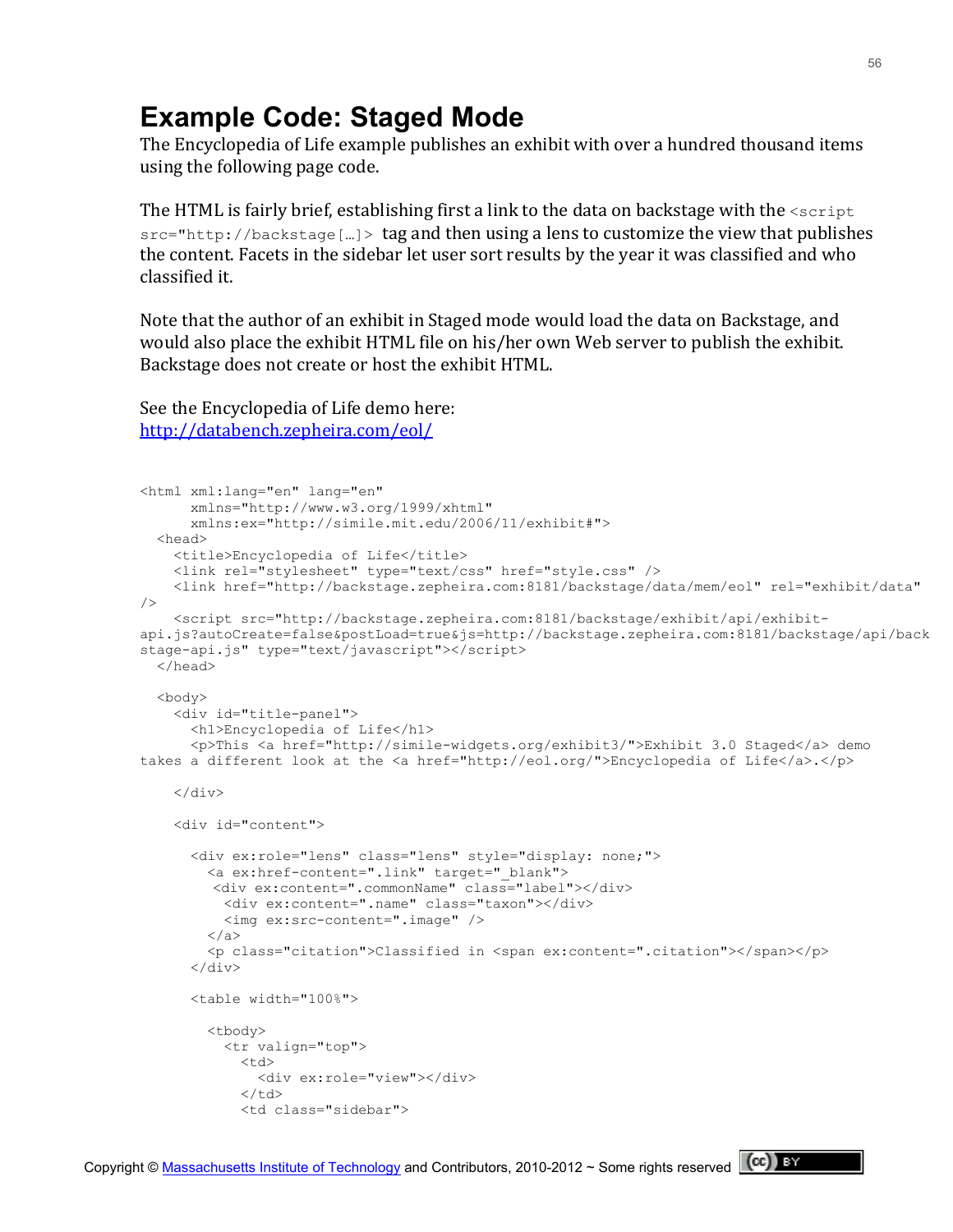```
 <div ex:role="facet"
                    ex:expression=".year"
                    ex:sortDirection="reverse"
                    ex:facetLabel="Year Classified"
                    ex:height="20em"
                   >\frac{1}{\text{div}} <div ex:role="facet"
                    ex:expression=".classifiedBy"
                    ex:facetLabel="Classified By"
                    ex:height="20em"
                   >\frac{1}{\text{div}}\langle t \rangle\langletr>
          </tbody>
        </table> 
    \langle div>
   </body> 
\langle/html>
```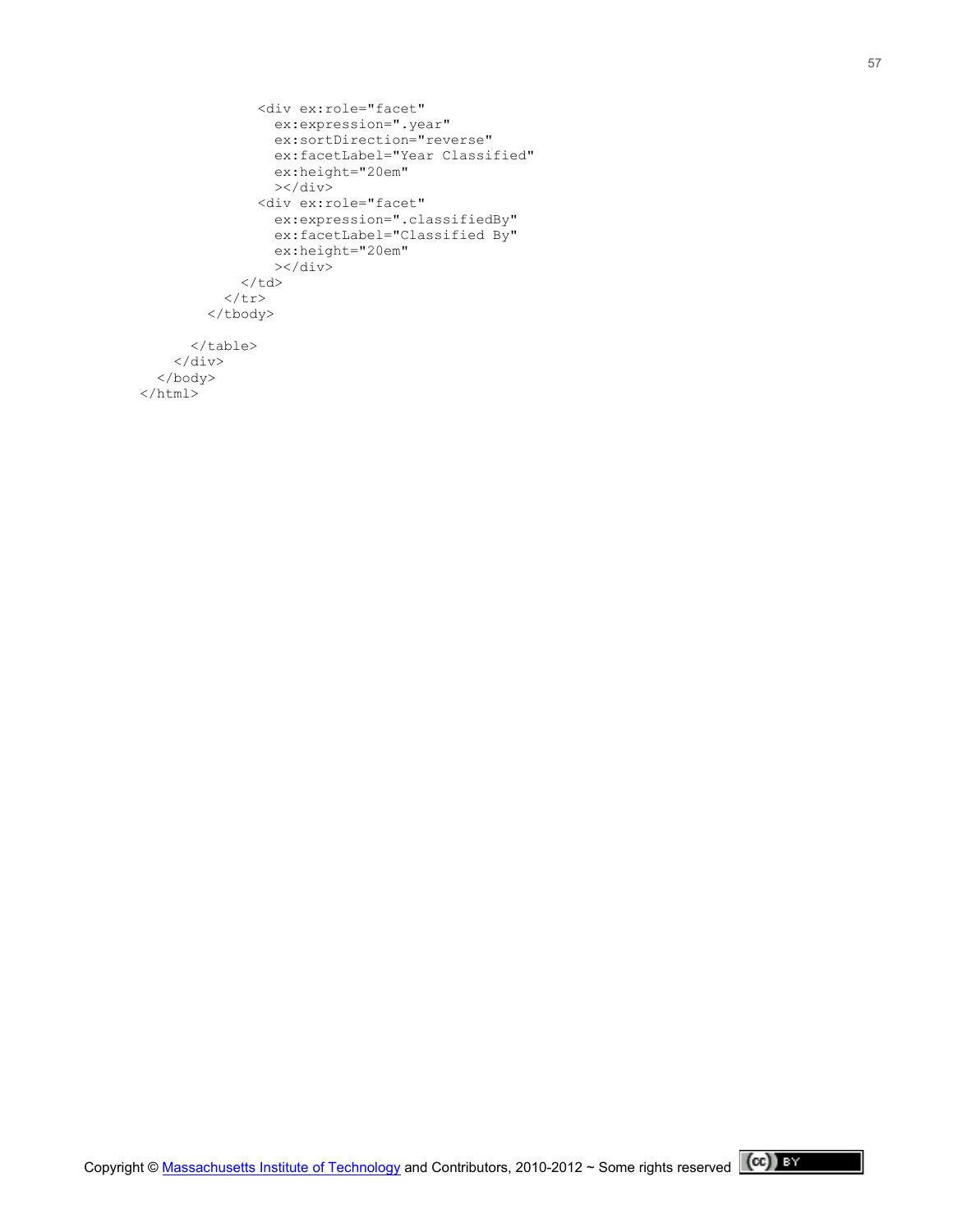# **Using HTML5 with Exhibit**

Many Web authors are moving to HTML5 and Exhibit 3.0 supports the new standard. This section describes Exhibit coding changes for working with HTML5.

The Exhibit attribute-based configuration has changed for HTML5. A compatibility mode remains for Exhibits published in XHTML. HTML5 does not support XML namespaces, providing a new custom attribute mode in its stead.

Moving from Exhibit 2.2.0 in XHTML to Exhibit 3.0 in HTML5 requires changing all attributes prefixed with  $ex:$  to be prefixed with data-ex- instead. In addition, all capital letters within the attribute name should be converted to a hyphen and lower case, so for example, ex: itemTypes becomes data-ex-item-types. The HTML5 data attribute API treats capitalization differently during document processing and when attribute access occurs, necessitating the change to hyphenation.

## **Additional Exhibit HTML Authoring Notes**

Anything used in a rel attribute has changed from using the / character to the - character. The / usage is deprecated; it will still work now but will not in the future. This mostly pertains to  $\langle$ link rel="exhibit-data" ...>.

## **HTML Attributes and Exhibit Tags**

Exhibit can be invoked to provide some attributes that are found within HTML tags. This is especially useful in a lens, where data needs to be styled, formatted, or linked.

For example, suppose you are working with the  $\langle \text{img} \ldots \rangle$  tag, which requires the  $\text{src}$ attribute. To have Exhibit provide the content of the src attribute, you use  $ex:src$ content=" $\dots$ ", substituting the ellipses with the proper expression. Here's an example:

```
<img ex:src-content=".url"></img>
This technique also works for the href attribute that is used with the <a...> tag. Here's an
example:
```

```
<a ex:href-content=".url">Link text</a>
```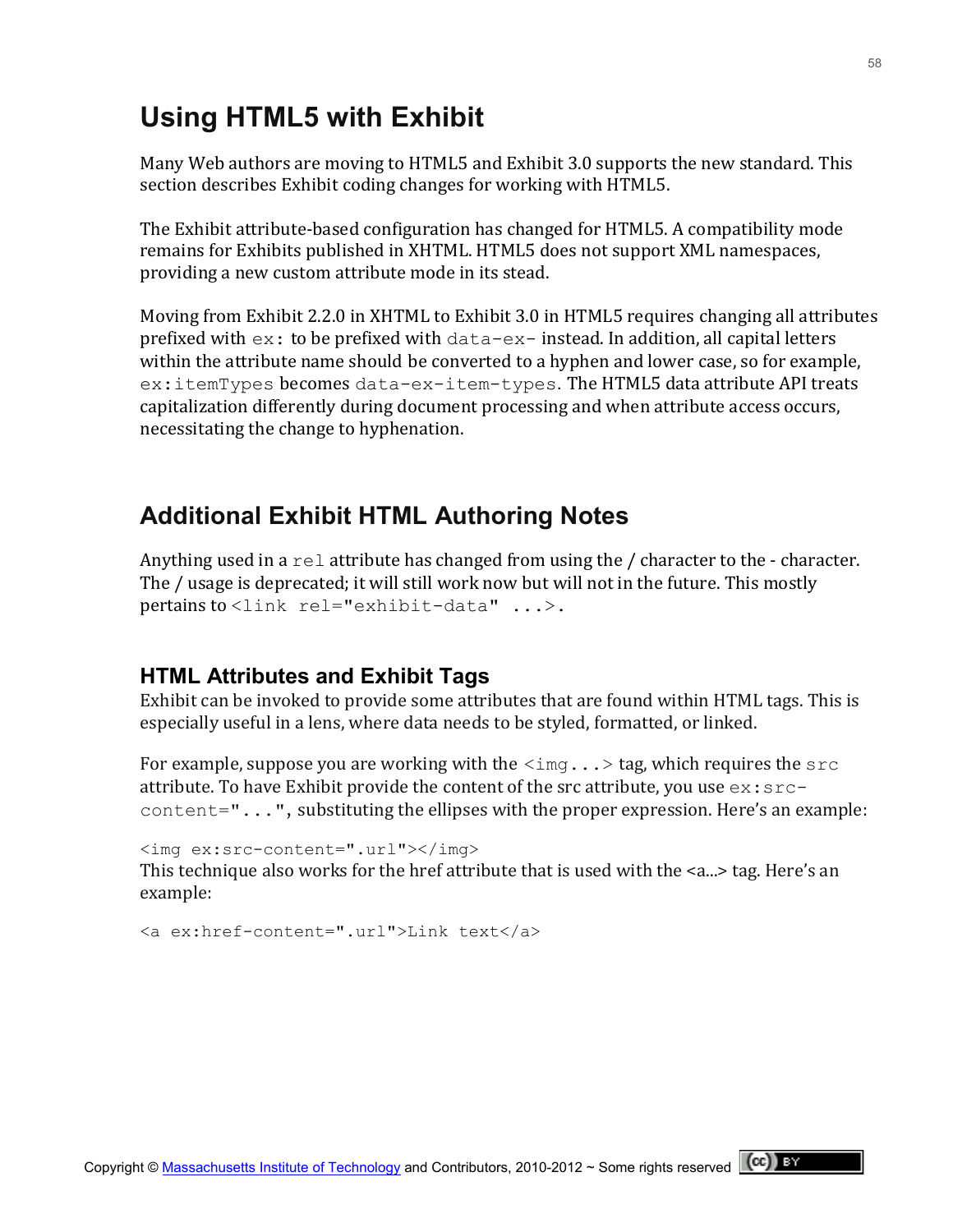# **Additional Resources**

## **Getting Started with Exhibit**

Walk step-by-step through the basics of creating an exhibit (Scripted). Learn to add views, sort and filter with facets, add lenses and styles, and view data in a timeline. See Getting Started with Exhibit: [http://www.simile=widgets.org/wiki/Exhibit3](http://www.simile-widgets.org/wiki/Exhibit3)

## **Exhibit Reference Documentation**

Learn more about coding exhibit HTML pages in the Exhibit Reference doc available on the documentation wiki.

## **Developer Documentation**

See the developer documentation for Exhibit developers who want to customize or examine how Exhibit works:

Developer Doc for Exhibit 3.0 Scripted: <https://github.com/zepheira/exhibit3/wiki>

Developer Doc for Exhibit 3.0 Staged: <https://github.com/zepheira/backstage/wiki>

## **How-To Articles**

The Exhibit community is very diverse and several exhibit users have written up procedures and articles for creating a variety of exhibits.

See the Simile Widgets collection of **How-To Articles** for articles written by authors using Exhibit and other technologies. You're invited to contribute your own articles, add tips for working with Exhibit 3.0, and share your expertise with the community.

## **FAQs**

As Exhibit has matured, the community has amassed a store of knowledge on creating and managing exhibits.

Check the FAQ on the doc wiki to see if someone else has answered your questions already. If you work through a problem or discover a new way to use a feature, you're encouraged to add your solution to the FAQ.

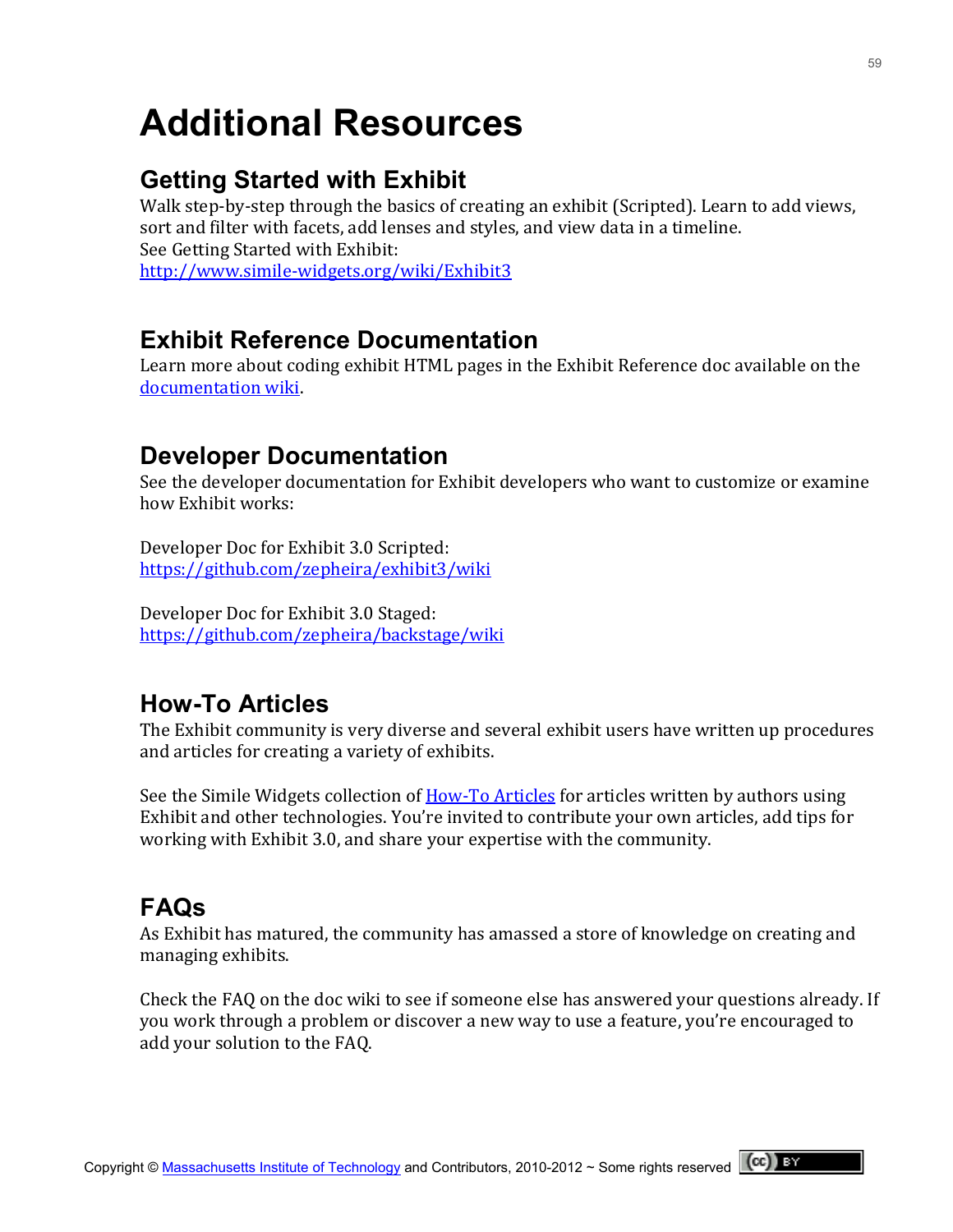## **Exhibit 3.0 Demos**

The Exhibit 3.0 software is comprised of two separate components, **Scripted** for building inbrowser Exhibits, and **Staged** for larger, server-based Exhibits.

By viewing the page source of Exhibit examples, you can learn how other authors add interactive elements to their exhibits and make the most of Exhibit's views, lenses and facets.

See the demos on the continuous integrator to see live examples of Exhibit 3.0 in Staged and Scripted modes:

## **Sample Exhibits: Scripted Mode**

- [Nobelists:](http://databench.zepheira.com/demos/nobelists/nobelists.html) live Exhibit
- [Senate:](http://databench.zepheira.com/demos/senate/senate.html) live Exhibit
- Senate in HTML5: live Exhibit using new HTML5 configuration language

## **Sample Exhibits: Staged Mode**

- $\bullet$  The Encyclopedia of Life
- Library of Congress Prints and Photographs
- Sweden Europeana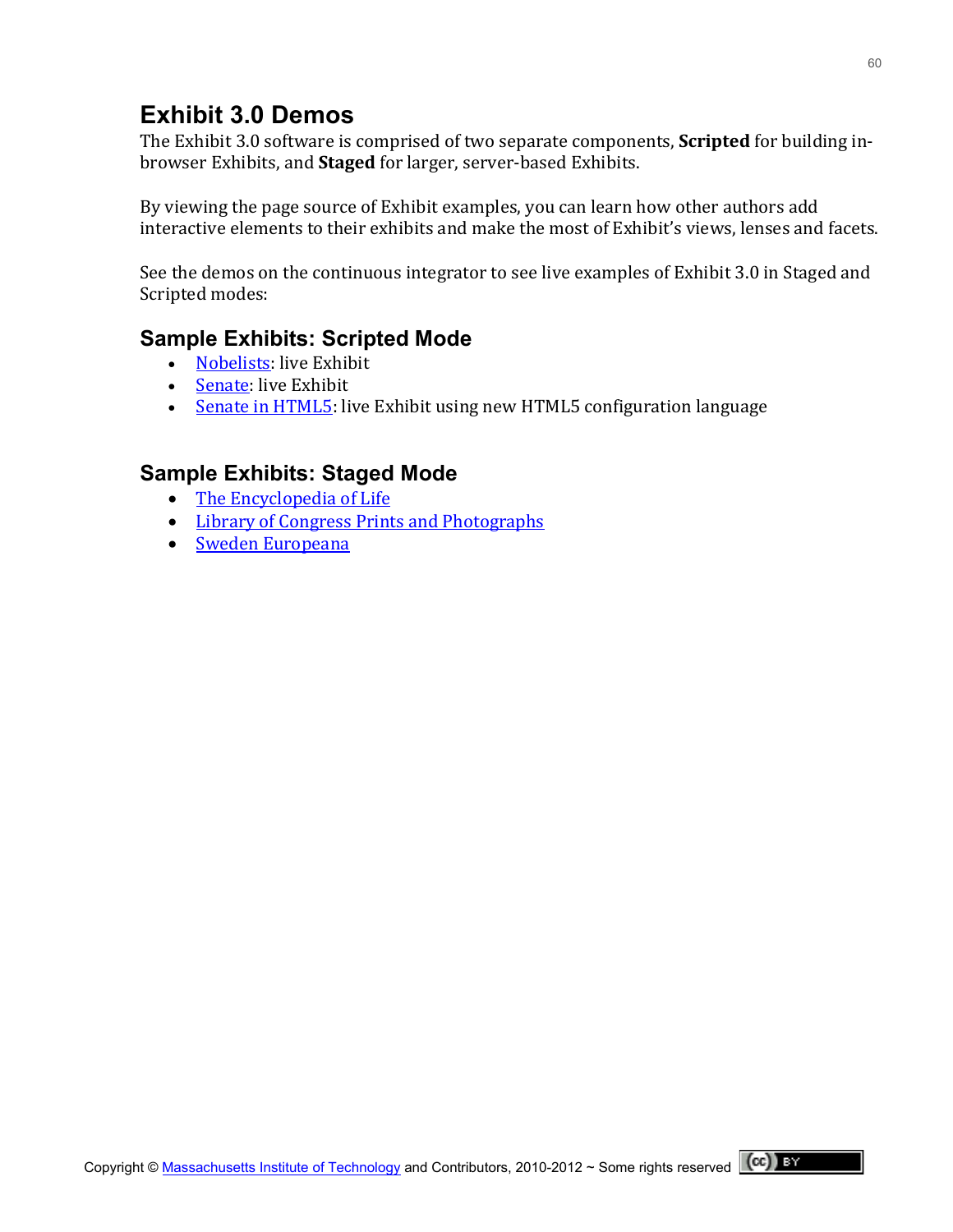# **Using Views, Facets, and Lenses in Your Exhibits**

With Exhibit, you can add interactive elements to your Web page with just a few tags. This section shows how to use Exhibit code in your HTML to let users can view and interact with vour data.

**Views** are ways of looking at collections of items. Every Exhibit uses a view to display your data. You can add and change views as you like, but your exhibit must use a view.

**Facets** are the properties of items that you can expose for filtering, sorting or searching on an!exhibit.

Lenses are ways of formatting individual items. Views will show collections of items, often by invoking lenses to show each item in the collection.

Lenses and facets let you control which items or data properties to display, adding interactivity to the page. Both views and lenses are optional.

Views and Facets can be restricted to show objects of a certain type by using Collections. See the developer doc on GitHub for information on customizing your use of views, lenses, and facets.

For a demo of the Hierarchical view see [http://databench.zepheira.com/demos/icd/.](http://databench.zepheira.com/demos/icd/)

See the <u>feature map</u> showing which views, facets, and lenses are currently supported in Exhibit 3.0 Scripted and Staged modes.

# **Views**

Every exhibit uses a view to display data. The range of views you can use in authoring your exhibit depends on whether you're publishing an in-browser exhibit with Scripted mode or a server-based exhibit in Staged mode.

#### **Exhibit 3.0 Staged:**

**Exhibit 3.0 Staged mode** on Backstage currently supports the Tile View. See the developer documentation on GitHub for details on how Backstage supports views.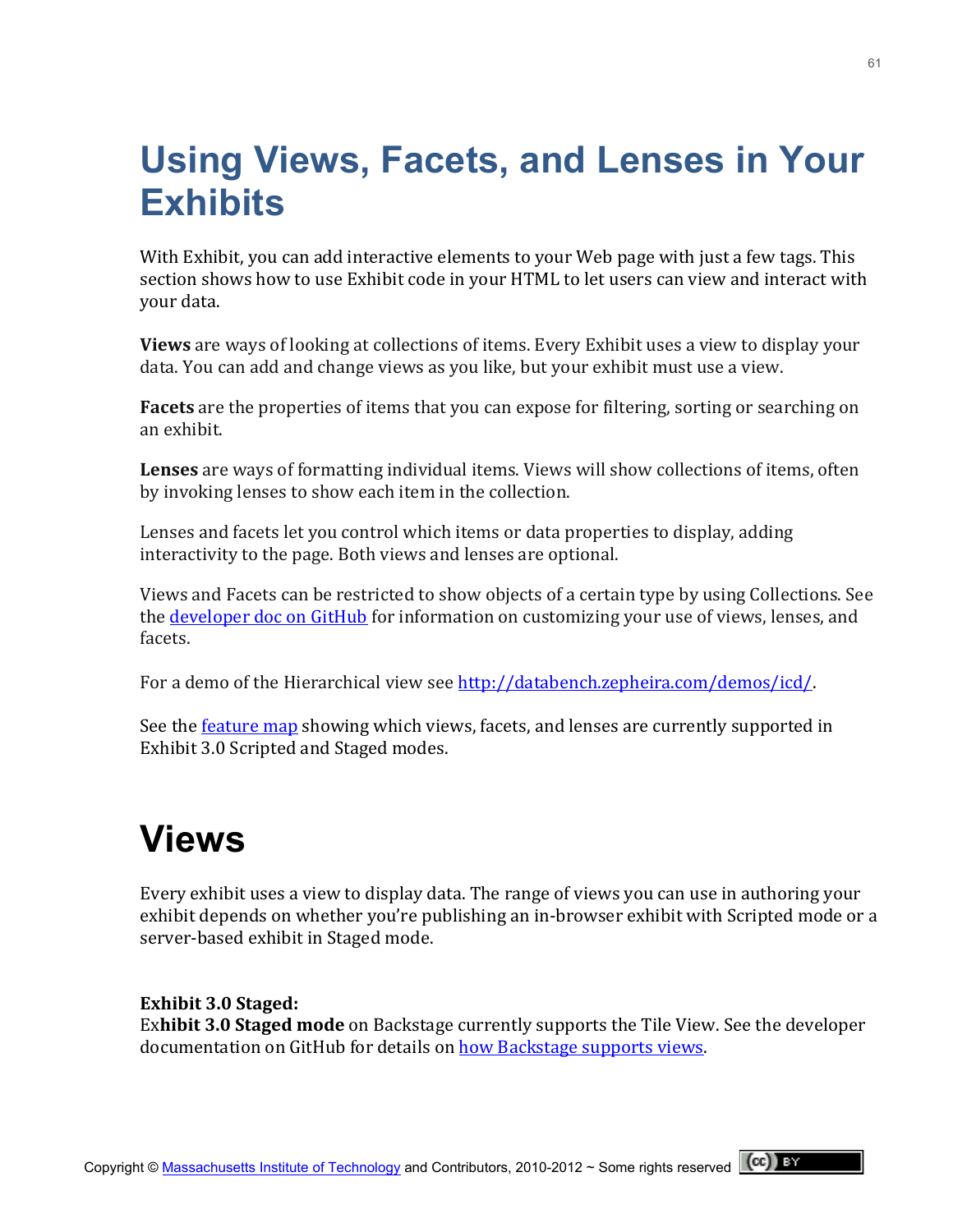#### **Exhibit 3.0 Scripted:**

Views available in Exhibit 3.0 Scripted mode include Tile, Tabular, Timeline, and Thumbnail. Map views are under development.

#### **Example Code**

This sample code shows a Tabular view for the Exhibit demo showing legislation passing through the U.S. Senate.

```
<div ex:role="exhibit-view"
ex:viewClass="Exhibit.TabularView" 
ex:label="Table" 
ex:columns=".label, .party, .state, .committeeMember.label, !sponsor, 
!cosponsor" 
ex:columnLabels="name, party, state, member of, sponsored, cosponsored"
ex:columnFormats="list, list, list, list" 
ex:sortColumn="4" 
ex:sortAscending="false" 
ex:rowStyler="rowStyler">
\langle div\rangle
```
#### **Reference!Documentation:!Views**

See the Reference Documentation for details on coding Views for your exhibits:

```
Views <...ex:role="exhibit-view"...
Tile View (Default View)
 Tabular View ...ex:viewClass="Tabular"...>
 Timeline View ...ex:viewClass="Timeline"...>
 Thumbnail View ...ex:viewClass="Thumbnail"...>
Map View ...ex:viewClass="Map"...>
 OpenLayers Map View ...ex:viewClass="OLMap"...>
Simple Map View ...ex:viewClass="SimpleMap"...>
```
Developers looking to **create customized views** for Exhibit 3.0 Scripted mode should see the developer documentation on GitHub.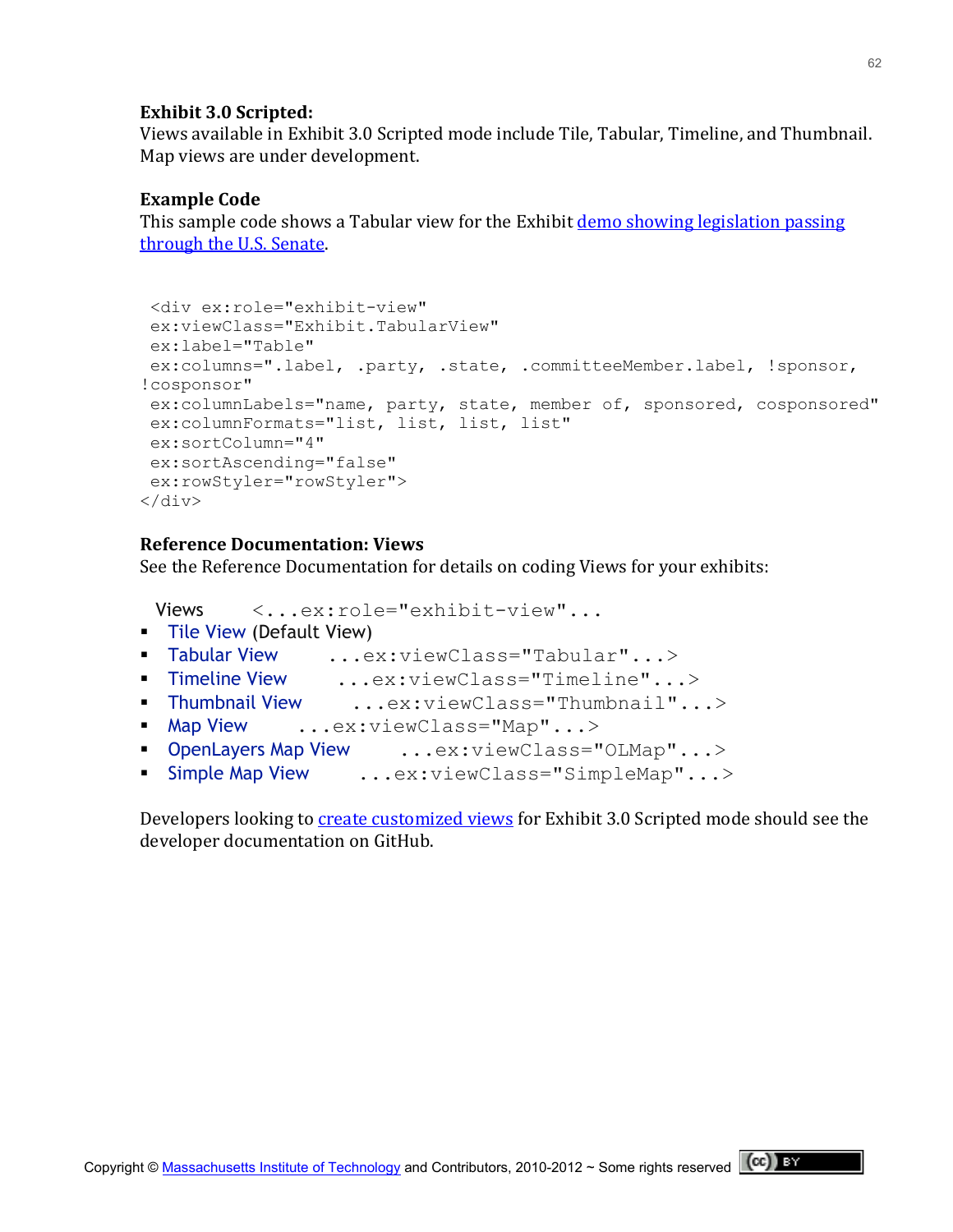# **Views: What's New in Exhibit 3.0**

## **Toolbox Parameter for Views**

In Exhibit 3.0, the semantics of the toolbox parameter for views (ex:showToolbox) have been unified. All views now have ex:showToolbox, a boolean, set to true by default. The toolbox is displayed by default, so you don't need to hover with the mouse to reveal it.

A new parameter (ex:toolboxHoverReveal), a boolean, set to false by default, will restore the old behavior of hovering to see the toolbox.

## **Using the New Control Panel Bookmark Widget**

Exhibit 3.0 includes a new control panel that appears by default before the first view or panel showing a bookmark UI widget. Because the bookmark feature didn't exist before Exhibit 3.0, when you move an existing exhibit to Exhibit 3.0 the control panel will appear.

The Exhibit 3.0 bookmarking tool lets user save the current Exhibit URL. The bookmark widget lets end users open a popup showing a URL they can either bookmark or share with others, for a permanent link to that view. Note that the bookmark will most likely be quite long – you might suggest that users run the URL through a shortener like bit.ly.

This section describes the code for the control panel with the new Bookmark UI widget. This tool appears by default above the first view or view panel in your exhibit.

Here's the code that controls the control panel:

```
<div ex:role="exhibit-controlPanel"
   ex:showBookmark="[true|false]"
   ex:developerMode="[true|false]"
    ex:hoverReveal="[true|false]">
```
 $ex:$  showBookmark is true by default. The other settings are false by default.

 $ex:$  showBookmark indicates whether to show the bookmark widget. The bookmark widget lets your exhibit users open a popup showing a URL they can either bookmark or share with others, for a permanent link to that view. Note that the bookmark will most likely be quite long – you might suggest that users run the URL through a shortener like bit.ly.

 $ex:$  hover Reveal indicates whether the control panel (and the widgets it contains, such as the scissors icon for exporting data) should be invisible unless hovered over with the mouse.

 $ex:$  developer Mode indicates whether the control panel will display widgets for developers. This currently includes a mechanism for resetting the accumulated history a user has for the Exhibit they're viewing.

To eliminate the control panel from view, you can either give it an ID and use CSS to hide that ID, or set the  $ex:$ showBookmark setting to false.

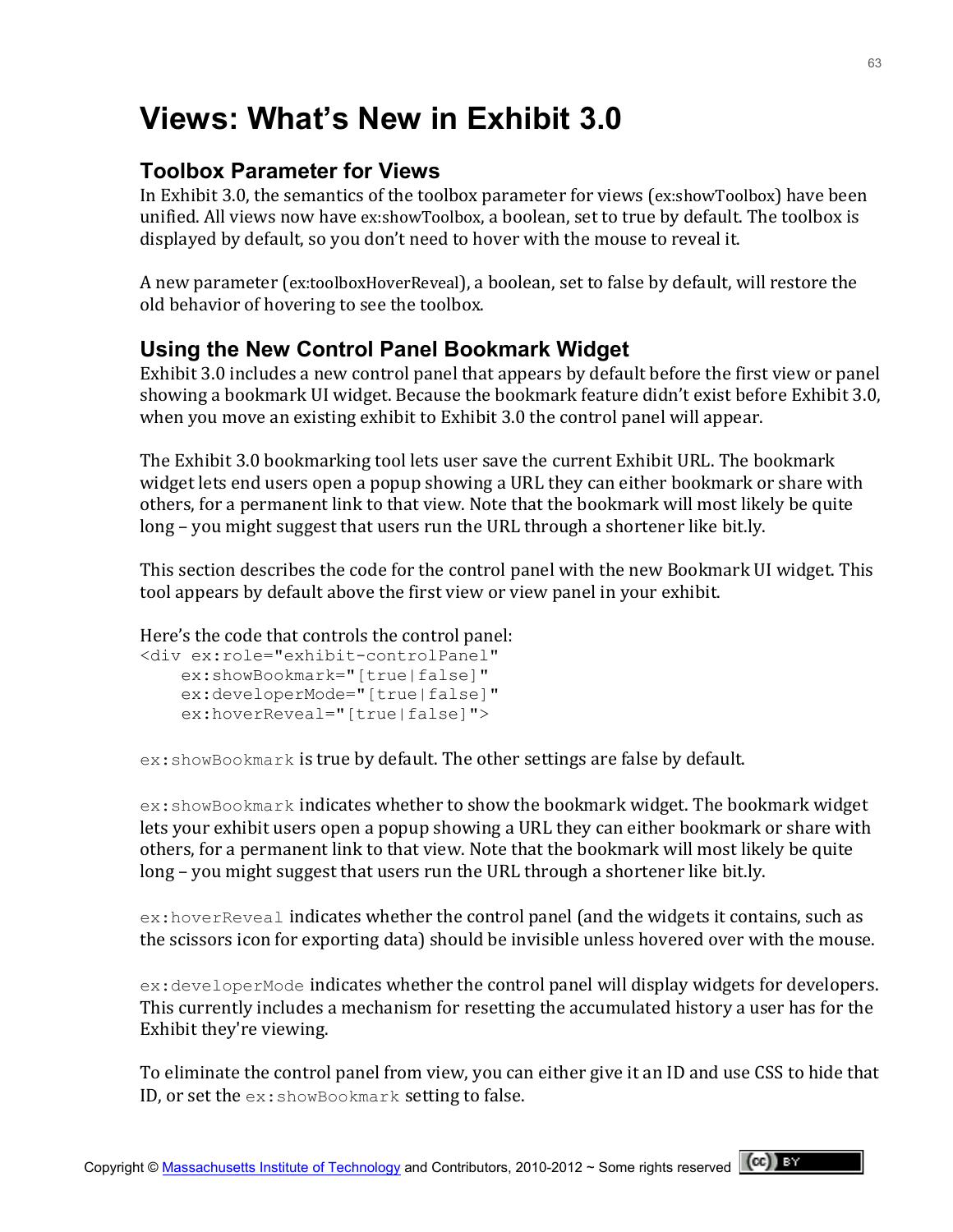# **Facets**

An Exhibit Facet lets you restrict the viewable data set to only those items matching the facet expression and those viable values.

For example, in the sample Senate exhibit, users can choose to see only the senate bills sponsored by senators from their state, by choosing from the State selector on the right side of the page. This selector is a facet for sorting and filtering data by state.

## **Code Example: Facets**

```
<td id="sidebar"> 
[...]<div>
ex:facetLabel="State" id="represents-facet"></div>
\lceil ... \rceil\langle/td>
```
### **Choosing Facets for Exhibit 3.0 Staged Mode**

Exhibit 3.0 Staged mode, built on Backstage, implements the List Facet, though any facet value with a count of one will be elided. There are some additional considerations for choosing a facet with exhibits built on Backstage. See the Backstage documentation for details.

### **Facets and Exhibit 3.0 Scripted Mode**

In Scripted mode, Exhibit 3.0 supports the following Facets for filtering, sorting and searching data in an exhibit.

See the Reference Documentation for details on using each type of Facet:

Facets  $\langle \ldots \rangle$  ...ex:role="exhibit-facet"...

- **[List Facet](http://simile-widgets.org/wiki/Exhibit/List_Facet) (Default Facet)**
- [Tag Cloud Facet](http://simile-widgets.org/wiki/Exhibit/Tag_Cloud_Facet) ...ex: facetClass="Cloud"...>
- [Text Search Facet](http://simile-widgets.org/wiki/Exhibit/Text_Search_Facet) ...ex:facetClass="TextSearch"...>
- [Numeric Range Facet](http://simile-widgets.org/wiki/Exhibit/Numeric_Range_Facet) ...ex:facetClass="NumericRange"...>
- **[Alphabetical Range Facet](http://simile-widgets.org/w/index.php?title=Exhibit/Alphabetical_Range_Facet&action=edit&redlink=1)**
- [Hierarchical Facet](http://simile-widgets.org/wiki/Exhibit/Hierarchical_Facet) ...ex:facetClass="HierarchicalFacet"...>

Developers looking to create customized facets for Exhibit 3.0 Scripted mode should see the developer documentation on GitHub.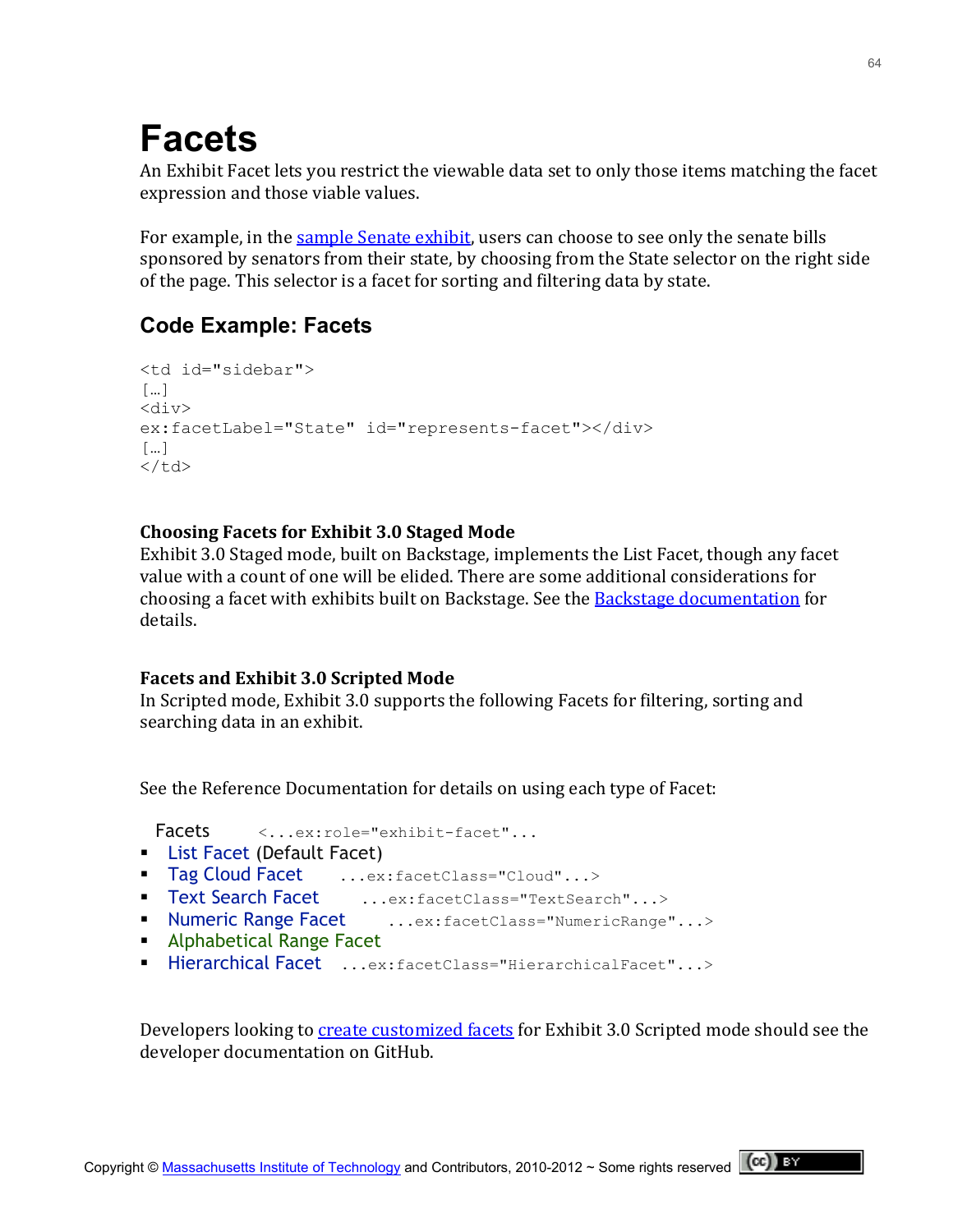# **Lenses**

You use Lenses to customize the display to show only certain parts of a data set or item, and to customize how the data looks.

### **Note: Using Lenses with Exhibit 3.0 Staged Mode**

Backstage implements a subset of the lens language. Exhibit 3.0 Staged on Backstage recognizes the following lens attributes:

- **I** if-exists
- \*-content
- \*-subcontent
- \*-style-content
- \*-style-subcontent

## **Customizing Your Exhibit with a Lens**

To add a custom lens template your exhibit, add

```
<div ex:role="exhibit-lens"> ... </div>
```
Settings include:

| setting name | type of<br>value                     | default    | choices | means                                                                                                                            |
|--------------|--------------------------------------|------------|---------|----------------------------------------------------------------------------------------------------------------------------------|
| ex:itemTypes | $\frac{1}{\text{type-names}}$ (none) |            |         | the item types that should<br>be displayed using this lens;<br>if unspecified, this is the<br>default lens for all item<br>types |
| ex:onshow    | JavaScript<br>or style<br>attributes | $ $ (none) |         | to execute JavaScript or<br>change style attributes when<br>the lens is displayed                                                |

The URL of an Exhibit page followed by a hash with the label of an item will display a dialog box with that item's properties. You can create a lens template for this dialog box to specify which properties are displayed and how. The lens needs to be inside the body of the HTML page but outside any view elements, with its display style set to none. For example, this lens controls what will be displayed in a dialog for a single item of type Person:

```
<div ex:role="exhibit-lens" ex:itemTypes="Person"
style="display: none">
...
</div>
```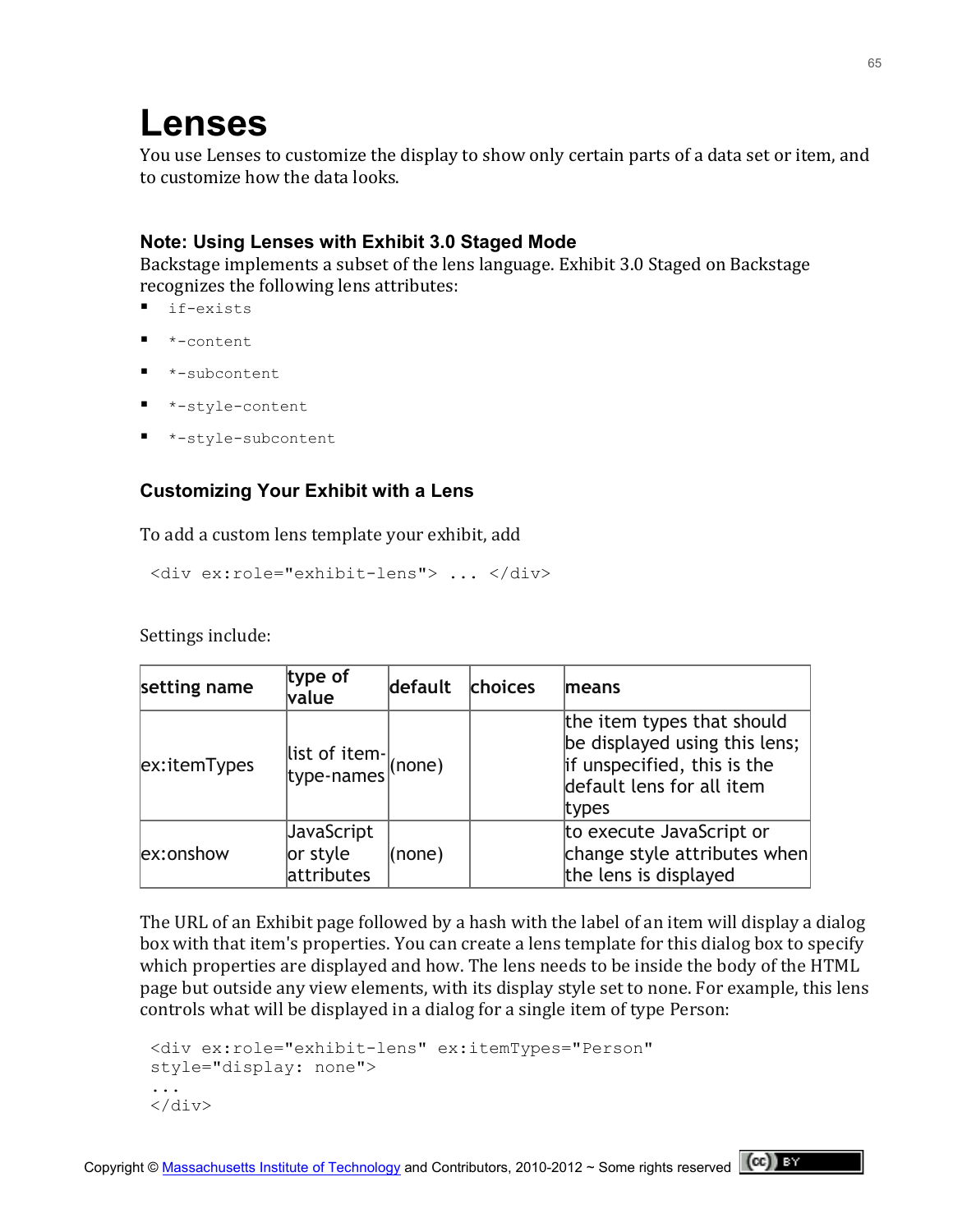ex:onshow can be used to execute JavaScript or change style attributes when the lens is displayed.

#### **Code Example: Lenses**

```
<div ex:role="exhibit-lens" ex:onshow="this.style.background = 
'blue';">...</div>
```
This code causes the lens to always be blue. (Of course you could have just used style="background: blue".) Use this.getAttribute('ex:itemID') to get the ID of the item. An elaborate example would include a lens template like this

```
<div ex:role="exhibit-lens" ex:onshow="prepareLens(this);">
...
<div ex:id-subcontent="tab1-Template:Value">...</div>
<div ex:id-subcontent="tab2-Template:Value">...</div>
...
\langle div>
```
together with some JavaScript like this

```
 function prepareLens(elmt) {
  var itemID = elmt.getAttribute("ex:itemID");
   var tab1 = document.getElementById("tab1-" + itemID);
   var tab2 = document.getElementById("tab2-" + itemID);
    ...
 }
```
## **About Collections**

Collections sit atop the exhibit database as a defined subset of items from within the database. By adding an exhibit-collection to the page, Exhibit can select items of a certain type. It can be put right after the body tag for example.

This lets you restrict the items displayed in an exhibit view to a specific item type or types. For example if you have both President and Event types in your JSON file, you can restrict your Tabular view (or any other view) to just the President item types using the code below.

```
<body>
  <div ex:role="exhibit-collection" ex:itemTypes="President"></div>
...
```
#### **For Multiple Collections Being Presented**

You need to give different collections different IDs:

```
 <div ex:role="exhibit-collection" id="typeA-things" 
ex:itemTypes="typeA"></div>
    <div ex:role="exhibit-collection" id="typeB-things" 
ex:itemTypes="typeB"></div>
```